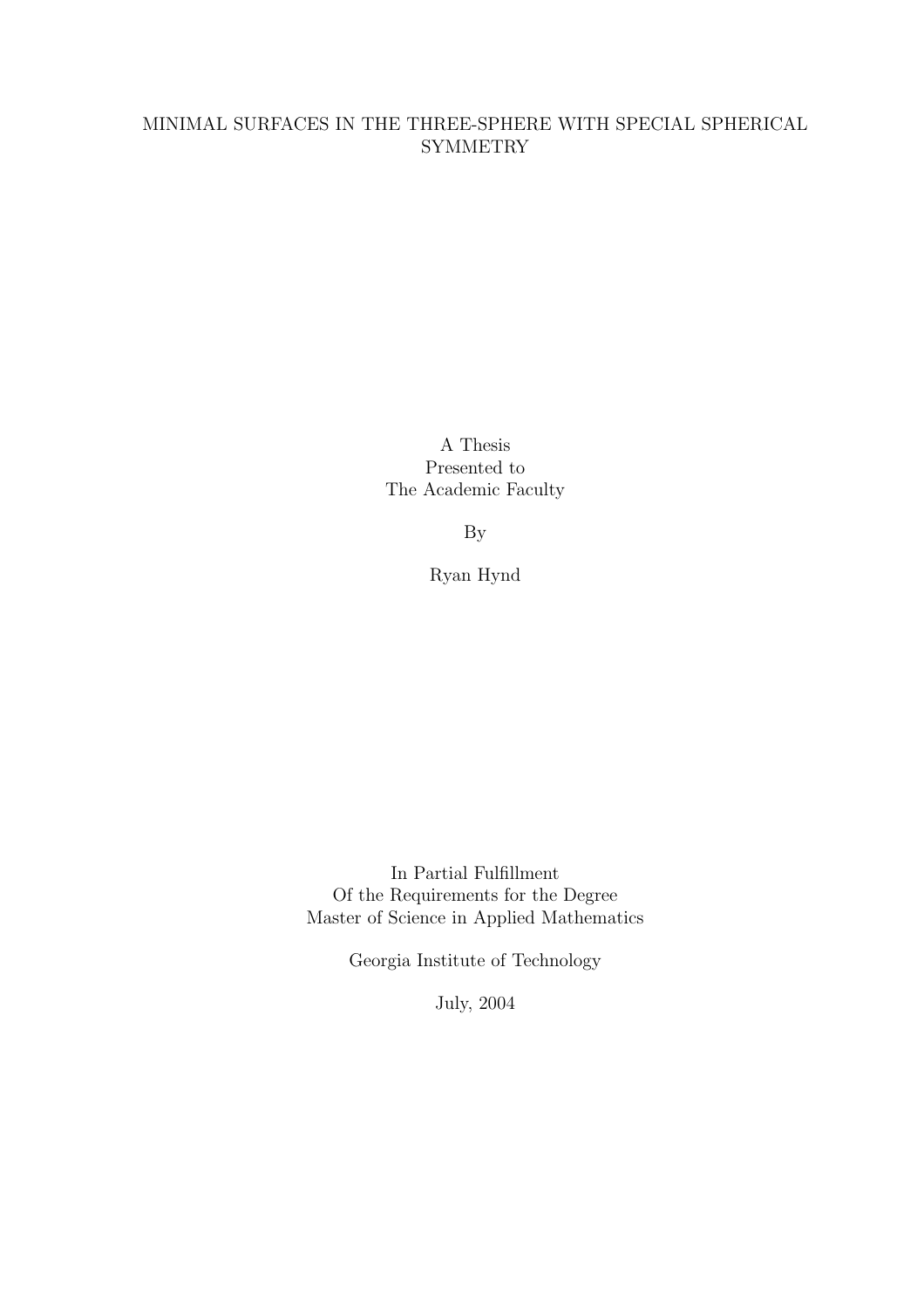# MINIMAL SURFACES IN THE THREE-SPHERE WITH SPECIAL SPHERICAL **SYMMETRY**

Approved by:

Dr. John McCuan, Advisor

Dr. Evans Harrell

Dr. Thomas Morley

June 25, 2004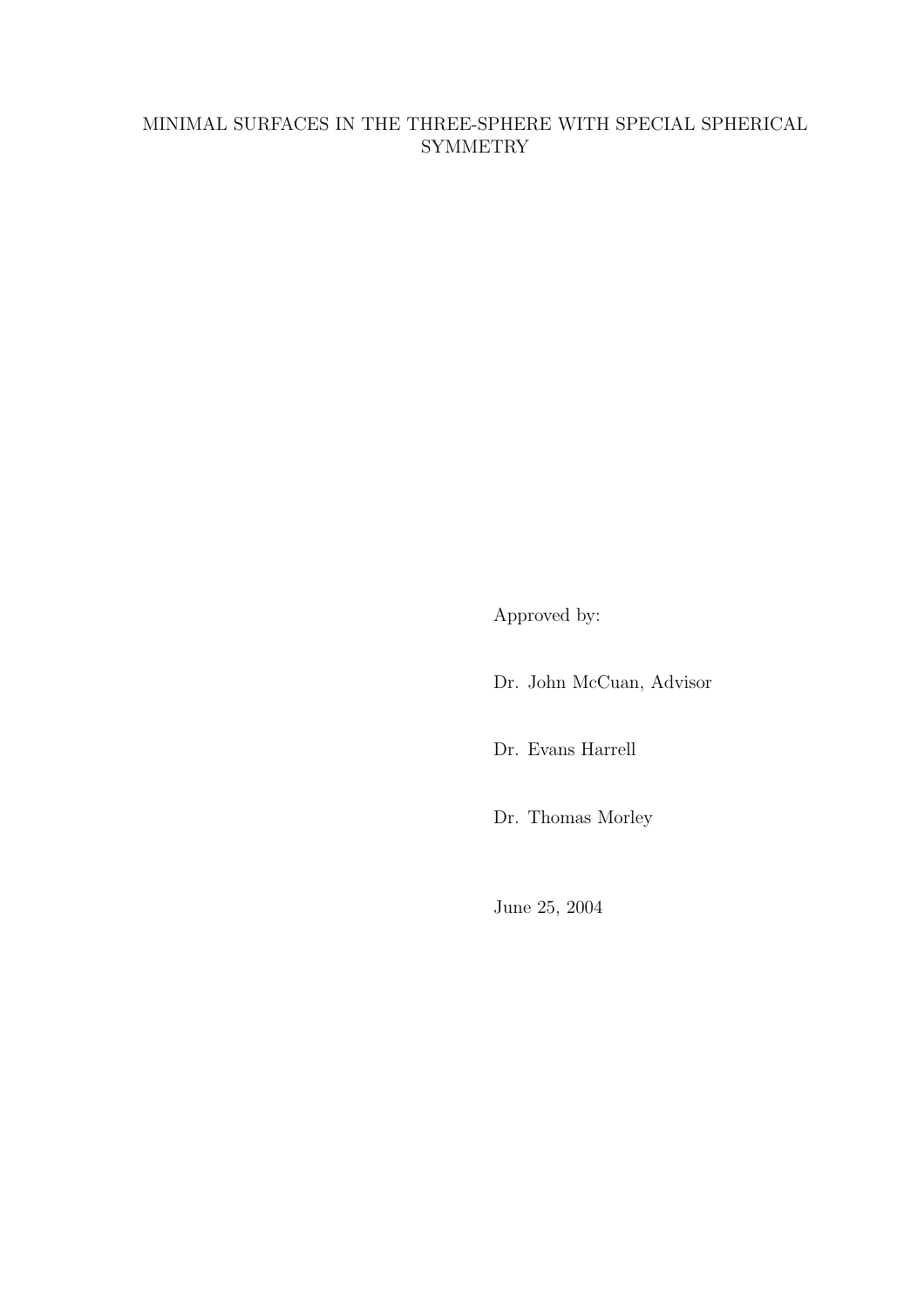To my mother, Yvonne Patricia Barrett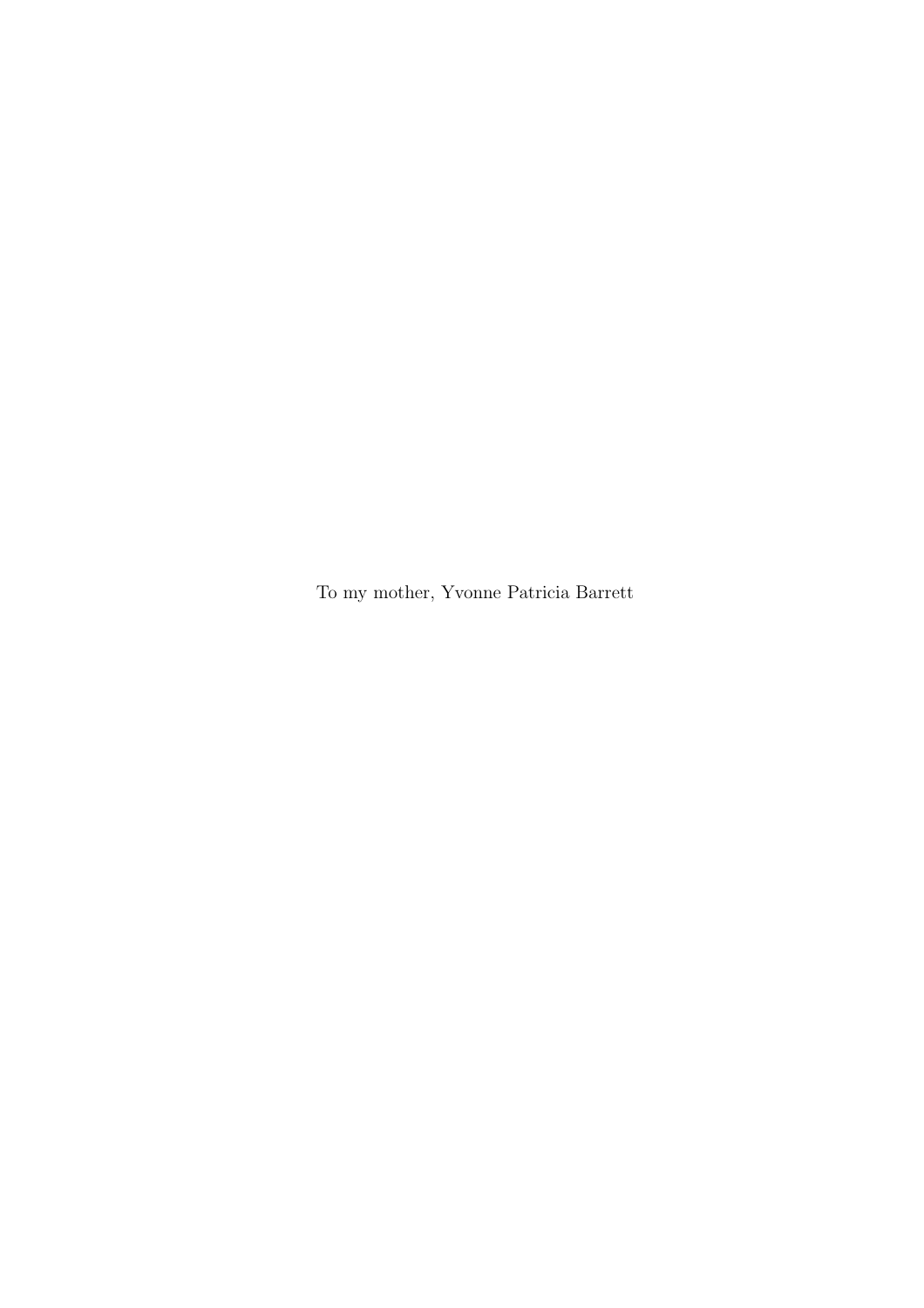### ACKNOWLEDGEMENTS

First and foremost, I would like to thank my thesis advisor, John McCuan, for the guidance he gave me while I completed this thesis. Without him, the work I present here would have not been possible. I would also like to thank the other members of my thesis committee for their time, patience, and helpful suggestions. Finally, I thank the VIGRE program for its support.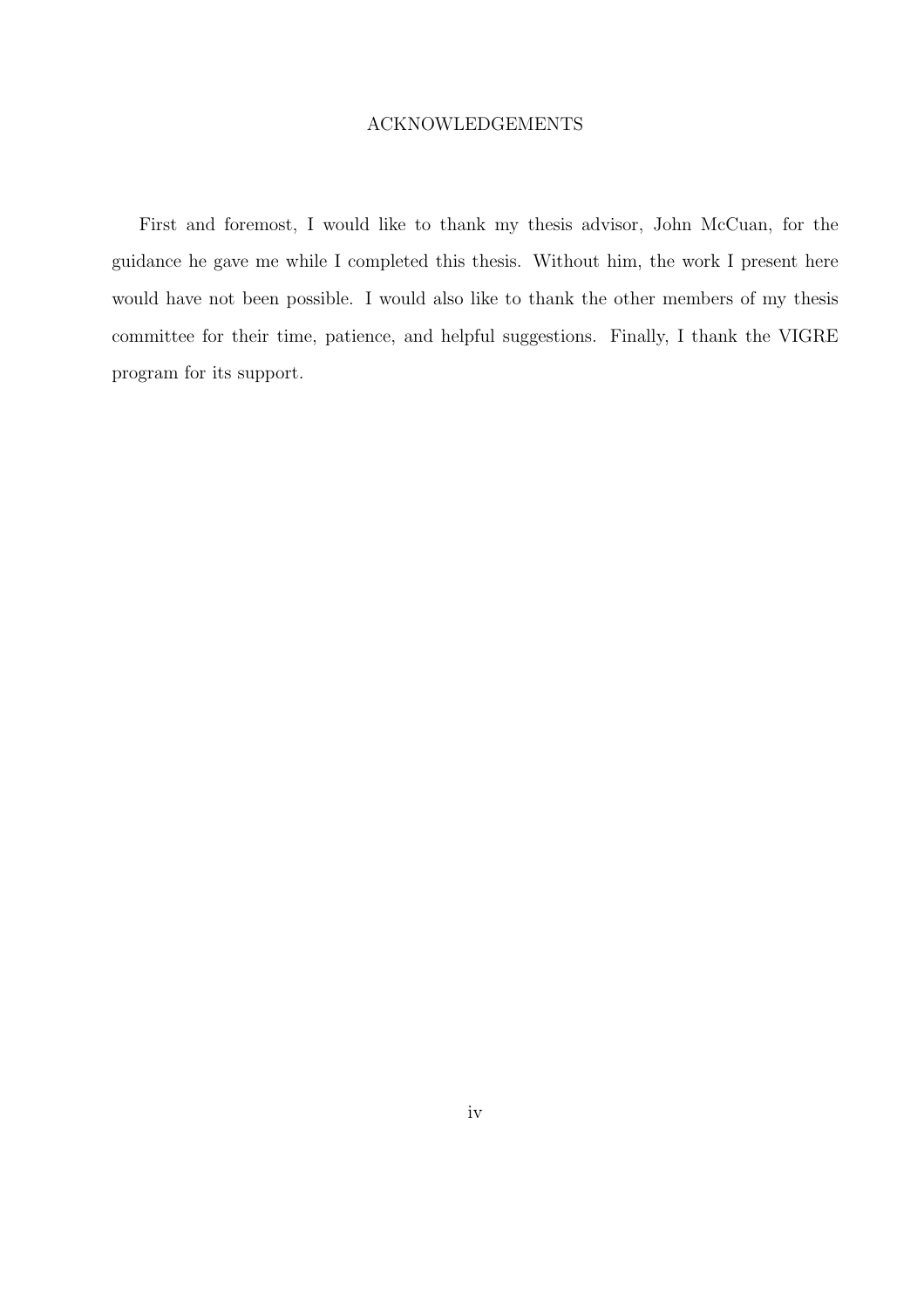# TABLE OF CONTENTS

| Acknowledgements                              | iv             |
|-----------------------------------------------|----------------|
| List of Figures                               | vi             |
| Summary                                       | vii            |
| Chapter 1 Introduction                        | $\mathbf{1}$   |
| Chapter 2 Preliminaries                       | $\overline{2}$ |
| 2.1 Mean curvature of hypersurfaces           | 3              |
| 2.2 Mean curvature formulae                   | $\overline{4}$ |
| 2.3 Rotations of $\mathbb{R}^n$               | 8              |
| 2.4 Stereographic projection                  | 9              |
| 2.5 Orthogonality                             | 11             |
| Chapter 3 Spherical symmetry                  | 14             |
| 3.1 Spherical reflection                      | 14             |
| 3.2 Steiner circles and circles of Apollonius | 17             |
| 3.3 Special spherical symmetry                | 21             |
| Chapter 4 Classification                      | 26             |
| 4.1 Parametrization of symmetric surfaces     | 26             |
| 4.2 Minimal surface equation                  | 29             |
| 4.3 Solutions                                 | 31             |
| References                                    | 39             |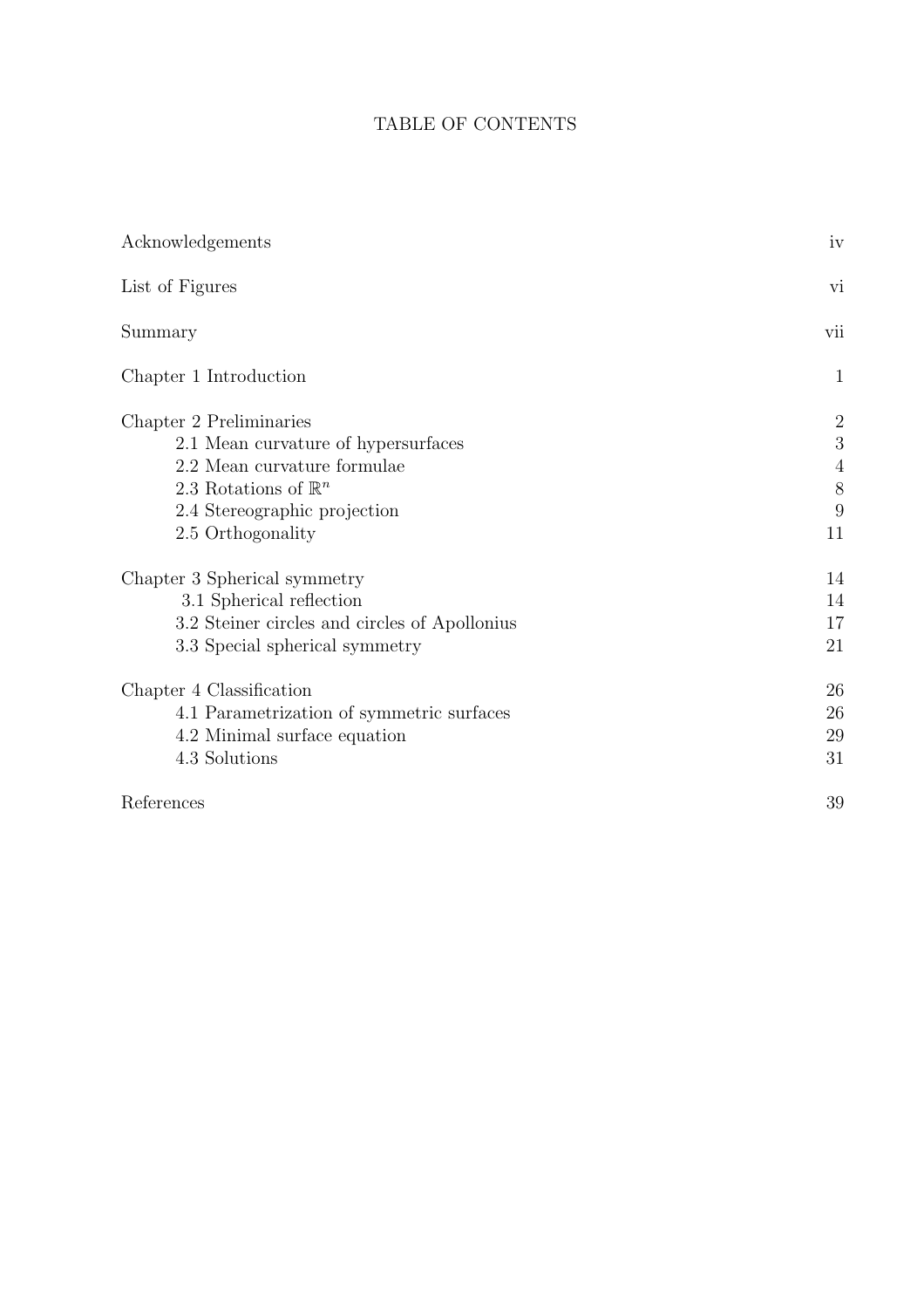## LIST OF FIGURES

| Figure 1 Orthogonal Circles.                                                           | 12 |
|----------------------------------------------------------------------------------------|----|
| Figure 2 Circles of Apolonnius, Steiner circles, and both sets together.               | 18 |
| Figure 3 The Stereographic projection of the Clifford Torus and its meridian curve. 25 |    |
| Figure 4 A surface that corresponds to a solution to (12) for $0 < c < 1/2$ .          | 33 |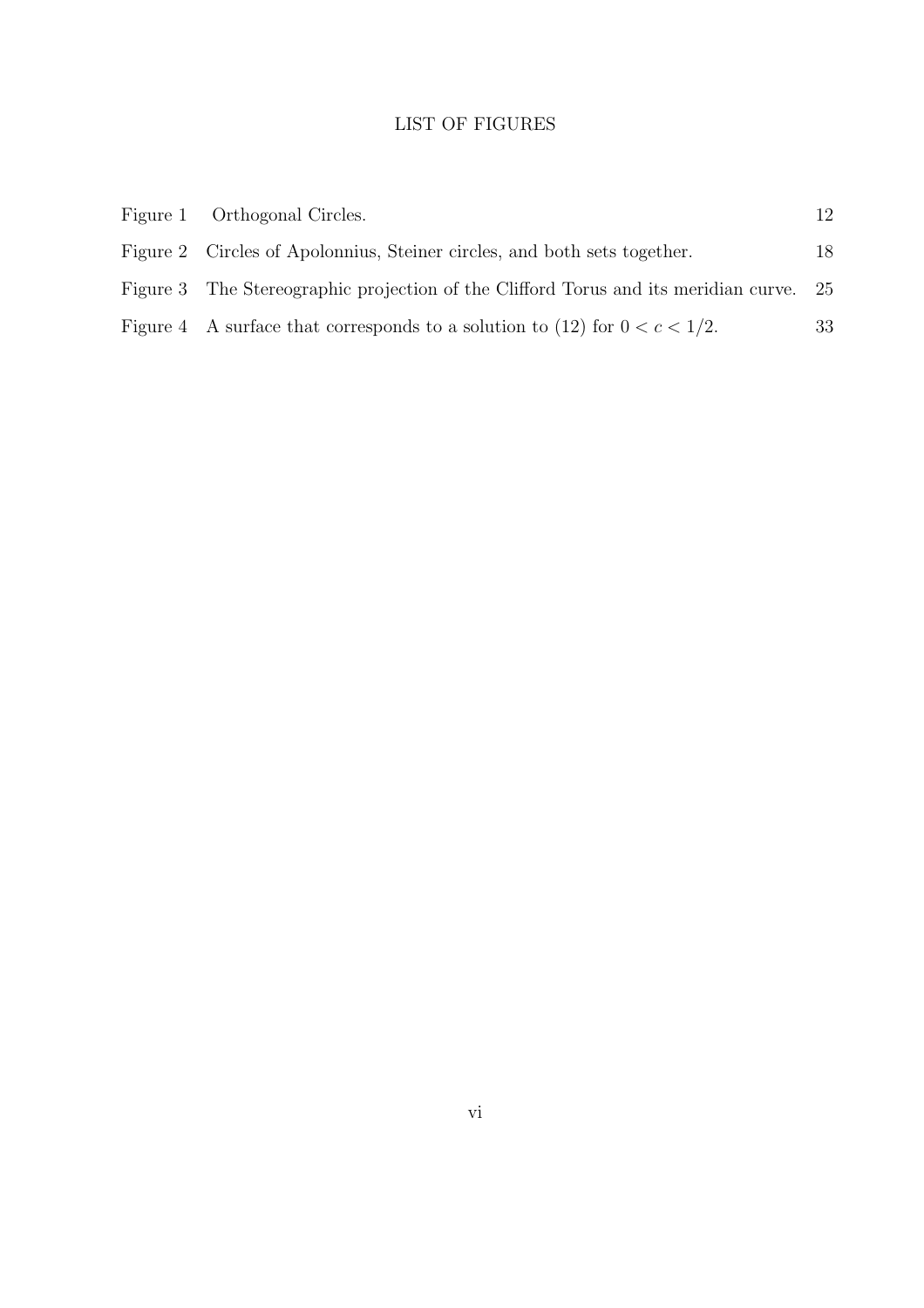### SUMMARY

We introduce the notion of special spherical symmetry and classify the complete regular minimal surfaces in  $\mathbb{S}^3$  having this symmetry. We also show that the Clifford torus is the unique embedded minimal torus in  $\mathbb{S}^3$  possessing special spherical symmetry.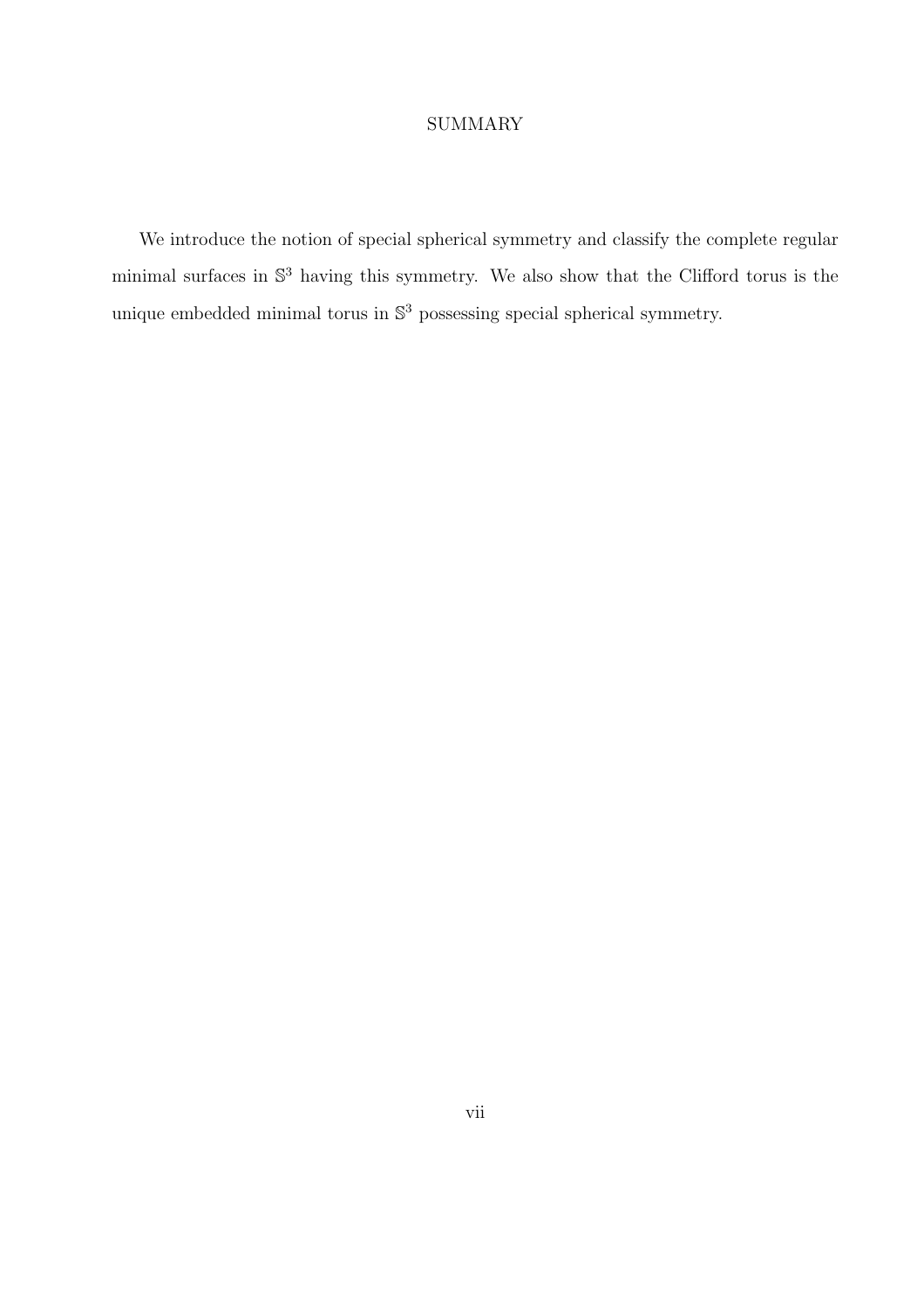# CHAPTER 1

## INTRODUCTION

We study minimal surfaces in  $\mathbb{S}^3$  that are either 1) invariant under spherical reflection with respect to each sphere in a family of spheres that are each orthogonal to  $\mathbb{S}^3$  and whose centers comprise a line  $\ell \subset \mathbb{R}^4 \setminus \mathbb{S}^3$  or 2) invariant under planar reflection with respect to each hyperplane in a family of hyperplanes whose intersection contains a great circle in  $\mathbb{S}^3$ . We briefly review mean curvature of hypersurfaces, rotations in  $\mathbb{R}^n$ , stereographic projection, and orthogonality of surfaces, and then we introduce reflection about spheres and special spherical symmetry. Finally we show that if M is a complete regular minimal surface in  $\mathbb{S}^3$ that possesses special spherical symmetry, then  $M$  is either a great sphere or a rotation of the Clifford torus.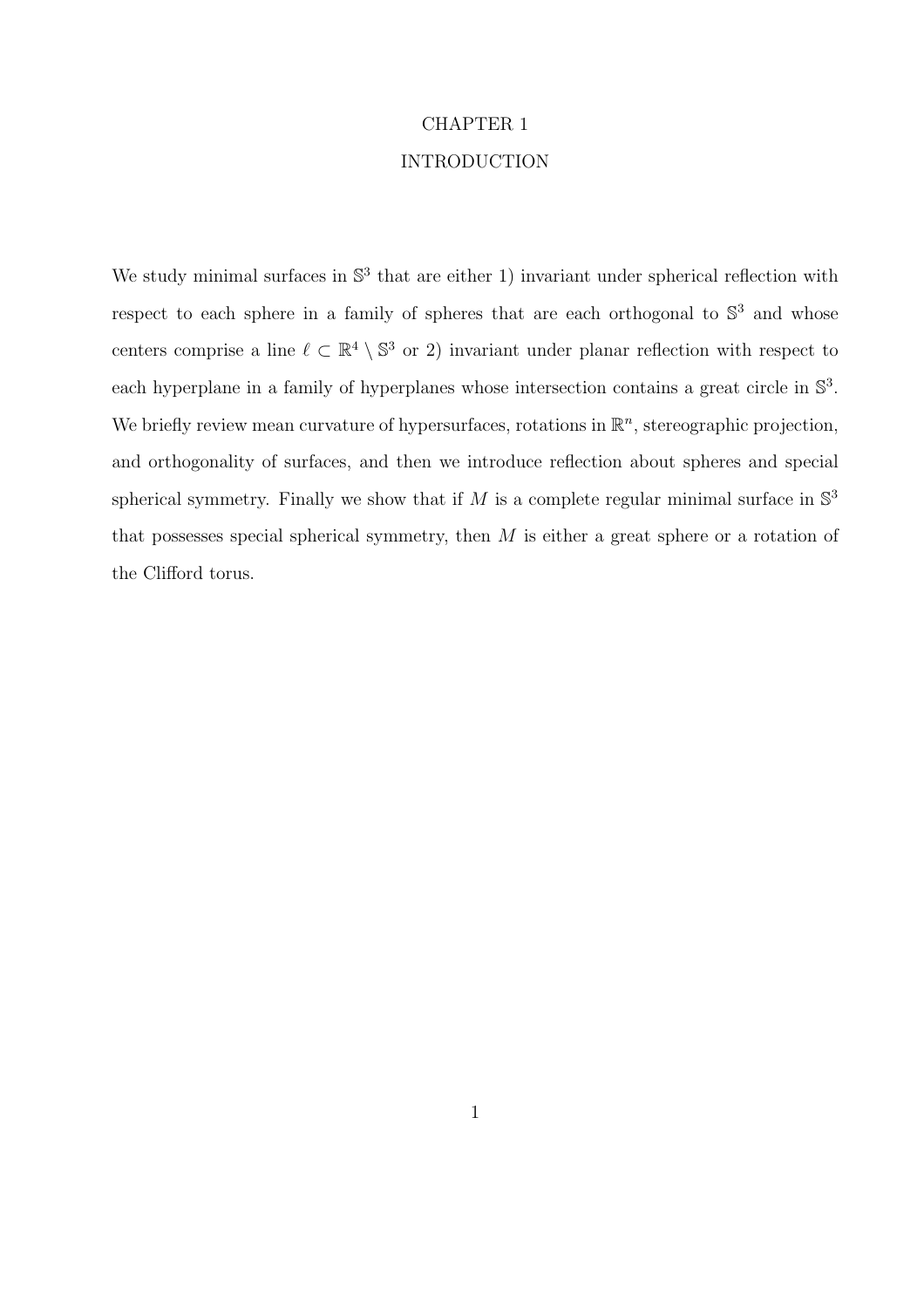#### CHAPTER 2

#### PRELIMINARIES

 $\mathbb{R}^n = \{(x_1, x_2, \ldots, x_n) | x_i \in \mathbb{R}, i = 1, \ldots, n\}$  will denote *n*-dimensional cartesian space equipped with the Euclidean metric

$$
|x - y| = |(x_1 - y_1, x_2 - y_2, \dots, x_n - y_n)| = \left(\sum_{i=1}^n (x_i - y_i)^2\right)^{1/2}
$$

and the inner product

$$
\langle x,y\rangle=\langle(x_1,x_2,\ldots,x_n),(y_1,y_2,\ldots,y_n)\rangle=\sum_{i=1}^n x_iy_i.
$$

A subset  $M \subseteq \mathbb{R}^n$   $(n \geq 2)$  is a regular hypersurface if for each  $p \in M$  there is a neighborhood  $V \subseteq \mathbb{R}^n$  of p and a continuously differentiable mapping  $X : U \subset \mathbb{R}^{n-1} \to V \cap M$  of an open set U onto  $V \cap M$  such that

- $(i)$  X is a homeomorphism (i.e. X has a continuous inverse), and
- (*ii*) the derivative of X at p,  $dX(p) = dX_p : \mathbb{R}^{n-1} \to \mathbb{R}^n$ , is injective.

The pair  $(X, U)$  is called a *local coordinate system* or a *parametrization* of M at p. The hypersurfaces we consider will be regular, and when  $n = 3$ , hypersurfaces will be referred to as sur faces.

Remark: (i) allows for a meaningful notion of differentiability of smooth functions defined on M. That is,  $(i)$  can be used to show that coordinates on M can be changed in a differentiable manner and thus derivatives computed on  $M$  are independent of the choice of coordinates used [D]. (ii) will allow us to talk about the tangent plane to M at each  $p \in M$ .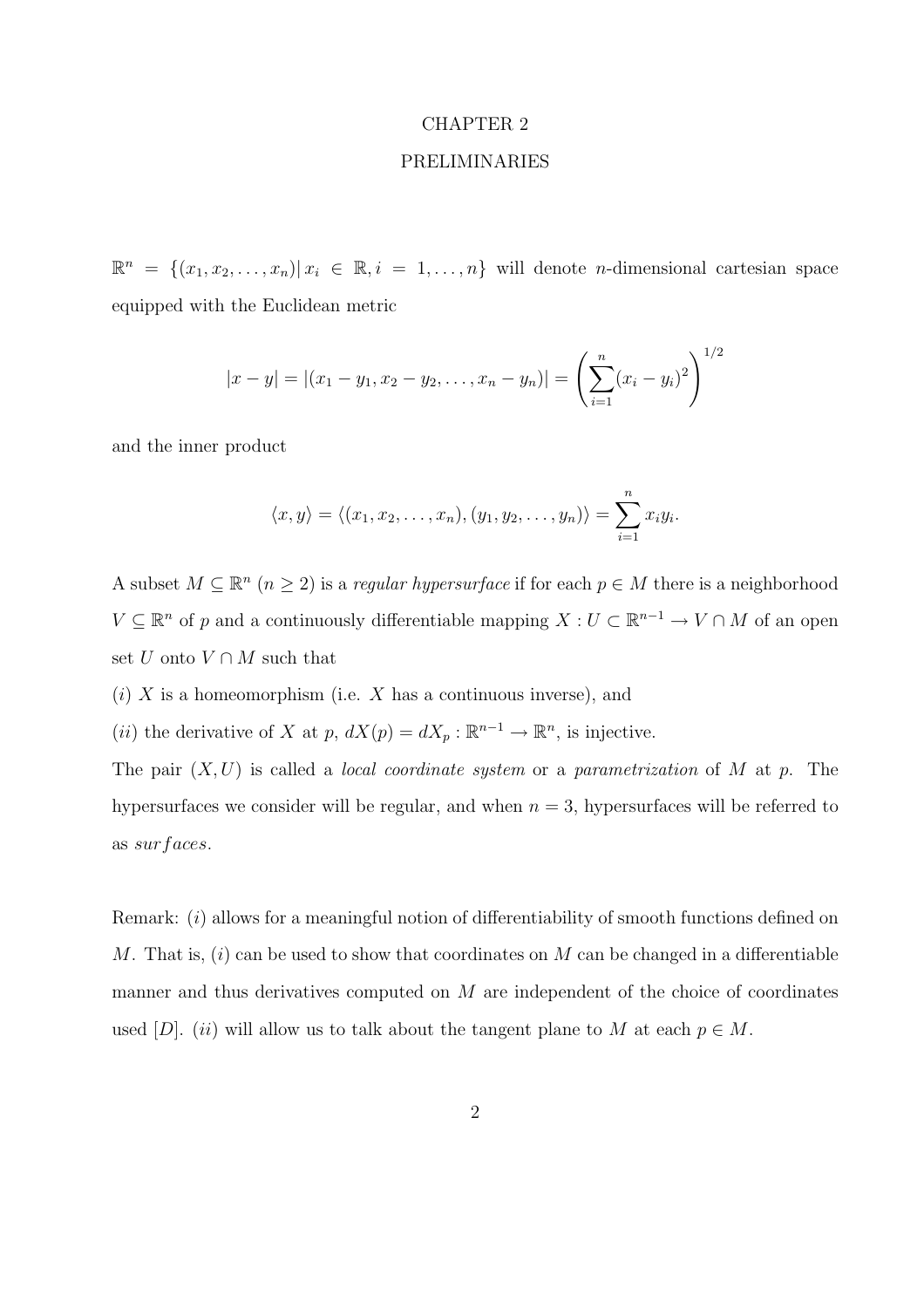Two examples of hypersurfaces in  $\mathbb{R}^n$  are the  $(n-1)$ -sphere or hypersphere centered at a point c of radius  $r > 0$ ,  $\{x \in \mathbb{R}^n : |x - c| = r\}$ , and the *hyperplane* containing p with normal  $\nu, \{x \in \mathbb{R}^n : \langle \nu, x - p \rangle = 0\}.$ 

Hypersurfaces in  $\mathbb{S}^n = \{x \in \mathbb{R}^{n+1} : |x| = 1\}$  are defined analogously to those of  $\mathbb{R}^n$ . An example of a hypersurface in  $\mathbb{S}^n$  is the *hypersphere* which is defined to be the intersection of a hyperplane in  $\mathbb{R}^{n+1}$  with  $\mathbb{S}^n$ . Another example is the *great sphere*, which is a hypersphere whose associated hyperplane contains the origin.

For two points p, q of a hypersurface M,  $d(p, q)$  is defined to be the infimum of the lengths of all piecewise differentiable curves in M joining  $p$  and  $q$ . M is complete if d makes M into a complete metric space. Complete hypersurfaces are connected and non-extendable, and there is always a path of least length joining any two points in a complete hypersurface [D].

#### 2.1 MEAN CURVATURE OF HYPERSURFACES

Observe that if  $M \subseteq \mathbb{R}^n$  is a hypersurface, and  $(X, U)$  is a parametrization of M at p,  $dX_p: \mathbb{R}^{n-1} \to \mathbb{R}^n$  is a linear map. And if  $e_j \in \mathbb{R}^{n-1}$ ,  $j = 1, ..., n-1$ , is the vector with 1 in its *ith* coordinate and  $\theta$  in the other coordinates, then

$$
dX_p(e_j) = \frac{\partial X(p)}{\partial u_j} = X_{u_j}(p).
$$

We define

$$
T_pM = \text{span}(\{X_{u_1}(p), X_{u_2}(p), \dots, X_{u_{n-1}}(p)\})
$$

to be the tangent plane of M at p.

 $\mathbb{R}^n \subset \mathbb{R}^{n+1}$  is a hypersurface and we may parameterize  $\mathbb{R}^n$  globally by inclusion i:  $(x_1, x_2, \ldots, x_n) \mapsto (x_1, x_2, \ldots, x_n, 0)$ . For any  $p, i_{x_j}(p) = e_j$ , so  $T_p \mathbb{R}^n = \text{span}(\{e_1, \ldots, e_n\}) =$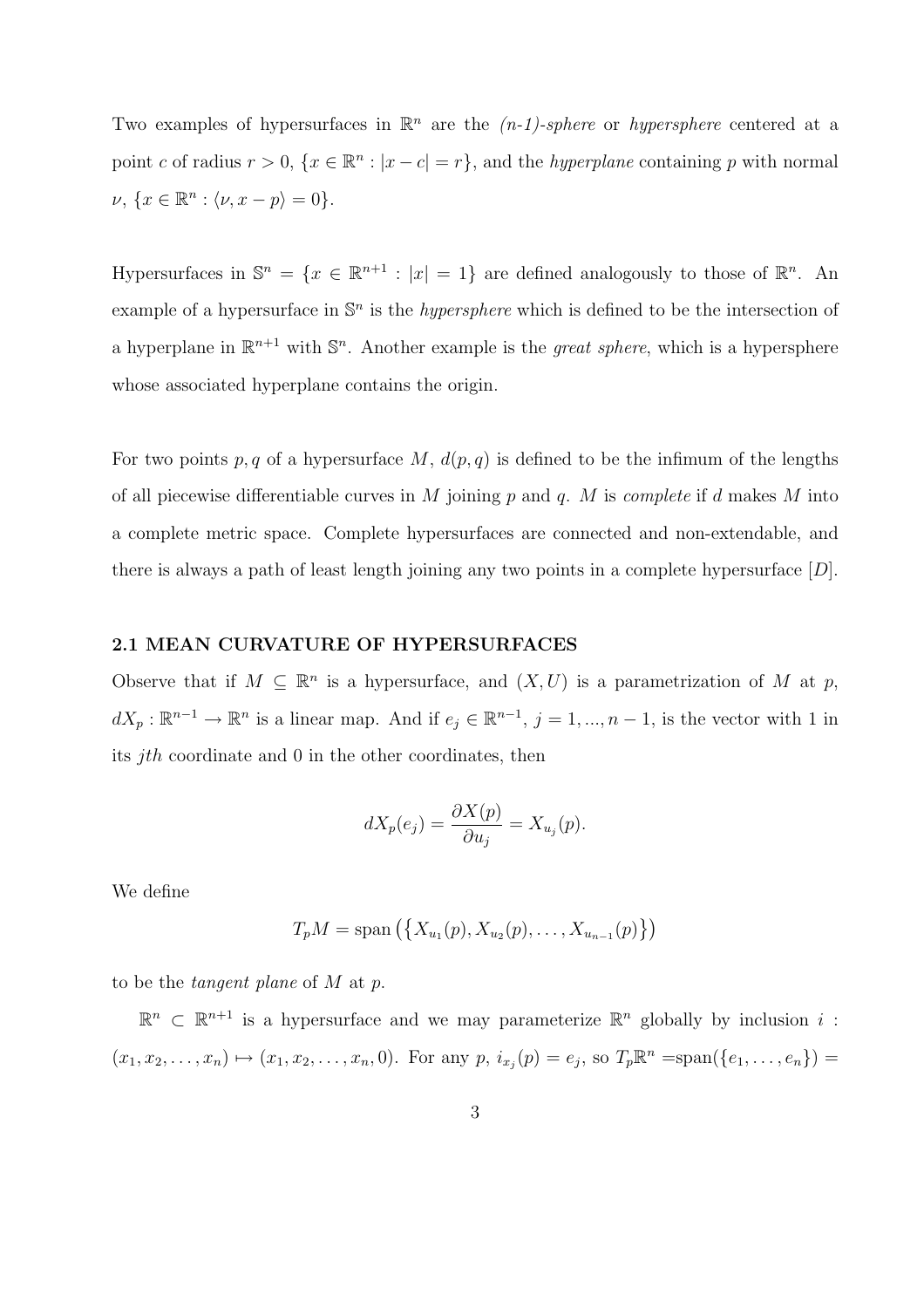$\mathbb{R}^n$ .  $\mathbb{S}^n \subset \mathbb{R}^{n+1}$  is also a hypersurface and it can be shown that  $T_p \mathbb{S}^n = \{x \in \mathbb{R}^{n+1} : \langle x, p \rangle =$ 1}.

Let  $N = \mathbb{R}^{n+1}$  or  $\mathbb{S}^{n+1}$ ,  $M \subseteq N$  a hypersurface and  $p \in M$ . We have that  $T_pM \subset T_pN$ and  $\dim(T_pM) = n < n + 1 = \dim(T_pN)$ . Therefore there are precisely two unit length, normal vectors in  $T_p N \cap (T_p M)^{\perp}$ . Locally fixing a smooth normal field  $\nu: U \cap M \to \mathbb{S}^n$ , where  $|\nu| = 1$  and  $U \subseteq N$  is a neighborhood of p, we define the mean curvature of M at p to be

$$
H(p) = -\frac{1}{n} \operatorname{tr} \left( d\nu_p \right),\tag{1}
$$

where  $d\nu_p: T_pM \to T_p\mathbb{S}^n$  is the derivative of  $\nu$  at p and  $tr(A)$  denotes the trace of a linear map A. M is said to be a *minimal hypersurface* or simply *minimal* if its mean curvature vanishes at every point in M.

Remark: Suppose  $\alpha_j : (-\varepsilon_j, \varepsilon_j) \subset \mathbb{R} \to M$   $(\varepsilon_j > 0)$   $j = 1, \ldots, n$  are smooth unit-speed curves satisfying  $\alpha_j(0) = p$  and  $\langle \alpha'_j(0), \alpha'_k(0) \rangle = \delta_{jk}$ . It turns out that

$$
H(p) = \frac{1}{n} \sum_{j=1}^{n} k_j
$$

where  $k_j = -\langle \alpha''_j(0), \nu \rangle$ . That is,  $H(p)$  is the average of the respective curvatures, as measured in  $M$ , of n unit-speed curves that meet orthogonally at  $p$ .

#### 2.2 MEAN CURVATURE FORMULAE

Let  $M \subseteq \mathbb{R}^3$  be a surface,  $p \in M$ , and  $(X, U)$  be a parametrization of M at p. Let  $(u, v)$ denote the coordinates on U and  $\nu$  the normal field defined on a neighborhood of p. Below, all derivatives are evaluated at p.

We have that  $\langle \nu, \nu \rangle = 1$ , so  $\langle \nu, \nu_u \rangle = \langle \nu, \nu_v \rangle = 0$ , and thus  $\nu_u, \nu_v \in T_pM = \text{span}(\{X_u, X_v\}).$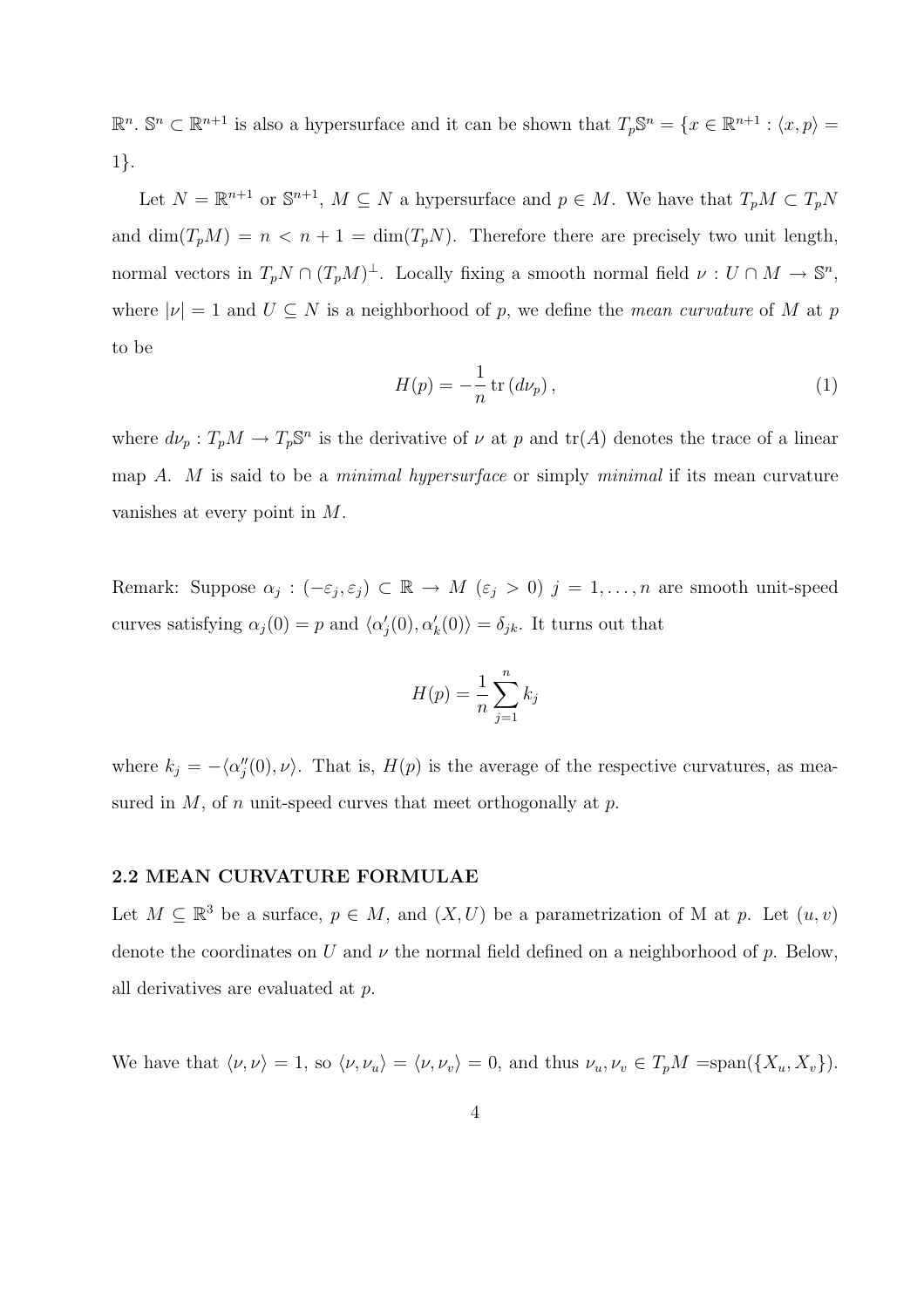Hence there are constants  $a, b, c, d$  such that

$$
\nu_u = aX_u + bX_v \quad \nu_v = cX_u + dX_v \tag{2}
$$

Taking inner products of  $X_u$  and  $X_v$  with (both sides of) both equations in (2), we find that  $d\nu_p$  has the matrix representation

$$
d\nu_p \doteq \frac{1}{EG - F^2} \left( \begin{array}{cc} fF - eG & gF - fG \\ eF - fE & fF - gE \end{array} \right)
$$

in the basis  $\{X_u, X_v\}$ , where

$$
E = |X_u|^2, \quad F = \langle X_u, X_v \rangle, \quad G = |X_v|^2,
$$

and

$$
e = \langle X_{uu}, \nu \rangle, \quad f = \langle X_{uv}, \nu \rangle, \quad g = \langle X_{vv}, \nu \rangle.
$$

Thus,

$$
H = \frac{eG - 2fF + gE}{2(EG - F^2)}.\tag{3}
$$

Inverse stereographic projection (see section 2.4 for the definition and properties of stereographic projection) is given by

$$
\sigma : \mathbb{R}^3 \to \mathbb{S}^3; (u_1, u_2, u_3) \mapsto \frac{(2u_1, 2u_2, 2u_3, u_1^2 + u_2^2 + u_3^2 - 1)}{u_1^2 + u_2^2 + u_3^2 + 1}.
$$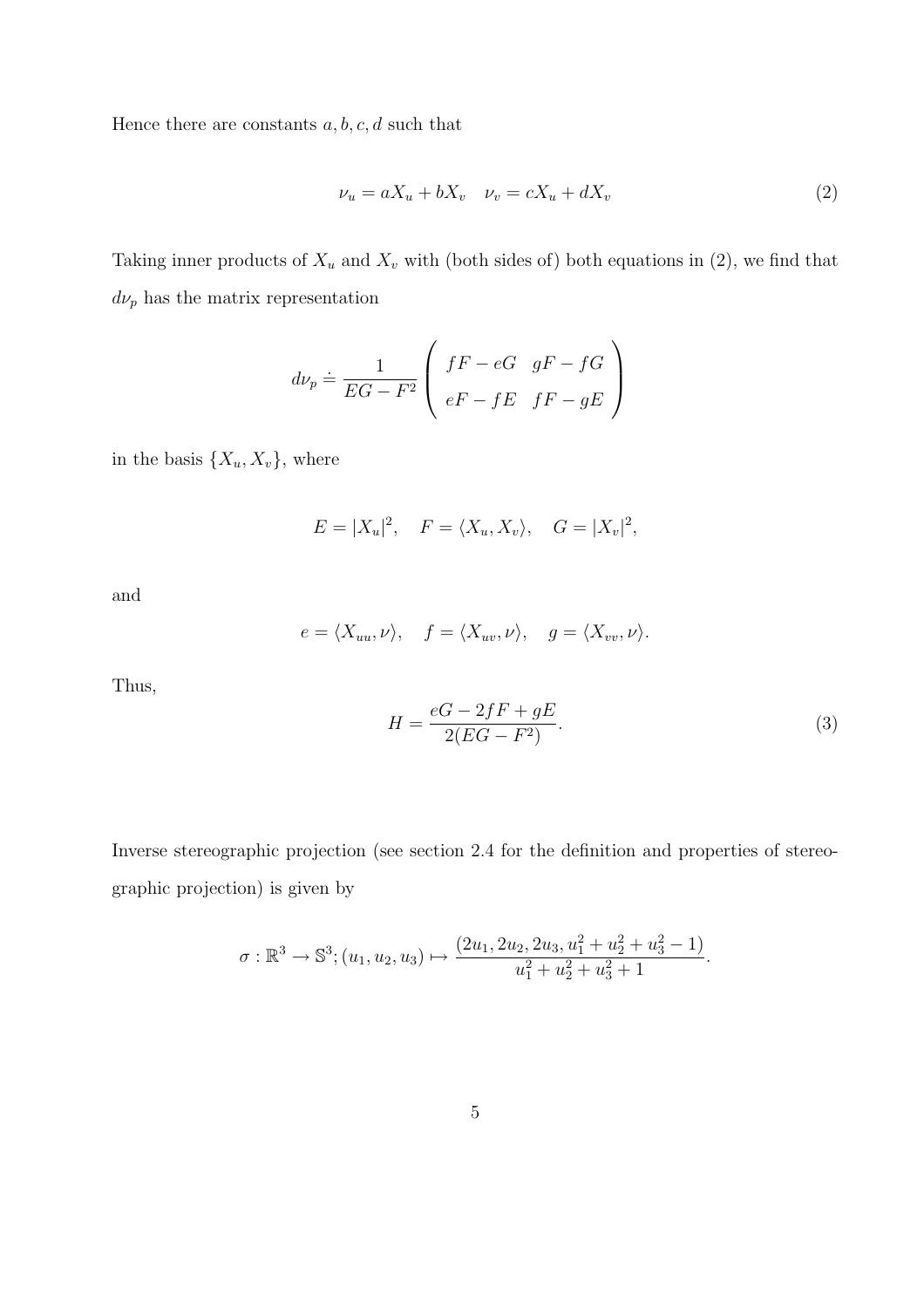We will write

$$
\sigma(u) = \frac{(2u, |u|^2 - 1)}{|u|^2 + 1}, \quad u = (u_1, u_2, u_3).
$$

Observe that  $\sigma(M) \subseteq \mathbb{S}^3$  is a surface with parametrization  $(\sigma \circ X, U)$  at  $\sigma(p) \in \sigma(M)$ .

$$
T_{\sigma(p)}\sigma(M) = \text{span}\left(\{(\sigma \circ X)_u, (\sigma \circ X)_v\}\right),\,
$$

and since  $|\sigma \circ X| = 1$ ,  $\langle \sigma \circ X, (\sigma \circ X)_u \rangle = \langle \sigma \circ X, (\sigma \circ X)_u \rangle = 0$ . Thus, in some neighborhood V of  $\sigma(p)$  there exists a smooth unit normal field  $\eta: V \cap \sigma(M) \to \mathbb{S}^3$  such that

$$
\left[T_{\sigma(p)}\sigma(M)\right]^{\perp}=\mathrm{span}\left(\{\sigma\circ X,\eta\}\right),\,
$$

and

$$
\left[T_{\sigma(p)}\sigma(M)\right]^{\perp}\cap T_{\sigma(p)}\mathbb{S}^3=\mathrm{span}\left(\{\eta\}\right).
$$

A calculation similar to the one performed above to derive (3) shows

$$
H_S = \frac{|(\sigma \circ X)_u|^2 \langle (\sigma \circ X)_{vv}, \eta \rangle - 2 \langle (\sigma \circ X)_u, (\sigma \circ X)_v \rangle \langle (\sigma \circ X)_{uv}, \eta \rangle + |(\sigma \circ X)_v|^2 \langle (\sigma \circ X)_{uu}, \eta \rangle}{2(|(\sigma \circ X)_u|^2 | (\sigma \circ X)_v|^2 - |\langle (\sigma \circ X)_u, (\sigma \circ X)_v \rangle|^2)}, \tag{4}
$$

where  $H_S$  is the mean curvature of  $\sigma(M)$  at  $\sigma(p)$ . We have that

$$
\begin{array}{rcl}\n|(\sigma \circ X)_u|^2 & = & \frac{4|X_u|^2}{(1+|X|^2)^2} = \frac{4E}{(1+|X|^2)^2}, \\
\langle (\sigma \circ X)_u, (\sigma \circ X)_v \rangle & = & \frac{4\langle X_u, X_v \rangle}{(1+|X|^2)^2} = \frac{4F}{(1+|X|^2)^2}, \\
|(\sigma \circ X)_v|^2 & = & \frac{4|X_v|^2}{(1+|X|^2)^2} = \frac{4G}{(1+|X|^2)^2}, \\
(\sigma \circ X)_{uu} & = & \frac{4}{(1+|X|^2)^2} \left(\frac{1+|X|^2}{2} X_{uu} - (|X_u|^2 + \langle X, X_{uu} \rangle) X, |X_u|^2 + \langle X, X_{uu} \rangle \right) \\
& & -\frac{4\langle X, X_u \rangle}{1+|X|^2} (\sigma \circ X)_u,\n\end{array}
$$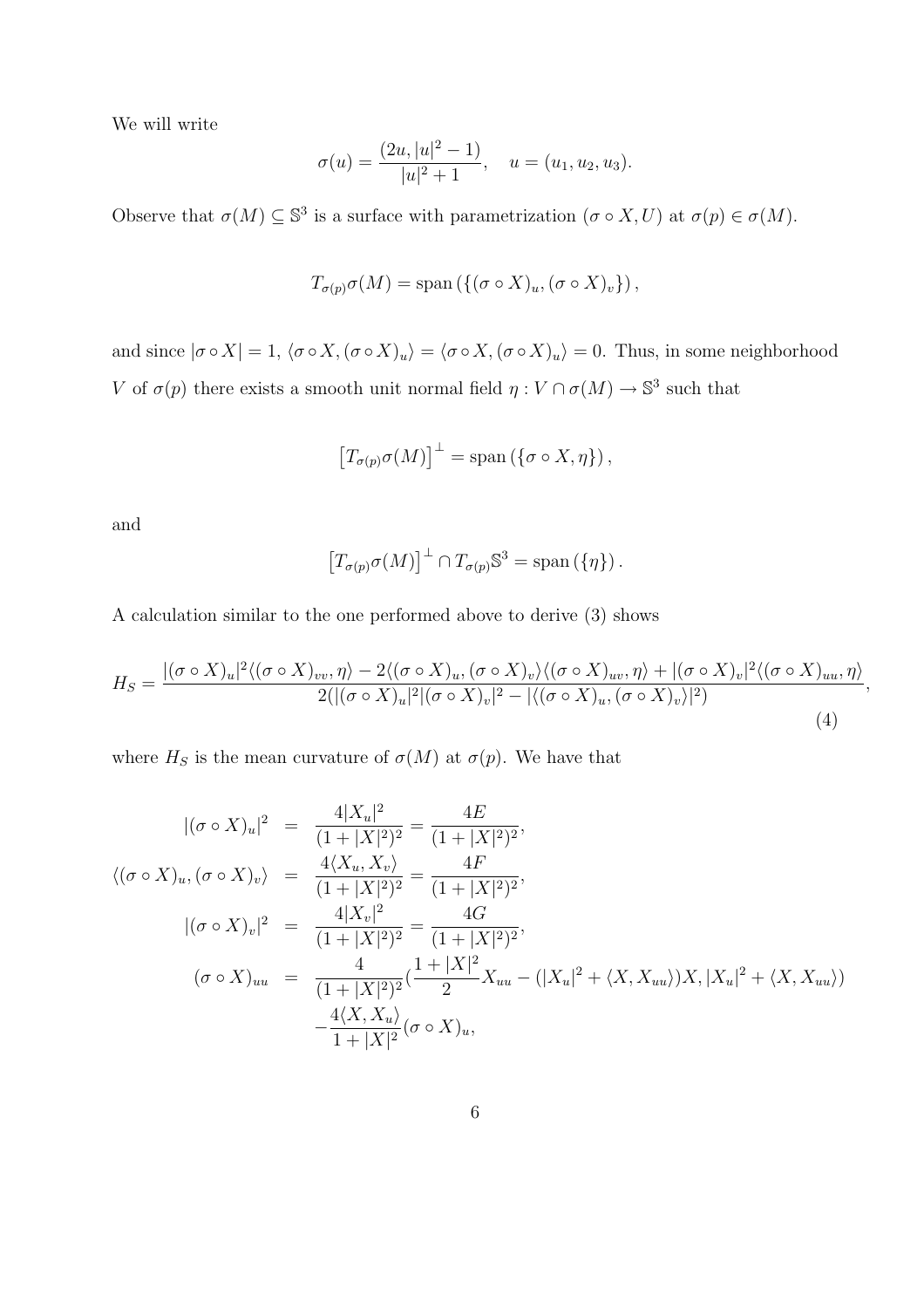$$
(\sigma \circ X)_{vv} = \frac{4}{(1+|X|^2)^2} \left(\frac{1+|X|^2}{2} X_{vv} - (|X_v|^2 + \langle X, X_{vv} \rangle) X, |X_v|^2 + \langle X, X_{vv} \rangle\right)
$$

$$
-\frac{4\langle X, X_v \rangle}{1+|X|^2} (\sigma \circ X)_v,
$$

and

$$
(\sigma \circ X)_{uv} = \frac{4}{(1+|X|^2)^2} \left(\frac{1+|X|^2}{2} X_{uv} + \langle X, X_v \rangle X_u - \langle X, X_u \rangle X_v - (\langle X_u, X_v \rangle) + \langle X, X_{uv} \rangle\right) X, \langle X_u, X_v \rangle + \langle X, X_{uv} \rangle) - \frac{4 \langle X, X_v \rangle}{1+|X|^2} (\sigma \circ X)_u.
$$

Substituting these calculations into (4) and using the fact that  $|\eta| = 1$  and  $\langle \eta, \sigma \circ X \rangle =$  $\langle \eta, (\sigma \circ X)_u \rangle = \langle \eta, (\sigma \circ X)_v \rangle = 0$ , we find <sup>1</sup>

$$
H_S = \frac{1+|X|^2}{2}H + \langle X, \nu \rangle. \tag{5}
$$

Remark: Expressions for the inner products involving  $\eta$  in (4) are relatively simple if the inner products are computed in the ordered (orthonormal) basis for  $\mathbb{R}^4$ 

$$
\beta = \left\{ \frac{X_u}{\sqrt{E}}, \frac{\sqrt{E}}{\sqrt{EG - F^2}} \left( X_v - \frac{F}{E} X_u \right), \nu, e_4 \right\}.
$$

In  $\beta$ ,  $\eta$  has the representation

$$
\eta = \left( -\frac{\langle X, X_u \rangle \langle X, \nu \rangle}{\sqrt{E}}, \frac{\langle X, X_u \rangle \langle X, \nu \rangle F - \langle X, X_v \rangle \langle X, \nu \rangle E}{\sqrt{E}\sqrt{EG - F^2}}, \frac{\langle X, X_u \rangle \langle X, \nu \rangle F - \langle X, X_v \rangle \langle X, \nu \rangle F}{1 + \frac{\langle X, X_u \rangle^2}{E} - \frac{1 + |X|^2}{2} + \frac{(\langle X, X_u \rangle \langle X, \nu \rangle F - \langle X, X_v \rangle \langle X, \nu \rangle E)^2}{E(EG - F^2)}, \langle X, \nu \rangle \right).
$$

<sup>&</sup>lt;sup>1</sup>The author would like to thank Sungho Park for introducing the author to equation  $(5)$ .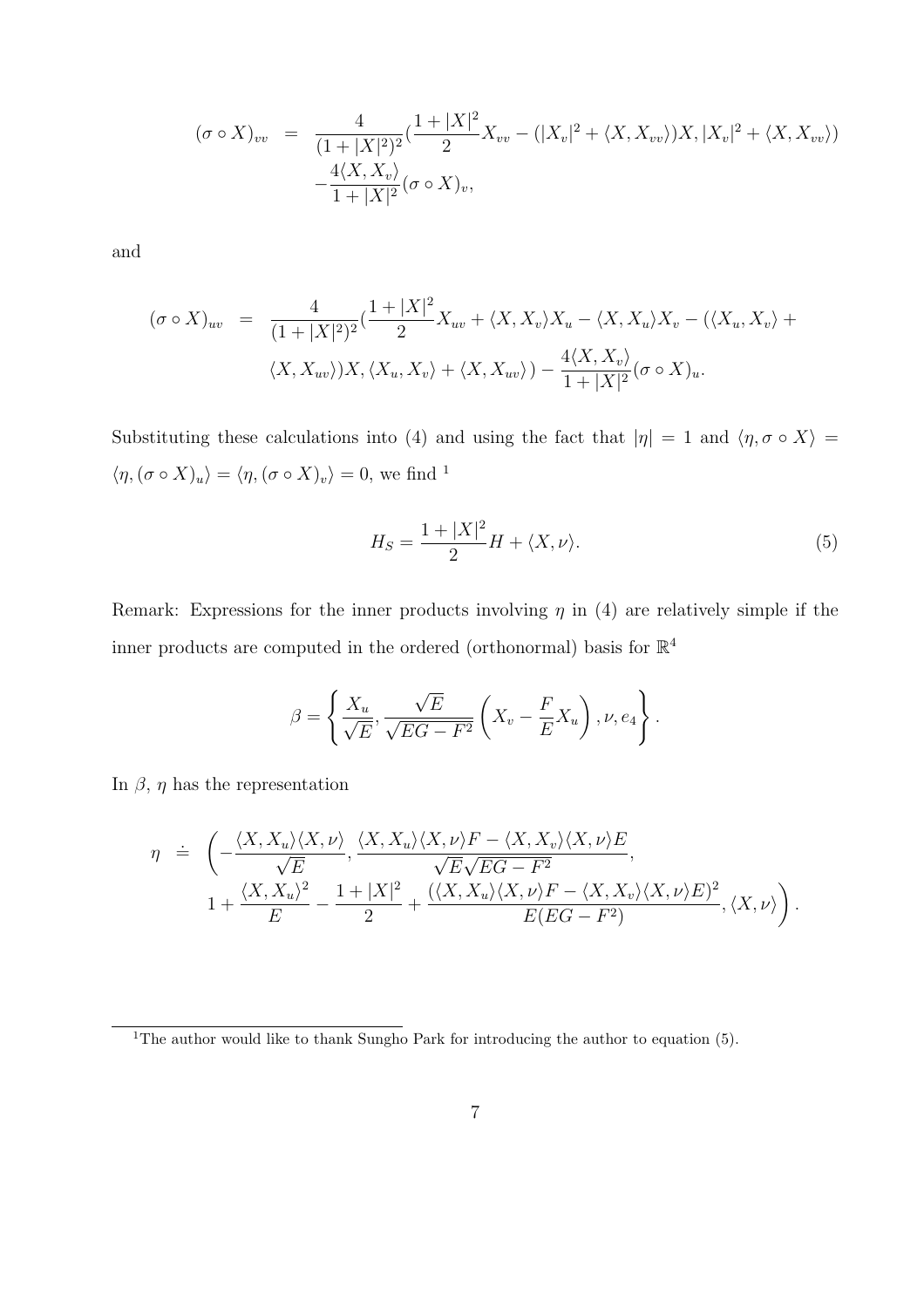### 2.3 ROTATIONS OF  $\mathbb{R}^n$

 $f: \mathbb{R}^n \to \mathbb{R}^n$  is a rigid motion of  $\mathbb{R}^n$  if for all  $x, y \in \mathbb{R}^n$ ,  $|f(x) - f(y)| = |x - y|$ .

**Proposition 1** Let f be a rigid motion of  $\mathbb{R}^n$  and  $T : \mathbb{R}^n \to \mathbb{R}^n$ ;  $x \mapsto f(x) - f(0)$ . Then for all  $x, y \in \mathbb{R}^n$  and  $a \in \mathbb{R}$ ,

- 1.  $|T(x)| = |x|$
- 2.  $|T(x) T(y)| = |x y|$
- 3.  $\langle T(x), T(y) \rangle = \langle x, y \rangle$ , and
- 4.  $T(x + ay) = T(x) + a T(y)$ .

*Proof*: Parts 1 and 2 follow directly from definition of a rigid motion. 3.  $\langle T(x), T(y) \rangle =$ 1  $\frac{1}{2} (|T(x) - T(y)|^2 - |T(x)|^2 - |T(y)|^2) = \frac{1}{2} (|x - y|^2 - |x|^2 - |y|^2) = \langle x, y \rangle.$ 

$$
4. |T(x + ay) - T(x) - aT(y)|^2 = |(T(x + ay) - T(x)) - aT(y)|^2
$$
  
\n
$$
= |T(x + ay) - T(x)|^2 + a^2 |T(y)|^2 - 2a\langle T(x + ay) - T(x), T(y) \rangle
$$
  
\n
$$
= |(x + ay) - x)|^2 + a^2 |y|^2 - 2a(\langle T(x + ay), T(y) \rangle - \langle T(x), T(y) \rangle)
$$
  
\n
$$
= 2a^2 |y|^2 - 2a(\langle x + ay, y \rangle - \langle x, y \rangle)
$$
  
\n
$$
= 0. \quad \Box
$$

Hence if T is a rigid motion that fixes the origin, then T is a linear map and  $T<sup>t</sup>T = TT<sup>t</sup> =$  $id_{\mathbb{R}^n}$ . Thus,  $\det(T) = \pm 1$ . T is said to be a *rotation* of  $\mathbb{R}^n$  if  $\det(T) = +1$ .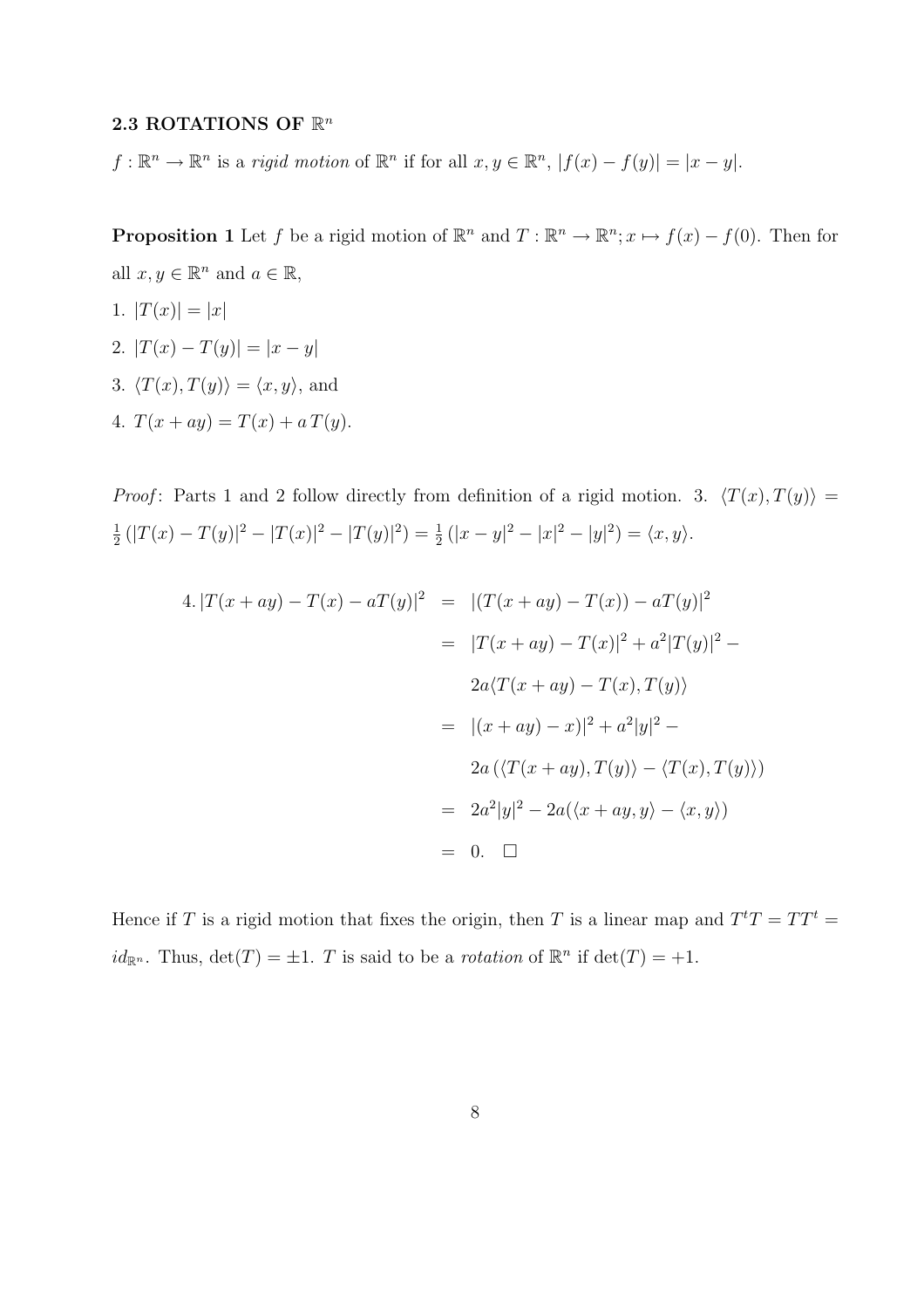$$
R_{\theta}^{x_j x_k} = \begin{pmatrix} I_{j-1} & & & & \\ & \cos \theta & & -\sin \theta & \\ & & I_{k-j-1} & & \\ & & \sin \theta & & \cos \theta & \\ & & & & I_{n-k} \end{pmatrix}
$$

is the *elementary rotation* of the  $x_j x_k$  coordinate plane by an angle  $\theta$ , where  $I_m$  is the  $m \times m$ identity matrix and zeros fill the empty spaces.  $R_{\theta}^{x_j x_k}$  $_{\theta}^{x_j x_k}$  is a rotation of  $\mathbb{R}^n$  and we refer the reader to the appendix of  $[M]$  for a proof of the following proposition.

### Proposition 2

1. If  $u, v \in \mathbb{R}^n$ , there exists a finite composition of elementary matrices R such that  $Ru = v$ , and

2. every rotation of  $\mathbb{R}^n$  is a finite composition of elementary rotations.

### 2.4 STEREOGRAPHIC PROJECTION

$$
\pi: \mathbb{S}^n \setminus \{e_{n+1}\} \to \mathbb{R}^n; (x_1, \ldots, x_{n+1}) \mapsto \frac{(x_1, \ldots, x_n)}{1 - x_{n+1}}
$$

is defined to be *stereographic projection*. We will sometimes write  $x = (x_1, \ldots, x_{n+1}) =$  $(\underline{x}, x_{n+1}),$  where  $\underline{x} = (x_1, \ldots, x_n).$  With this convention

$$
\pi(x) = \frac{x}{1 - x_{n+1}}.
$$

Geometrically,  $\pi(x) = \mathbb{R}^n \cap \ell(x)$ , where  $\ell(x) = \{x + t(e_{n+1} - x) \in \mathbb{R}^{n+1} : t \in \mathbb{R}\}$ .  $\pi$  is a useful tool when doing geometry in  $\mathbb{S}^n$  for the following reasons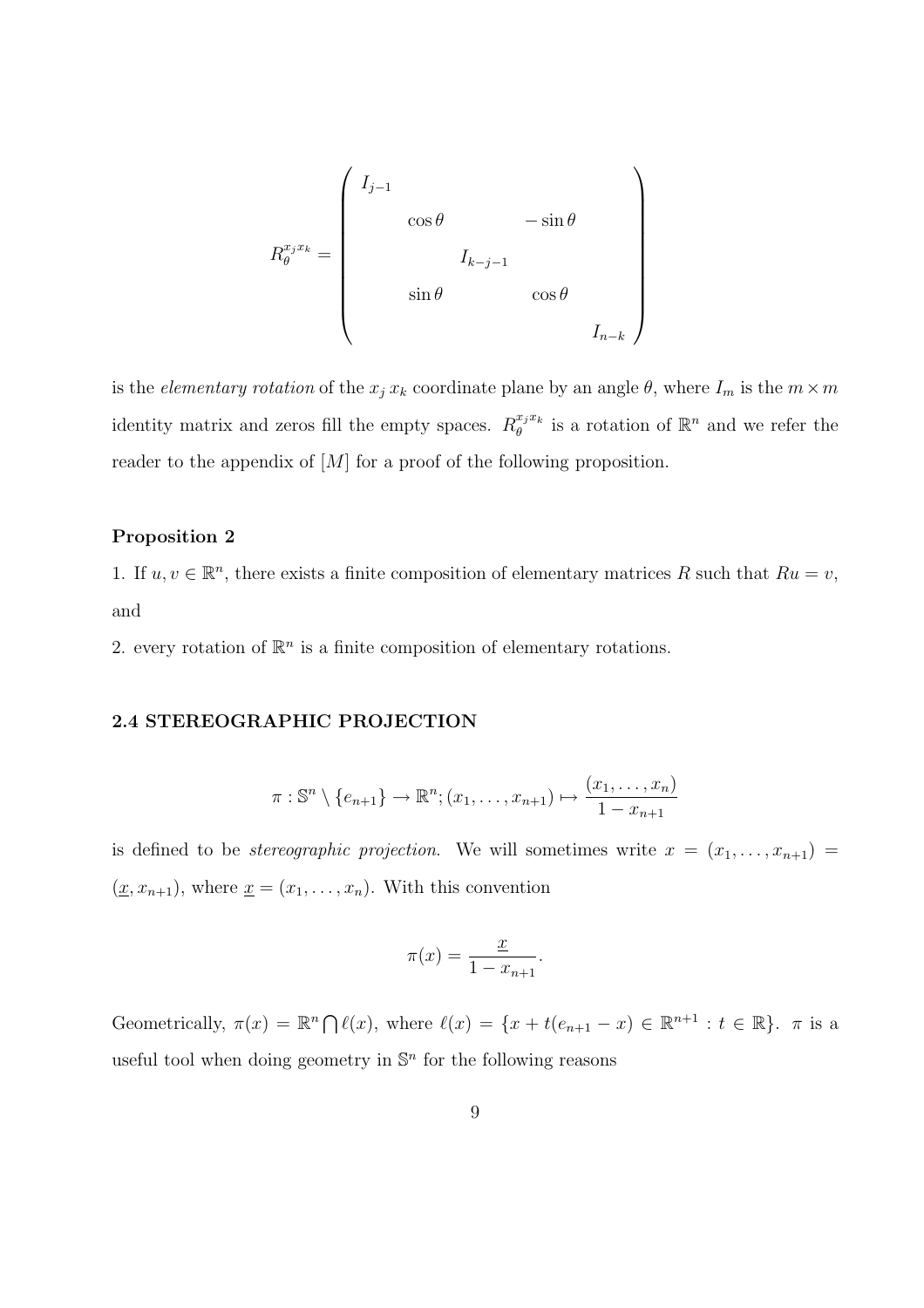### Proposition 3

- 1.  $\pi$  is bijective,
- 2.  $\pi$  is *conformal* (or angle preserving), and
- 3.  $\pi$  maps hyperspheres in  $\mathbb{S}^n$  to *n*-spheres and hyperplanes in  $\mathbb{R}^n$ .
- Proof: 1.  $\pi^{-1}(u) = (2u, |u|^2 1)/(|u|^2 + 1), u \in \mathbb{R}^n$ . 2. For any smooth curve  $\alpha : (a, b) \subset \mathbb{R} \to \mathbb{S}^n \setminus \{e_{n+1}\}; t \mapsto \alpha(t)$  we have

$$
|(\pi \circ \alpha)'(t)| = |d\pi_{\alpha(t)}(\alpha'(t))| = \lambda(t)|\alpha'(t)|, \quad \lambda(t) = \frac{1}{1 - \alpha_{n+1}(t)} > 0.
$$

So if two smooth curves  $x, y \text{ }\subset \mathbb{S}^n \setminus \{e_{n+1}\}\$  satisfy  $x(0) = y(0) = p$ , and thus  $\lambda(0) =$  $1/(1 - x_{n+1}(0)) = 1/(1 - y_{n+1}(0)) > 0$ , then

$$
\frac{\langle (\pi \circ x)'(0), (\pi \circ y)'(0) \rangle}{|(\pi \circ x)'(0)||(\pi \circ y)'(0)|} = \frac{\frac{1}{2} (|d\pi_p(x'(0)) - |d\pi_p(y'(0))|^2 - |d\pi_p(x'(0))|^2 - |d\pi_p(y'(0))|^2)}{\lambda(0)^2 |x'(0)||y'(0)|}
$$
  
\n
$$
= \frac{\frac{1}{2} (|d\pi_p(x'(0) - y'(0))|^2 - \lambda(0)^2 |x'(0)|^2 - \lambda(0)^2 |y'(0)|^2)}{\lambda(0)^2 |x'(0)||y'(0)|}
$$
  
\n
$$
= \frac{\frac{1}{2} (|x'(0) - y'(0))|^2 - |x'(0)|^2 - |y'(0)|^2)}{|x'(0)||y'(0)|}
$$
  
\n
$$
= \frac{\langle x'(0), y'(0) \rangle}{|x'(0)||y'(0)|}.
$$

3. If  $P = \{x \in \mathbb{R}^{n+1} : \langle x, u \rangle = \alpha\}$ 

$$
\pi(P \cap \mathbb{S}^n) = \{x \in \mathbb{R}^n : \langle x, \underline{u} \rangle = \alpha\}, \quad \text{if} \quad e_{n+1} \in P
$$

$$
= \left\{x \in \mathbb{R}^n : \left|x - \frac{\underline{u}}{\alpha - u_{n+1}}\right| = \frac{\sqrt{|u|^2 - \alpha^2}}{|u_{n+1} - \alpha|}\right\}, \quad \text{otherwise.}
$$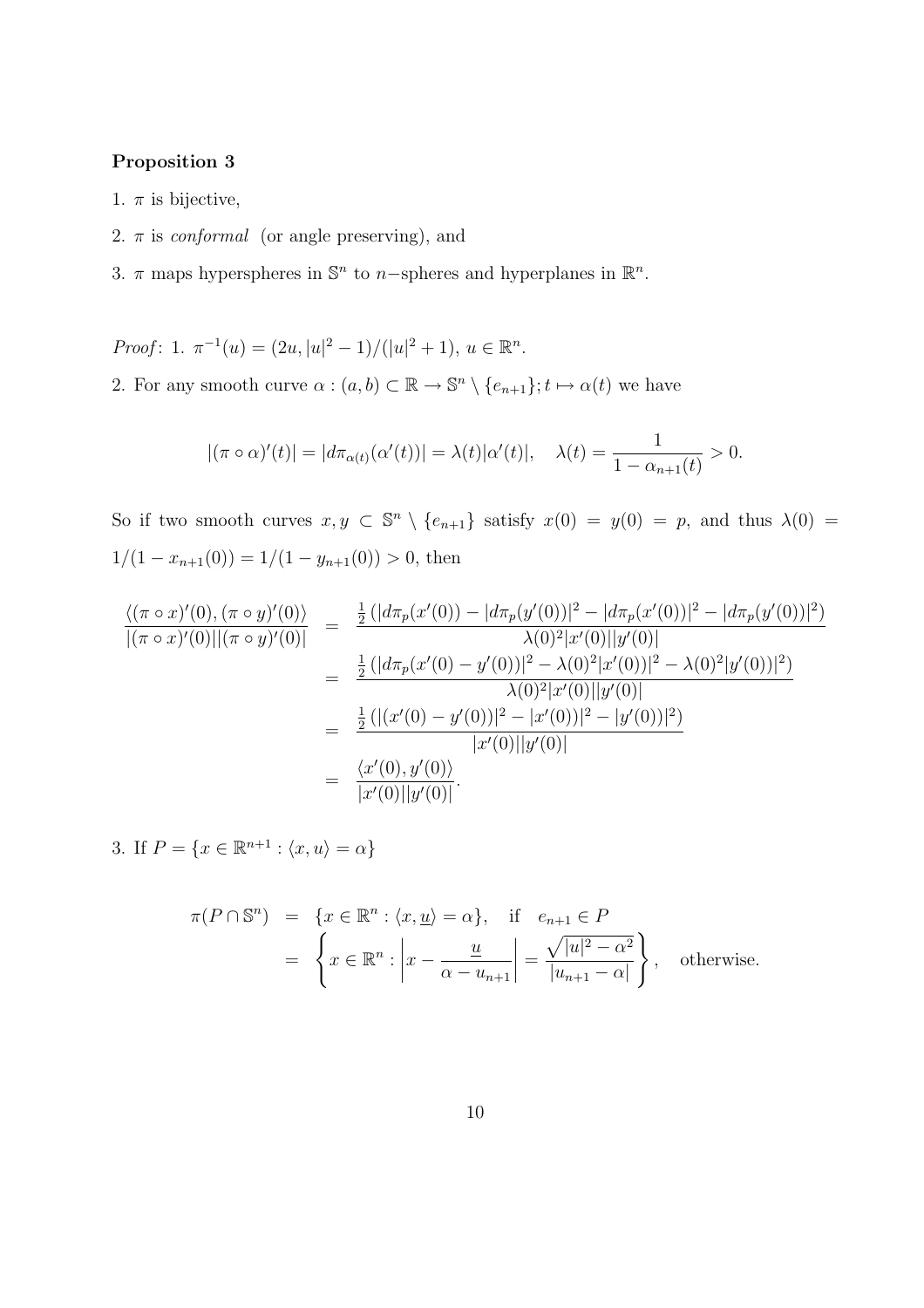If  $S = \{x \in \mathbb{R}^n : |x - c| = r\},\$ 

$$
\pi^{-1}(S) = \{ x \in \mathbb{S}^n : \langle x, (-2c, r^2 - |c|^2 + 1) \rangle = r^2 - |c|^2 - 1 \},\
$$

and if  $Q = \{x \in \mathbb{R}^n : \langle x, v \rangle = \beta\},\$ 

$$
\pi^{-1}(Q) \cup \{e_{n+1}\} = \{x \in \mathbb{S}^n : \langle x, (v, \beta) \rangle = \beta\}.
$$

Remark: Observe that  $\pi$  is defined on  $U = \{x \in \mathbb{R}^{n+1} : \langle x, e_{n+1} \rangle \neq 1\}$  and its extension to  $U$  is surjective.

#### 2.4 ORTHOGONALITY

Two hyperplanes in  $\mathbb{R}^n$  are *orthogonal* if their normal vectors are orthogonal. Two hypersurfaces in  $M, N \subseteq \mathbb{R}^n$  are *orthogonal* if

- 1.  $M \cap N \neq \emptyset$ , and
- 2. for each  $p \in M \cap N$ ,  $T_pM$  and  $T_pN$  are orthogonal hyperplanes.

#### Proposition 4

1. A hyperplane P is orthogonal to a hypersphere S if and only if P contains the center of S.

2. Two hyperspheres are orthogonal if and only if the square of the distance between their centers is equal to the sum of the squares of their radii.

*Proof*: 1. Let  $S = \{x \in \mathbb{R}^n : |x - c| = r\}$  and  $P = \{x \in \mathbb{R}^n : \langle x - x_0, u \rangle = 0\}$ . If  $(X, U)$  is a parametrization of S at p, we have  $|X - c|^2 = r^2$  and thus  $\langle X - c, X_{u_j} \rangle = 0$  for  $j = 1, \ldots, n - 1$ . Hence, if  $p \in S \cap P$ , we can take u as the normal of  $T_p P = P$  and  $p - c$  as the normal to  $T_pS$ . Since  $\langle x - p, u \rangle = 0$  for all  $x \in P$ , we have that  $\langle c - p, u \rangle = 0$  if and only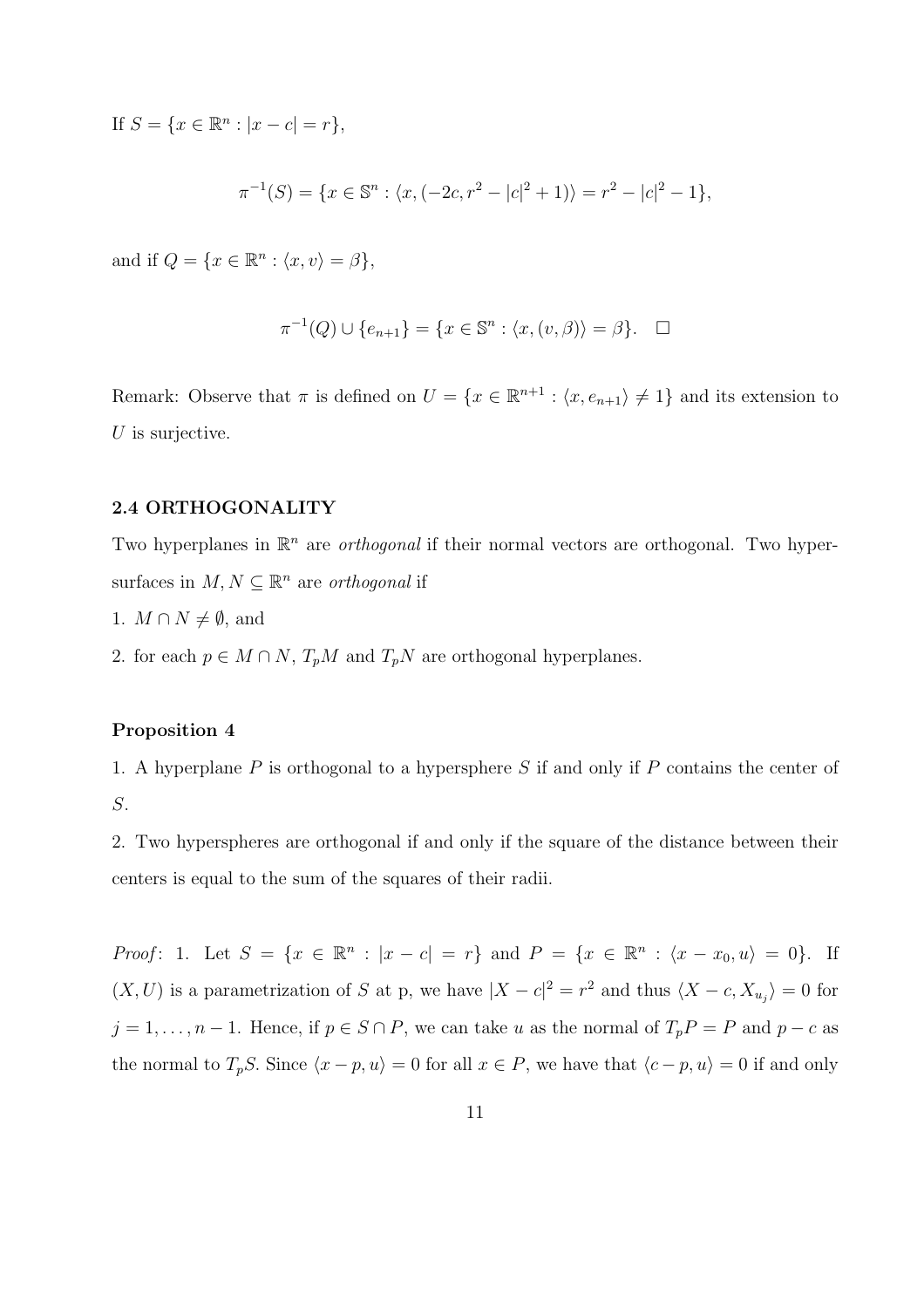

Figure 1: Orthogonal circles.

if  $c ∈ P$  if and only if S and P are orthogonal.

2. Let  $S_1 = \{x \in \mathbb{R}^n : |x - c_1| = r_1\}$  and  $S_2 = \{x \in \mathbb{R}^n : |x - c_2| = r_2\}$ . Suppose that  $S_1$  and  $S_2$  are orthogonal. As in part 1, we have that for  $p \in S_1 \cap S_2$ ,  $v_1 = p - c_1$  $v_2 = p - c_2$  can be taken as the normals to  $T_pS_1$  and  $T_pS_2$ , respectively, and orthogonality requires  $\langle v_1, v_2 \rangle = 0$ . Hence

$$
|c_1 - c_2|^2 = |v_1 - v_2|^2 = |p - c_1|^2 + |p - c_2|^2 = r_1^2 + r_2^2.
$$

Conversely, suppose that  $|c_1 - c_2|^2 = r_1^2 + r_2^2$ . Observe that  $S_1$  and  $S_2$  intersect since  $|c_1 - c_2|^2 < (r_1 + r_2)^2$ . If  $p \in S_1 \cap S_2$ , we have that  $v_1 = p - c_1$   $v_2 = p - c_2$  can be taken as the normals to  $T_pS_1$  and  $T_pS_2$ , respectively. Since  $|c_1 - c_2|^2 = r_1^2 + r_2^2$ ,  $|v_1 - v_2|^2 = |v_1|^2 + |v_2|^2$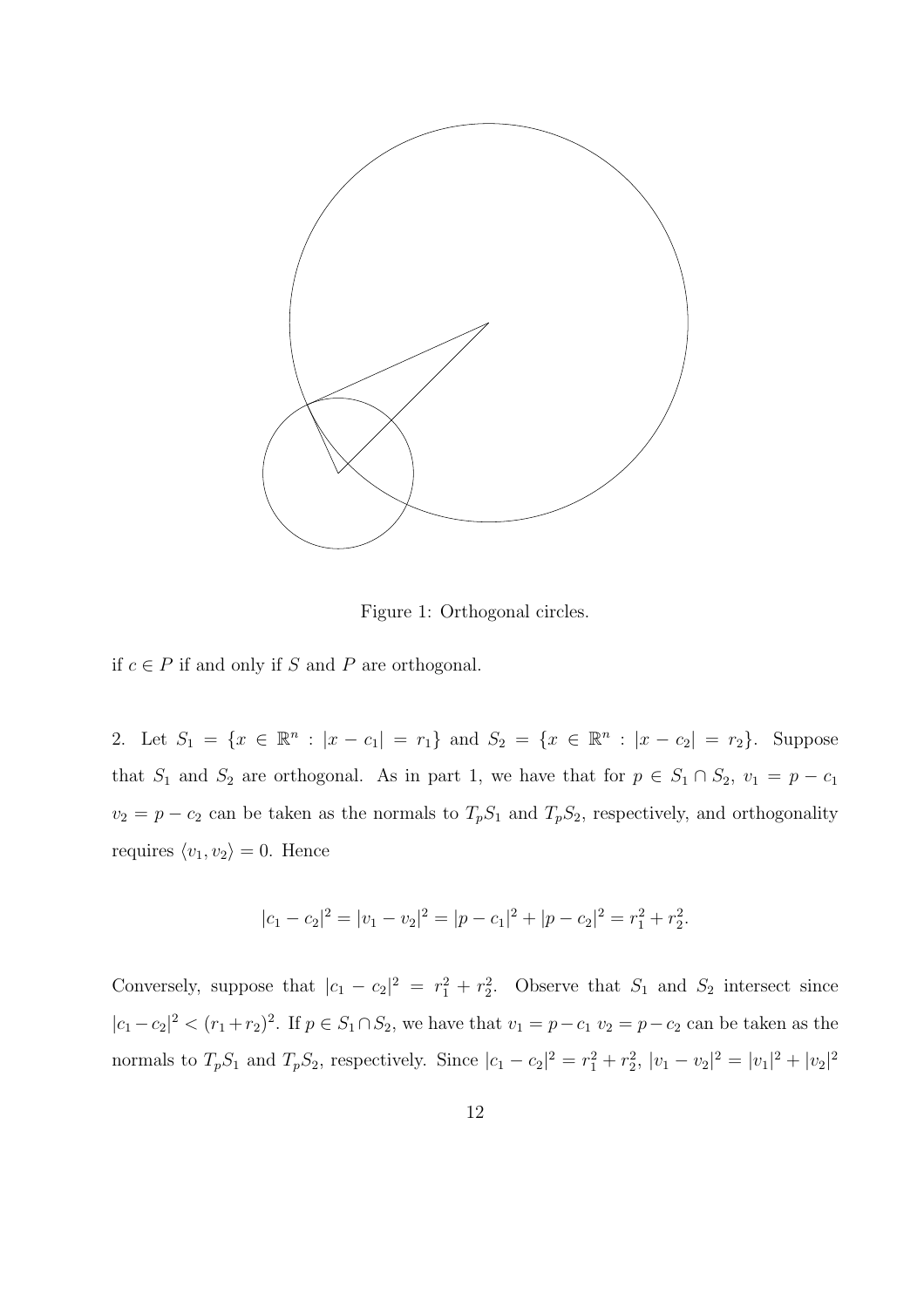and consequently  $\langle v_1, v_2 \rangle = 0$ . Thus  $S_1$  and  $S_2$  are orthogonal.  $\square$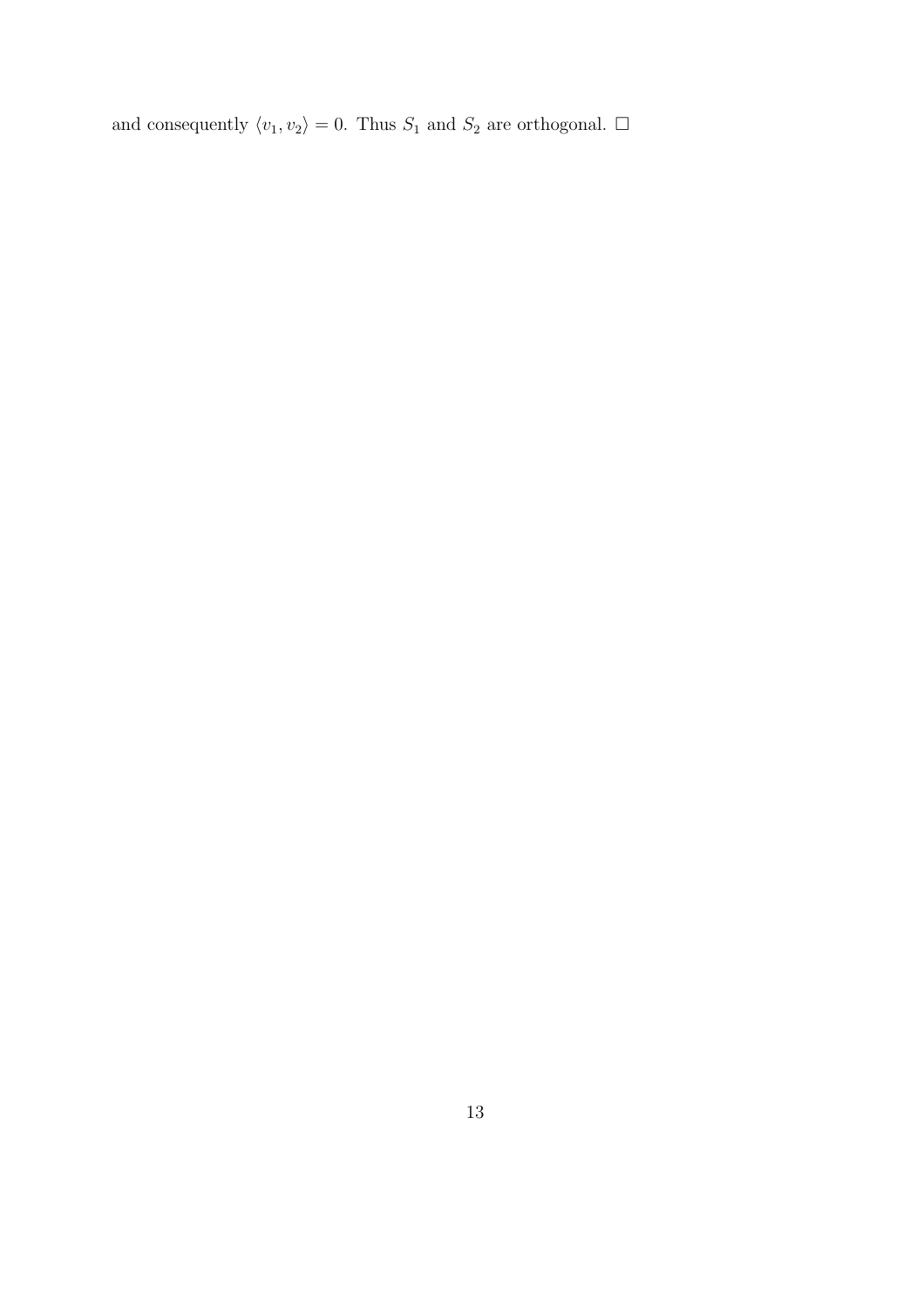#### CHAPTER 3

#### SPHERICAL SYMMETRY

Below we introduce spherical reflection and special spherical symmetry. We also establish two results that will help us identify the stereographic projections of sets in  $\mathbb{S}^3$  possessing special spherical symmetry; this will in turn simplify the analysis needed for the proof of our main theorem. Theorem 10 asserts a subset  $A \subset S^3$  has special spherical symmetry if and only its stereographic projection has an analogous symmetry; Theorem 8 asserts that it is possible to study the intersections of  $\pi(A)$  with a specific family of planes to determine if  $\pi(A)$  has this "analogous" symmetry.

#### 3.1 SPHERICAL REFLECTION

Let  $P = \{x \in \mathbb{R}^n : \langle x, u \rangle = \alpha, |u| = 1\}$  and  $a \in P$ . We define the mapping

$$
\psi_P : \mathbb{R}^n \to \mathbb{R}^n : x \mapsto x - 2\langle x - a, u \rangle u
$$

to be *planar reflection* about P.  $\psi_P$  does not depend on the choice of  $a \in P$ ,  $\psi_P^2 = id_{\mathbb{R}^n}$ ,  $\psi_P$ is conformal, and  $\psi_P$  is a rigid motion. Any set  $A \subseteq \mathbb{R}^n$  satisfying  $\psi_P(A) = A$  is said to be symmetric with respect to P or invariant under reflection about P.

By proposition 3,  $S = \pi^{-1}(P) \cup \{e_{n+1}\}\$ is a hypersphere in  $\mathbb{S}^n$ . Now consider the map  $\Psi_S : \mathbb{S}^n \to \mathbb{S}^n : x \mapsto \pi^{-1} \circ \psi_P \circ \pi(x)$ . It is straightforward to show that if  $0 \notin P$ 

$$
\Psi_S(x) = \frac{v}{\alpha} + \frac{1}{\alpha^2} \frac{x - v/\alpha}{|x - v/\alpha|^2},\tag{6}
$$

where  $v = (u, \alpha)$ ; and if  $0 \in P$ ,  $\Psi_S(x) = x - 2\langle x, v \rangle v$  where  $v = (u, 0)$ . Hence, if S is a great sphere,  $\Psi_S$  is just the restriction of a planar reflection to  $\mathbb{S}^n$ .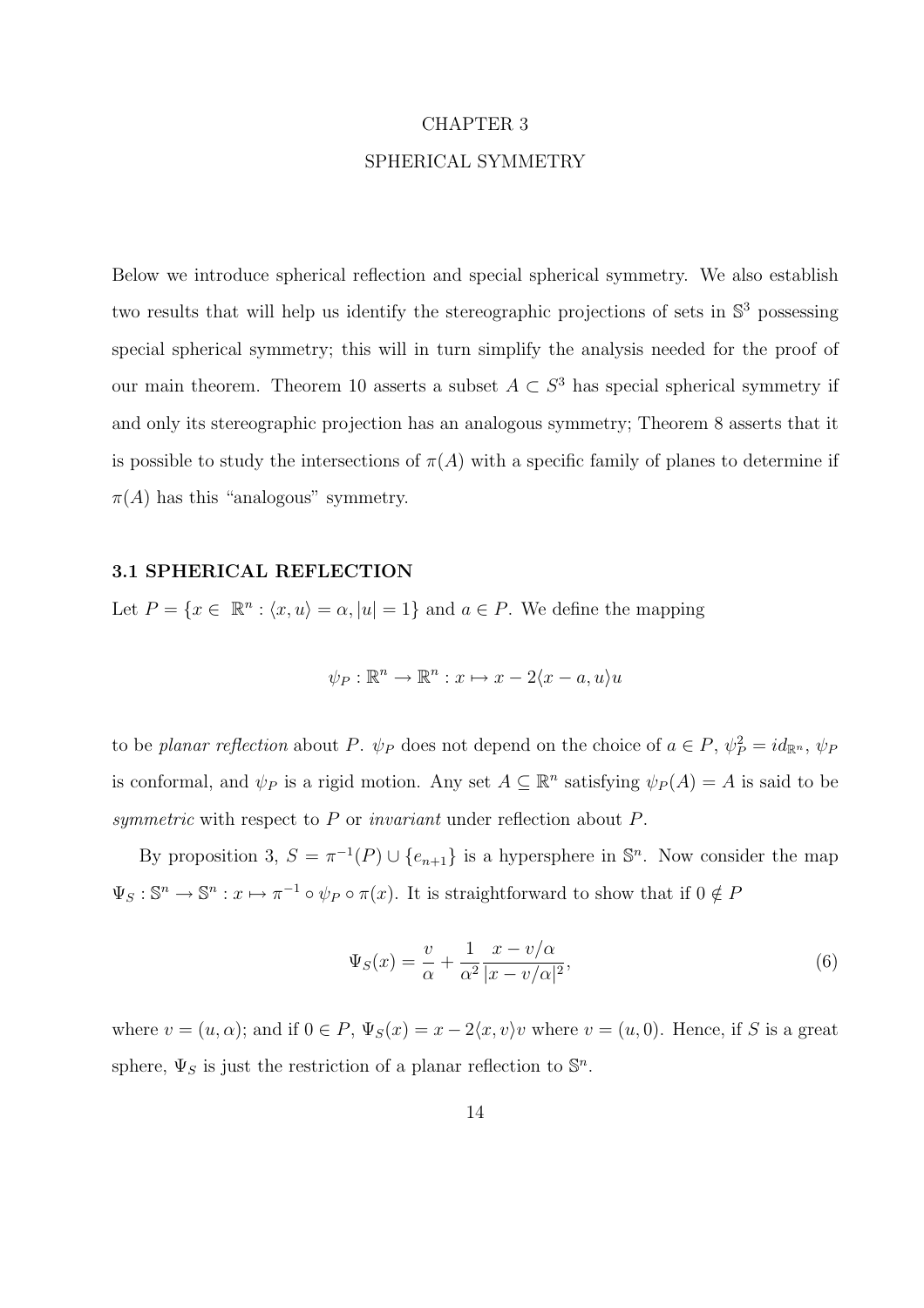$\Psi_S$  is a mapping that is completely determined by  $S = \pi^{-1}(P) \cup \{e_{n+1}\}\$ , which is a hypersphere in  $\mathbb{S}^n$ . However,  $\Psi_S$  does not depend on whether or not S contains  $e_{n+1}$ . Therefore, we consider any hypersphere  $S \subseteq \mathbb{S}^n$  (which does not necessarily contain  $e_{n+1}$ ) and use its associated mapping  $\Psi_S$  to determine a reflection  $\psi_Q : \mathbb{R}^n \to \mathbb{R}^n : x \mapsto \pi \circ \Psi_S \circ \pi^{-1}(x)$ . It can be verified that if  $Q = \pi(S \cap \mathbb{S}^n)$  is a hyperplane,  $\psi_Q$  is planar reflection about  $Q$ ; and if Q is an *n*-sphere with center a and radius  $\rho$ 

$$
\psi_Q(x) = a + \rho^2 \frac{x - a}{|x - a|^2}, \quad x \in \mathbb{R}^n \setminus \{a\}.
$$

 $\psi_Q$  is called *spherical reflection* about Q, and any set A such that  $\psi_Q(A) = A$  is said to be spherically symmetric with respect to  $Q$  or invariant under spherical reflection about  $Q$ .

Remark: Now it is evident that the mapping defined in (6) is spherical reflection about the  $(n + 1)$ -sphere  $S_0 \subseteq \mathbb{R}^{n+1}$  with radius  $1/\alpha$  and center  $v/\alpha$ . By proposition 4,  $S_0$  is orthogonal to  $\mathbb{S}^n$ . Furthermore, for any hypersphere  $S \subseteq \mathbb{S}^n$  that is not a great sphere there is a unique  $(n + 1)$ -sphere  $S_0 \in \mathbb{R}^{n+1}$  such that  $S = S_0 \cap \mathbb{S}^n$  and  $S_0$  is orthogonal to  $\mathbb{S}^n$ .  $S_0$  is the horizon sphere corresponding to S.

We should also note that a horizon sphere is completely determined by its center: given any  $c \in \mathbb{R}^{n+1}$  with  $|c| > 1$ , orthogonality requires that the horizon sphere centered at c has radius  $\sqrt{|c|^2 - 1}$ . The center of a horizon sphere is called a *cone point*.

Like planar reflection, spherical reflection has many nice properties. We mention just a few in the following proposition.

**Proposition 5** Let  $\psi : \mathbb{R}^n \setminus \{a\} \to \mathbb{R}^n \setminus \{a\}; x \mapsto a + \rho^2(x-a)/|x-a|^2$ . 1.  $\psi$  is bijective.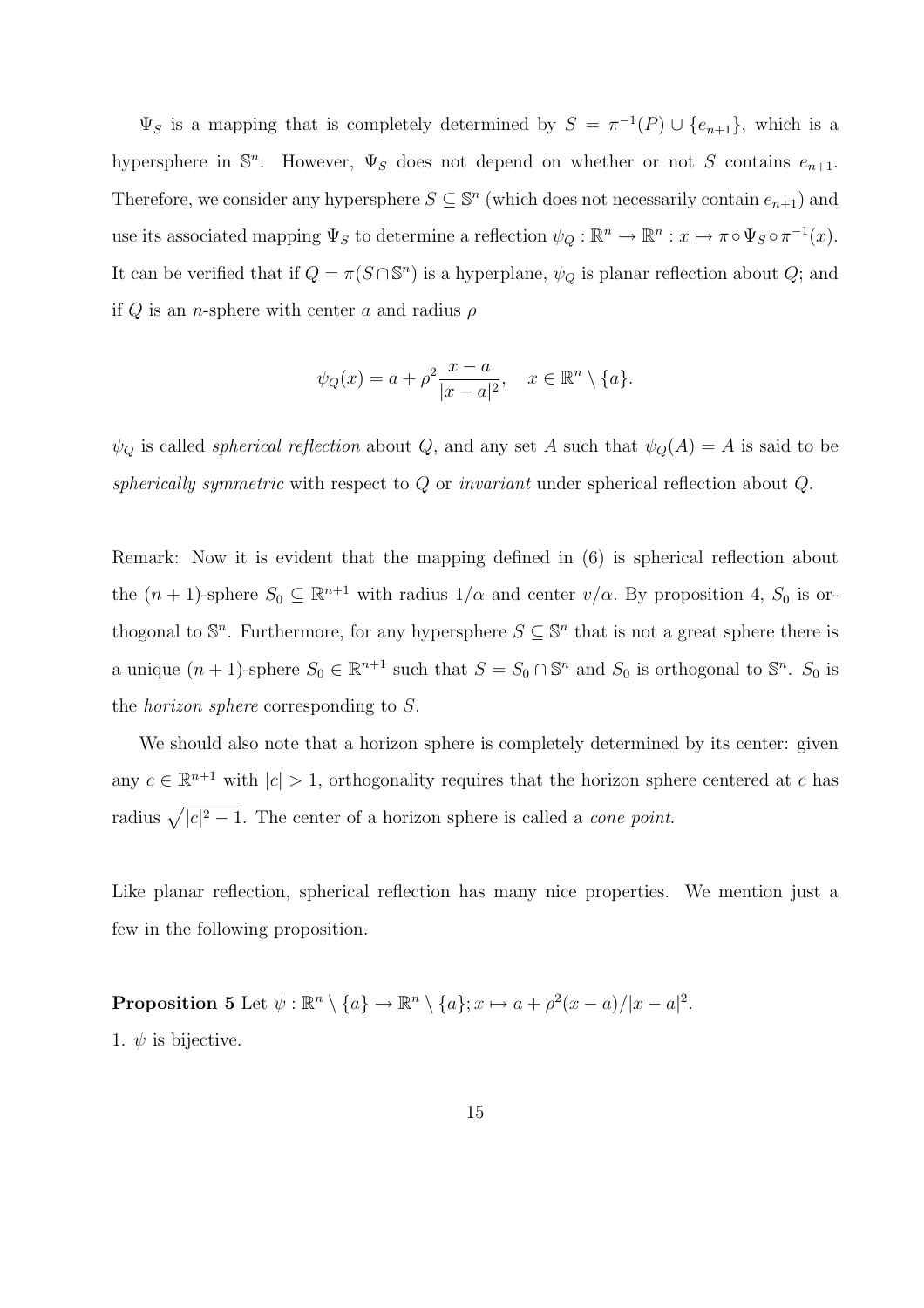- 2. The restriction of  $\psi$  to any line or hyperplane passing through a is bijective.
- 3.  $\psi$  maps *n*-spheres and hyperplanes to *n*-spheres and hyperplanes.
- 4.  $\psi(S) = S, S = \{x \in \mathbb{R}^n : |x a| = \rho\}$ , and  $\psi(x) = x$  if and only if  $x \in S$ .
- 5.  $\psi$  is conformal.
- 6.  $\psi(S') = S'$  for any *n*-sphere or hyperplane S' that is orthogonal to S.
- 7. For  $x \notin S$ ,  $\psi(x) = (\ell \cap S_0) \setminus \{x\}$ , where  $\ell = \{a + t(x a) \in \mathbb{R}^n : t \in \mathbb{R}\}\$ and

$$
S_0 = \left\{ y \in \mathbb{R}^n : \left| y - \left( a + \frac{\rho^2 + |x - a|^2}{2|x - a|} \frac{x - a}{|x - a|} \right) \right| = \sqrt{\left( \frac{\rho^2 + |x - a|^2}{2|x - a|} \right)^2 - \rho^2} \right\}.
$$

Proof:  $1$ .

$$
\psi^{2}(x) = \psi(\psi(x))
$$
\n
$$
= a + \rho^{2} \frac{\psi(x) - a}{|\psi(x) - a|^{2}}
$$
\n
$$
= a + \rho^{2} \frac{(a + \rho^{2}(x - a)/|x - a|^{2}) - a}{|(a + \rho^{2}(x - a)/|x - a|^{2}) - a|^{2}}
$$
\n
$$
= a + (x - a)
$$
\n
$$
= x,
$$

so  $\psi = \psi^{-1}$ .

2. Suppose  $a \in P = \{x \in \mathbb{R}^n : \langle x, n \rangle = \alpha, |n| = 1\}$ . If  $x \in P$ ,  $\langle \psi(x), n \rangle = \langle a + \rho^2(x - \psi(x)) \rangle$  $a)/|x-a|^2, n\rangle = \langle a, n \rangle = \alpha$ , so  $\psi(P) \subset P$ . Again we have that if  $x \in P$ , then  $y = \psi(x) \in P$ ; but then  $x = \psi^{-1}(y) = \psi(y) \in \psi(P)$ , and thus  $\psi(P) = P$ .  $\psi(a + tv) = a + \rho^2 v/t$ , and  $\psi^2(a + tv) = a + tv$ , so  $\psi(\ell) = \ell$  for  $\ell = \{a + tv \in \mathbb{R}^n : |v| = 1, t \in \mathbb{R}\}.$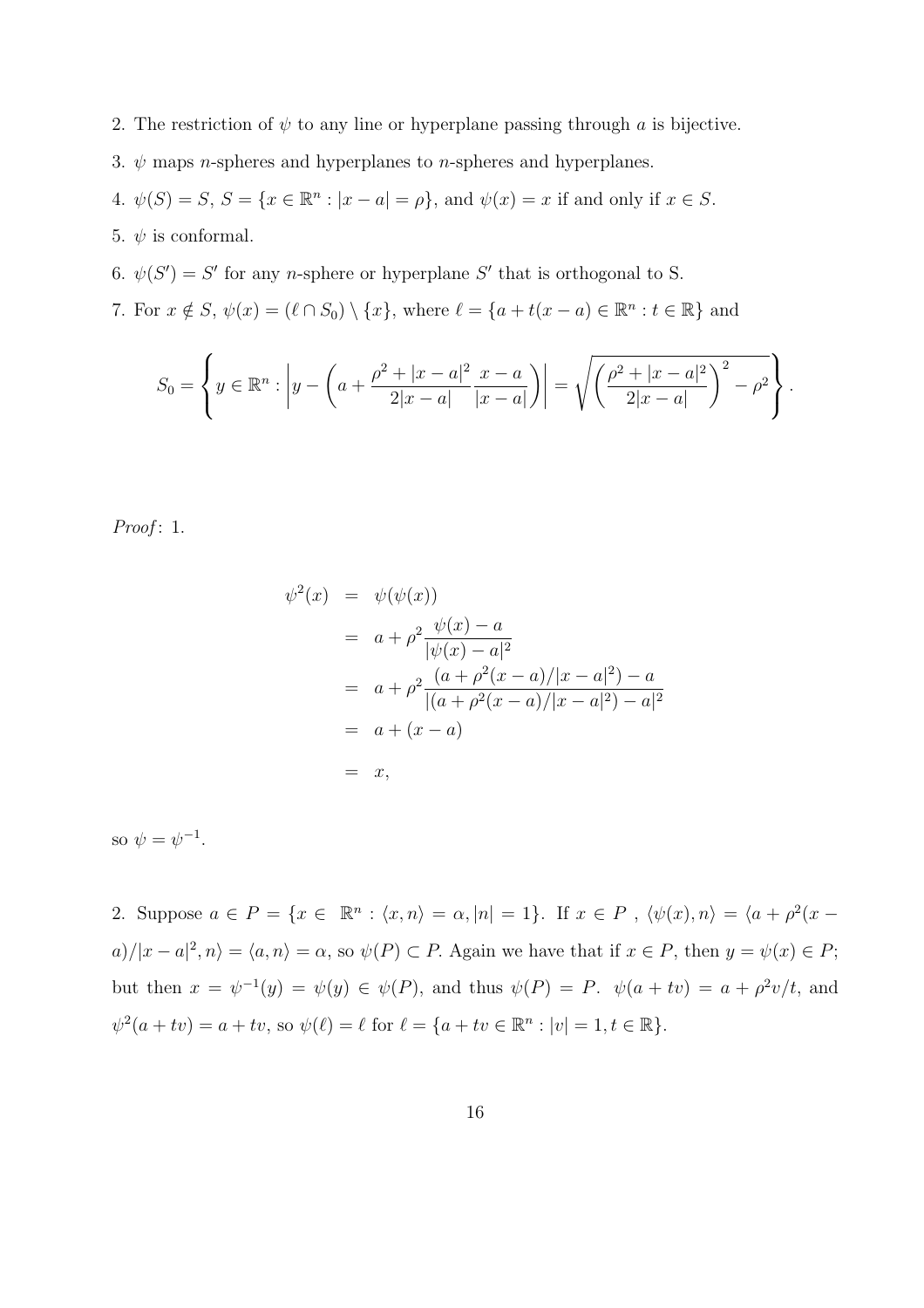3. If  $P = \{x \in \mathbb{R}^n : \langle x, n \rangle = \alpha, |n| = 1\}$ , then

$$
\psi(P) = P, \text{ if } \langle a, n \rangle = \alpha
$$
  
=  $\left\{ x \in \mathbb{R}^n : \left| x - \left( a + \frac{\rho^2/2}{\alpha - \langle a, n \rangle} n \right) \right| = \frac{\rho^2/2}{|\langle a, n \rangle - \alpha|} \right\}, \text{ otherwise;}$ 

and if  $Q = \{x \in \mathbb{R}^n : |x - x_0| = r\},\$ 

$$
\psi(Q) = \{x \in \mathbb{R}^n : \langle x_0 - a, x - a \rangle = \rho^2/2\}, \quad \text{if} \quad |a - x_0| = r
$$
  
= 
$$
\left\{x \in \mathbb{R}^n : \left|x - \left(a + \rho^2 \frac{x_0 - a}{|x_0 - a|^2 - r^2}\right)\right| = \frac{\rho^2 r}{||x_0 - a|^2 - r^2|}\right\}, \quad \text{otherwise.}
$$

4. If  $\rho = |x - a|$ ,  $\psi(x) = x$ .  $\psi(x) = a + \rho^2(x - a)/|x - a|^2 = x \Leftrightarrow |x - a| = \rho \Leftrightarrow x \in S$ .

5. For any smooth curve  $\alpha : (a, b) \subset \mathbb{R} \to \mathbb{R}^n \setminus \{a\} : t \mapsto \alpha(t)$ , we have that

$$
|(\psi \circ \alpha)'(t)| = \frac{\rho^2}{|\alpha(t) - a|^2} |\alpha'(t)|.
$$

We can now repeat the argument given in the proof of proposition 3.

6. The result follows from part 3 of this proposition and proposition 4.

7.  $x \in \ell \cap S_0$  and  $\ell$  contains the center of  $S_0$ , so  $\ell \cap S_0 = \{x, y\}$  for some  $y \in \mathbb{R}^n$ . Moreover,  $\psi(\ell) = \ell$  and  $\psi(S_0) = S_0$ , by parts 2 and 6 of this proposition, respectively. Since  $\psi = \psi^{-1}$ , we have that  $\psi(\ell \cap S_0) = \psi(\ell) \cap \psi(S_0) = \ell \cap S_0$ . Then  $\psi({x, y}) = {\psi(x), \psi(y)} = {x, y}$ , and by hypothesis  $x \notin S$ , so part 4 requires that  $\psi(x) \neq x$ . Hence,  $\psi(x) = y$ .  $\Box$ 

#### 3.2 STEINER CIRCLES AND CIRCLES OF APOLLONIUS

The set of circles in  $\mathbb{R}^2$  passing through two points  $a, b \in \mathbb{R}^2$  is the set of *Steiner Circles*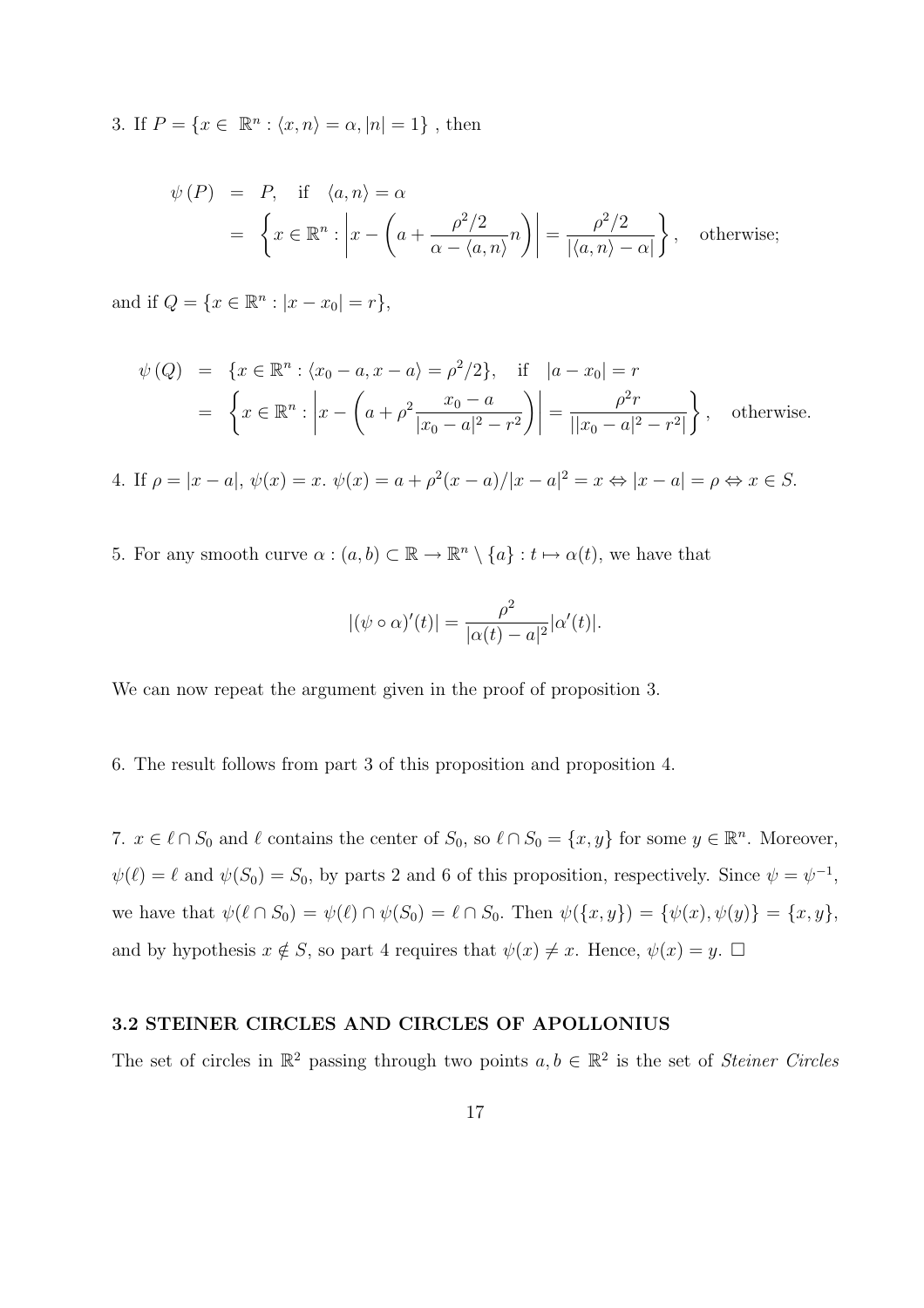corresponding to a and b.

Given two points  $p, q \in \mathbb{R}^2$ , the family of circles



Figure 2: Circles of Apolonnius, Steiner circles, and both sets together.

$$
\left\{ x \in \mathbb{R}^2 : \frac{|x - p|}{|x - q|} = t \right\}_{t \in (0,1) \cup (1,\infty)}
$$

are the circles of Apollonius corresponding to p and q.

**Lemma 6** Each circle of Apollonius corresponding to  $a$  and  $b$  is orthogonal to every Steiner circle corresponding to a and b.

*Proof*: Let  $\rho = |a - b|/2 > 0$  and without any loss of generality we may assume that  $a = -\rho e_1$  and  $b = \rho e_1$ .

$$
S = \left\{ x \in \mathbb{R}^2 : \frac{|x + \rho e_1|}{|x - \rho e_1|} = t \right\} = \left\{ x \in \mathbb{R}^2 : \left| x - \frac{\rho(1 + t^2)}{t^2 - 1} e_1 \right| = \frac{2\rho t}{|t^2 - 1|} \right\}
$$

and

$$
T_{\pm} = \{ x \in \mathbb{R}^2 : |x \pm \sqrt{r^2 - \rho^2} e_2| = r \}.
$$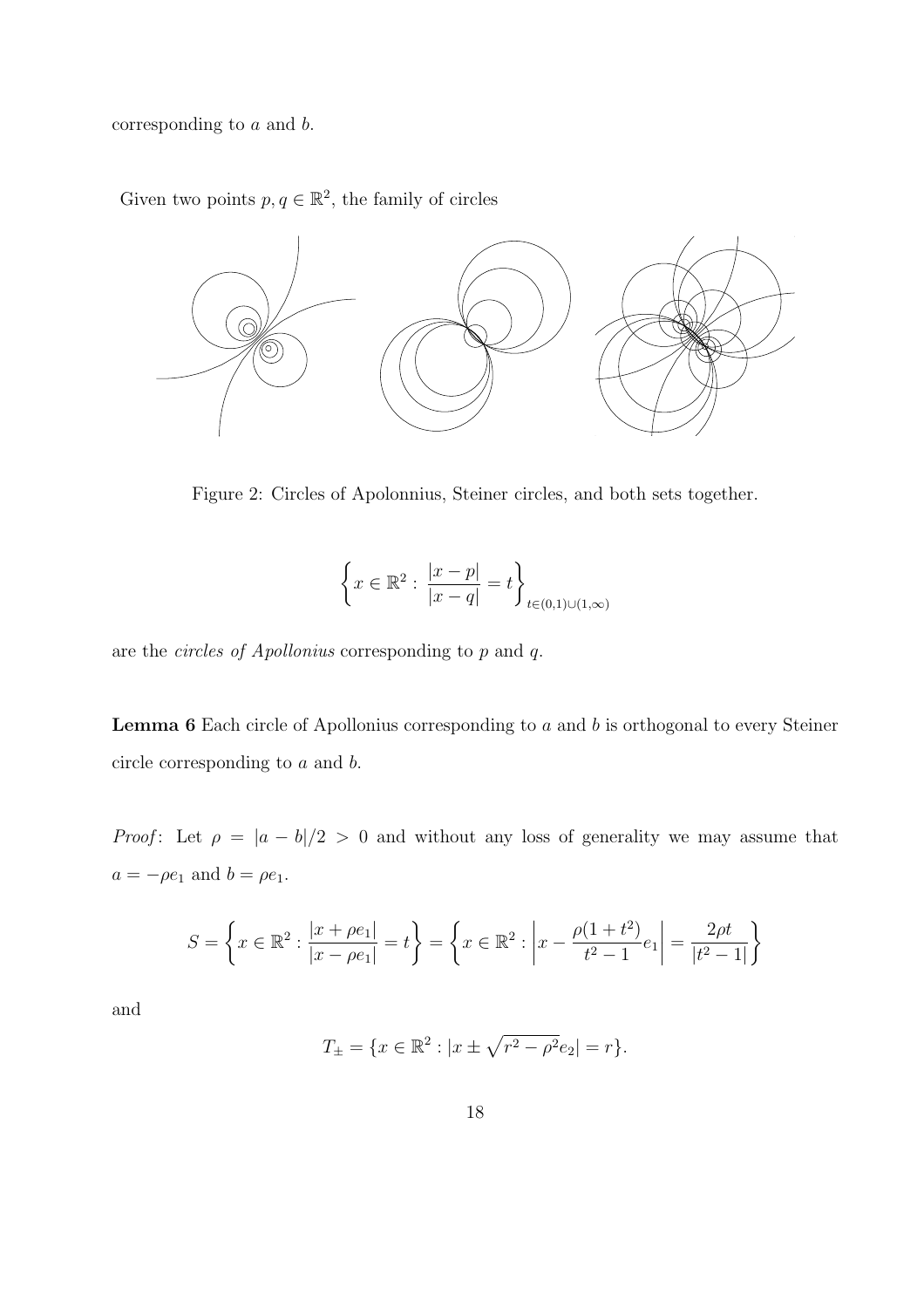Any circle of Apollonius corresponding to  $\pm \rho e_1$  can be represented by S for some  $t \in (0,1) \cup$ (1, ∞) and any Steiner circle corresponding to  $\pm \rho e_1$  is given by  $T_+$  or  $T_-\$  for some  $r \ge \rho$ . The result follows from proposition 4, since

$$
\left| \frac{\rho(1+t^2)}{t^2-1} e_1 \pm \sqrt{r^2 - \rho^2} e_2 \right|^2 = \frac{4\rho^2 t^2}{(t^2-1)^2} + r^2. \quad \Box
$$

**Proposition 7**  $A \subset \mathbb{R}^2$  is invariant with respect to each reflection about each circle in the set of Steiner circles corresponding to a and b, if and only if A is a union of circles of Apollonius corresponding to a and b and possibly the line orthogonal to the Steiner circles corresponding to a and b.

*Proof*: We will assume that  $a = -\rho e_1$  and  $b = \rho e_1$  where  $\rho = |b - a|/2 > 0$ . Let R be the set of Steiner circles corresponding to  $\pm \rho e_1$  and suppose  $\psi_S(A) = A$  for each circle  $S \in \mathcal{R}$ . Then,

$$
A = \bigcup_{S \in \mathcal{R}} A
$$
  
= 
$$
\bigcup_{S \in \mathcal{R}} \psi_S(A)
$$
  
= 
$$
\bigcup_{S \in \mathcal{R}} \left( \bigcup_{x \in A} \{\psi_S(x)\} \right)
$$
  
= 
$$
\bigcup_{x \in A} \left( \bigcup_{S \in \mathcal{R}} \{\psi_S(x)\} \right).
$$

If  $\langle x, e_1 \rangle = 0$ ,  $\bigcup_{x \in A} {\psi_S(x)} = \{w \in \mathbb{R}^2 : \langle w, e_1 \rangle = 0\}$ , which is the line orthogonal to all the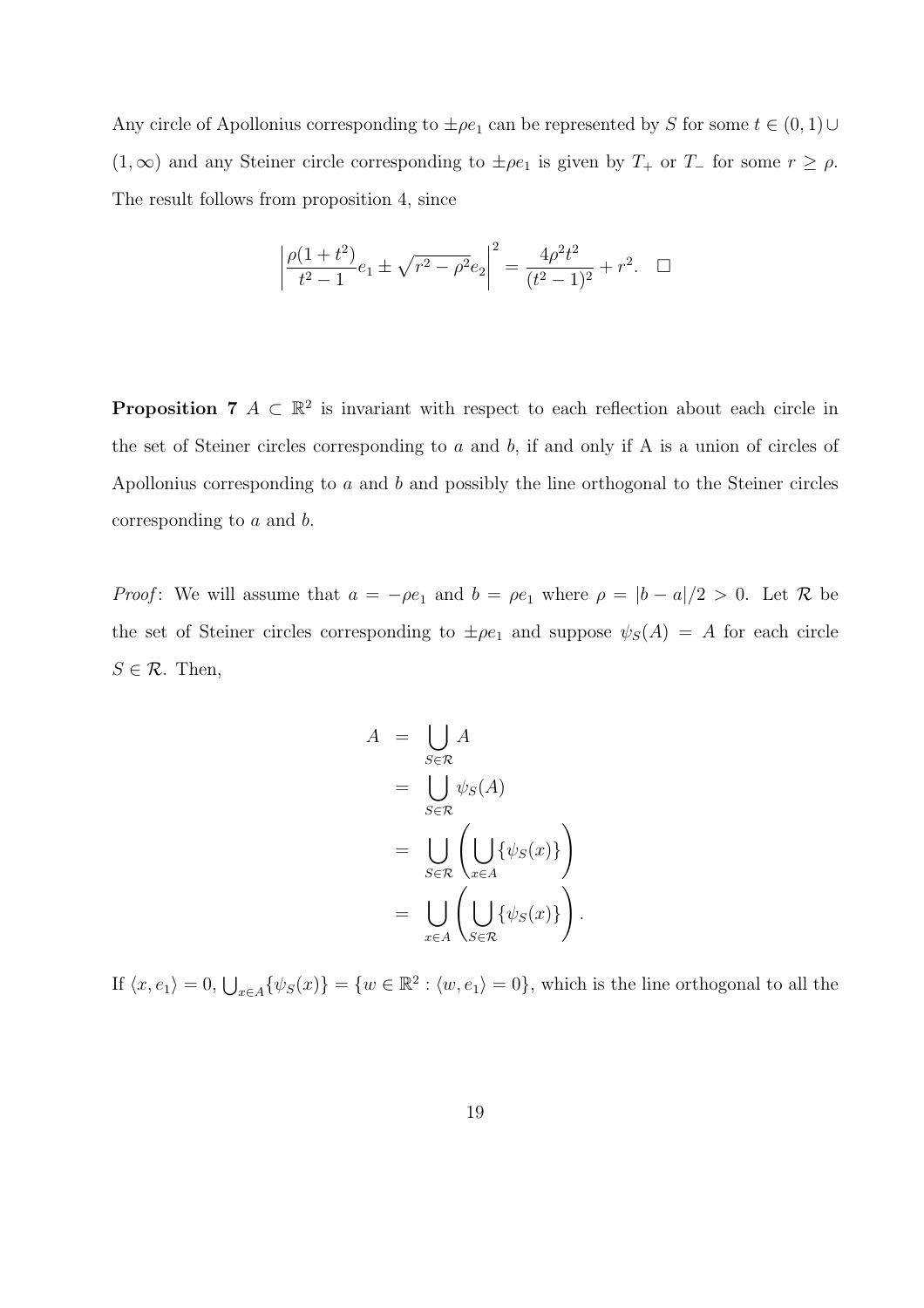Steiner circles; otherwise,

$$
\bigcup_{x \in A} \{ \psi_S(x) \} = \left\{ w \in \mathbb{R}^2 : \left| w - \frac{|x|^2 + \rho^2}{2\langle x, e_1 \rangle} e_1 \right| = \sqrt{\left( \frac{|x|^2 + \rho^2}{2\langle x, e_1 \rangle} \right)^2 - \rho^2} \right\}
$$

$$
= \left\{ w \in \mathbb{R}^2 : \frac{|w + \rho e_1|}{|w - \rho e_1|} = \frac{|x + \rho e_1|}{|x - \rho e_1|} \right\},
$$

which is circle of Apollonius. Conversely, if A is a union of circles of Apollonius corresponding to  $\pm \rho e_1$ , lemma 6 has that each circle in A is orthogonal to every circle in R. The result now follows from proposition 5.  $\Box$ 

**Theorem 8** Let  $\gamma \subset \mathbb{R}^3$  be a circle. The centers of the family of spheres R that contain  $\gamma$  comprise a line  $\ell$ . A subset  $M \subseteq \mathbb{R}^3 \setminus \{ \ell \}$  is symmetric with respect to each sphere in R if and only if  $M \cap P$  is a union of circles of Apollonius corresponding to  $\gamma \cap P$  for each plane P containing  $\ell$ .

*Proof:*  $\gamma$  is contained in a plane with a normal direction v.  $\ell$  passes through the center of  $\gamma$  in the direction of v.

Assume that  $M \subseteq \mathbb{R}^3 \setminus \{\ell\}$  is symmetric with respect to each sphere in  $\mathcal{R}$ , let  $S \in \mathcal{R}$ and P be a plane containing  $\ell$ . Since  $\psi_S = \psi_S^{-1}$  we have  $\psi_S(M \cap P) = \psi_S(M) \cap \psi_S(P)$ . By proposition 7,  $\psi_S(P) = P$ . Hence,  $\psi_S(M \cap P) = M \cap P$ . The restriction of  $\psi_S$  to P is reflection about a Steiner circle corresponding to  $\gamma \cap P$ , and since  $S \in \mathcal{R}$  was arbitrary, proposition 7 has that  $M \cap P$  is a union of circles of Apollonius corresponding to  $\gamma \cap P$ .

Now suppose that  $M \cap P$  is a union of circles of Apollonius corresponding to the points  $\gamma \cap P$  for each plane P passing through  $\ell$ . Proposition 7 asserts that  $\psi_S(M \cap P) = M \cap P$ for each  $S \in \mathcal{R}$ . It's clear that

$$
\mathbb{R}^3 = \bigcup_{P \supset \ell} P
$$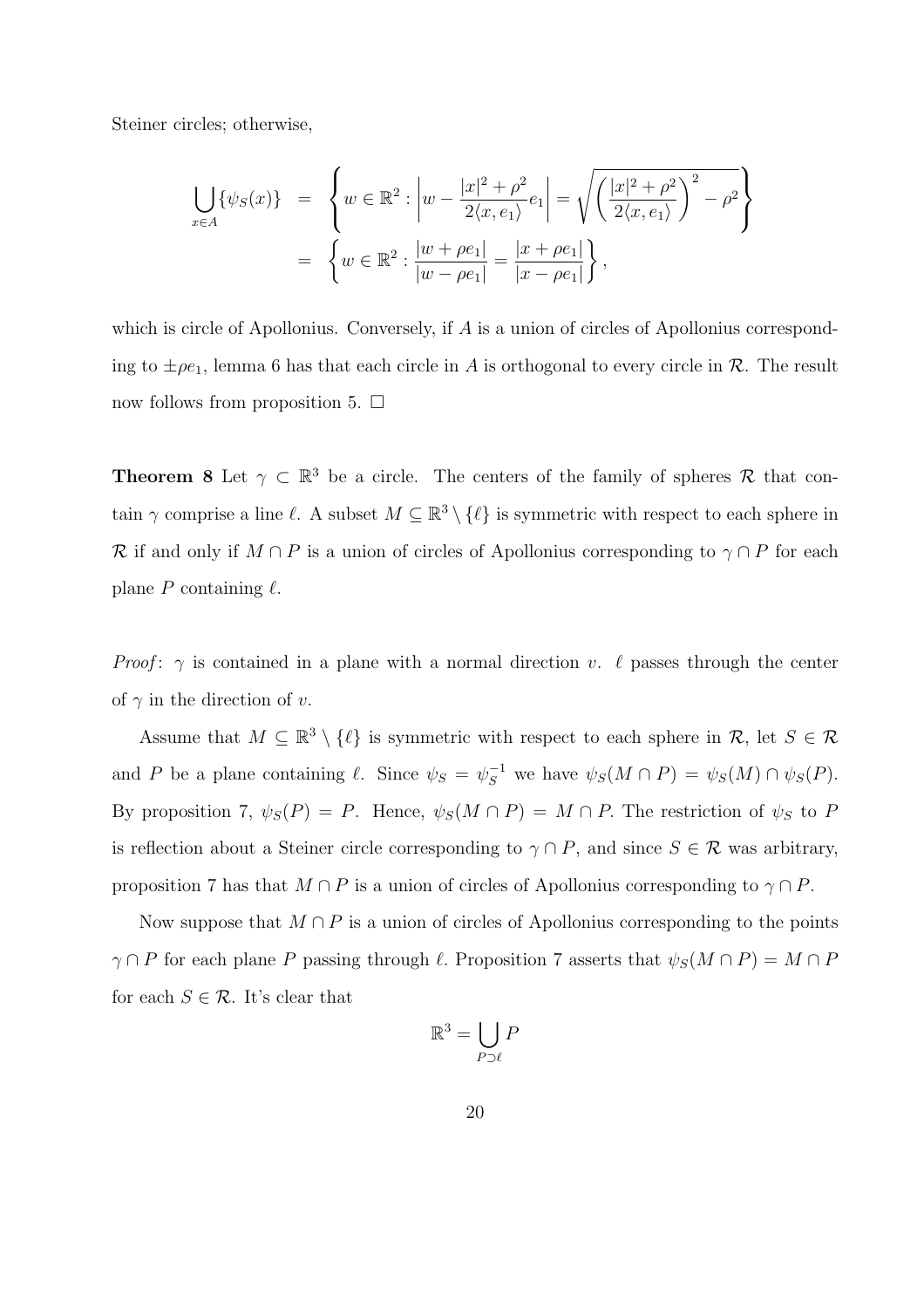where the union is taken over all planes  $P \subset \mathbb{R}^3$  that contain  $\ell$ , and since  $\psi_S = \psi_S^{-1}$  $s^{-1}$  for all  $S \in \mathcal{R}$  we have

$$
\psi_S(M) = \psi_S(M \cap \mathbb{R}^3)
$$
  
=  $\psi_S\left(M \cap \left(\bigcup_{P \supseteq \ell} P\right)\right)$   
=  $\psi_S\left(\bigcup_{P \supseteq \ell} (M \cap P)\right)$   
=  $\bigcup_{P \supseteq \ell} \psi_S(M \cap P)$   
=  $\bigcup_{P \supseteq \ell} (M \cap P)$   
=  $M.$   $\square$ 

### 3.3 SPECIAL SPHERICAL SYMMETRY

 $A \subseteq \mathbb{S}^3$  has special spherical symmetry if 1) there is a line of spherical symmetry  $\ell \subset \mathbb{R}^4 \setminus \mathbb{S}^3$ such that for each  $x \in \ell$ ,  $\psi_S(A) = A$ , where S is the horizon sphere centered at x or 2)  $\psi_{S}(A) = A$  for each hyperplane in a family of hyperplanes whose intersection contains a great circle in  $\mathbb{S}^3$ , which is the intersection of two distinct great spheres in  $\mathbb{S}^3$ .

**Lemma 9** Suppose that  $A \subseteq \mathbb{S}^3$  has special spherical symmetry and that A has a line of spherical symmetry  $\ell$ . Then all the horizon spheres associated with A intersect in a twosphere W. Moreover,  $W \cap \mathbb{S}^3$  is a circle.

*Proof*: We may assume that there exist  $p, v \in \mathbb{R}^4$  such that  $|p| > 1$ ,  $|v| = 1$   $\langle p, v \rangle = 0$ , and  $\ell = \{p + tv : t \in \mathbb{R}\}.$  Observe that the horizon sphere  $S_t$  with center  $p + tv$  has radius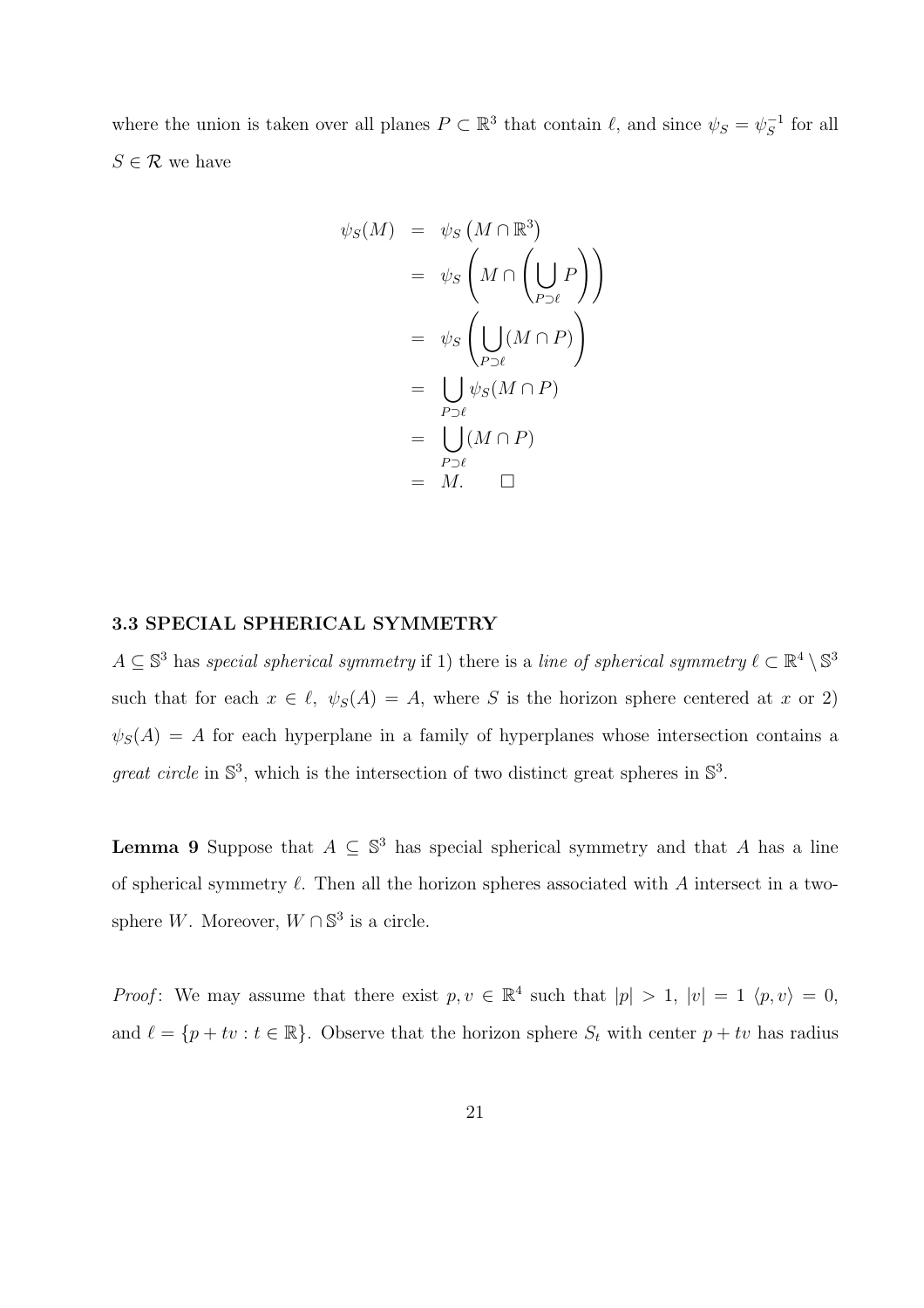p  $\sqrt{p^2+t^2-1}$  (this follows from the fact that  $S_t$  and  $\mathbb{S}^3$  are orthogonal).

A sufficient and necessary condition for two spheres, with radii  $r_1$  and  $r_2$  and whose centers are separated by a distance d, to intersect nontrivially is that  $r_1 + r_2 > d$ . Since  $d = |(p + tv) - (p + sv)| = |s - t|$  and  $r_1 + r_2 =$  $\overline{p}$  $|p|^2 + t^2 - 1 + \sqrt{|p|^2 + s^2 - 1} > |s| + |t| \ge$  $|s-t|=d$ ,  $S_t$  and  $S_s$  intersect nontrivially. Hence we may suppose that there is  $x \in S_s \cap S_t$ and comparing the equations

$$
|x - (p + tv)|^2 = |p|^2 + t^2 - 1
$$
 and  $|x - (p + sv)|^2 = |p|^2 + s^2 - 1$ 

we find  $(s - t)\langle x, v \rangle = 0$ . Since  $s \neq t$ , we must have  $\langle x, v \rangle = 0$ . This also gives that

$$
|p|^2 + t^2 - 1 = |x - (p + tv)|^2 = |x - p|^2 + t^2
$$

or that  $|x-p|=$ p  $|p|^2-1$ . Hence,

$$
S_t \cap S_s \subseteq \{x \in \mathbb{R}^4 | \langle x, v \rangle = 0\} \cap S_0
$$

for all  $s, t \in \mathbb{R}$ . And if  $y \in \{x \in \mathbb{R}^4 | \langle x, v \rangle = 0\} \cap S_0$ ,

$$
|y - (p + tv)|^2 = |y - p|^2 + t^2 - 2t\langle y - p, v \rangle = |p|^2 + t^2 - 1 \subset S_t
$$

for all  $t \in \mathbb{R}$ .

$$
W = \{x \in \mathbb{R}^4 | \langle x, v \rangle = 0\} \cap S_0 = \bigcap_{t \in \mathbb{R}} S_t
$$

which is two-sphere and  $W \cap \mathbb{S}^3 = \{x \in \mathbb{S}^3 | \langle x, v \rangle = 0, \langle x, p \rangle = 1\}$  which is a circle.  $\Box$ 

**Theorem 10**  $A \subseteq \mathbb{S}^3$  has special spherical symmetry if and only if there is either a circle or a line  $\gamma \in \mathbb{R}^3$  such that  $\psi_S \circ \pi(A) = \pi(A)$  for each sphere or plane S containing  $\gamma$ .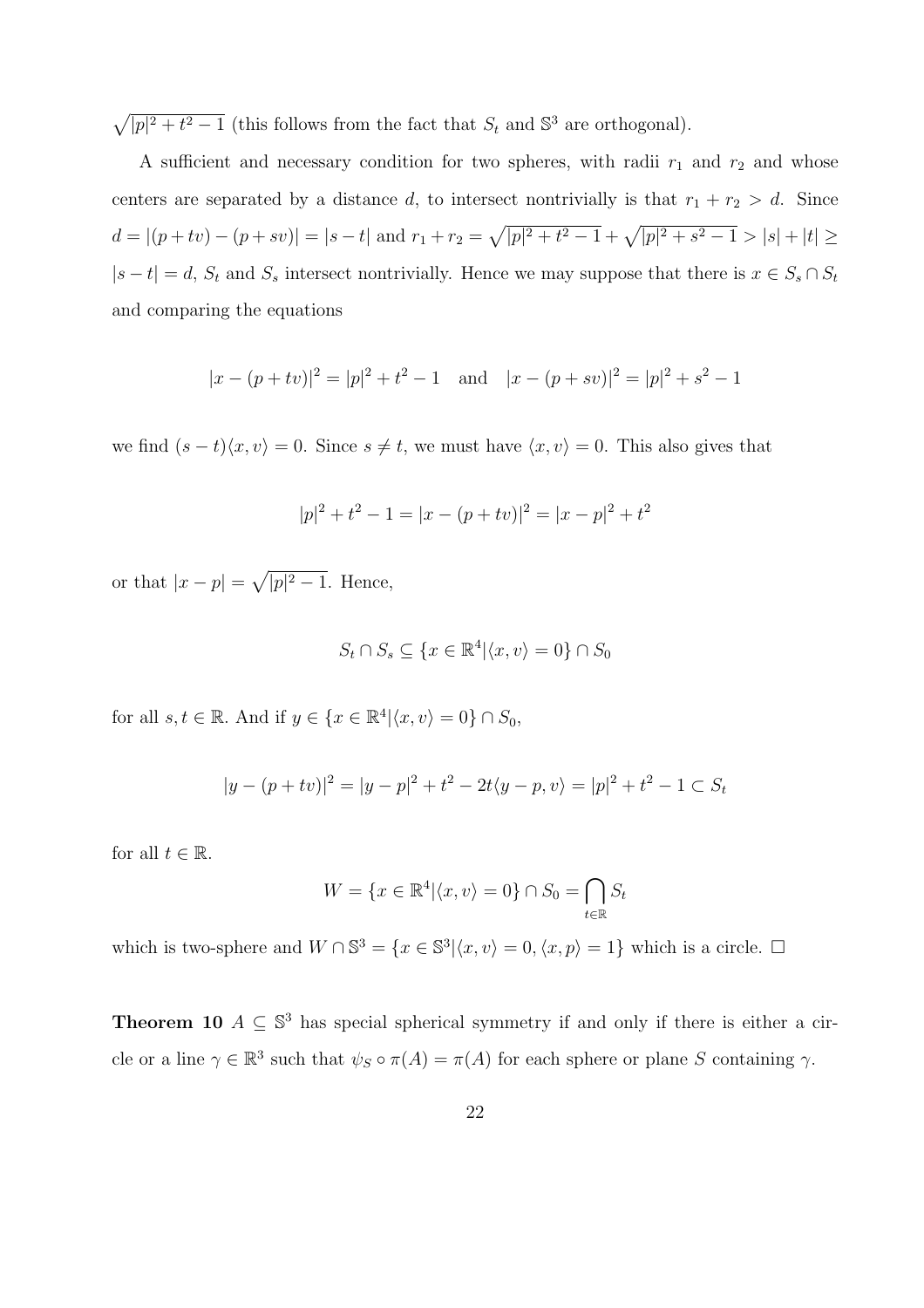*Proof*: Suppose that  $A \subset \mathbb{S}^3$  has special spherical symmetry. For each horizon sphere or symmetry hyperplane Q, we define  $\psi_S = \pi \circ \Psi_Q \circ \pi^{-1}$  where  $S = \pi(Q \cap \mathbb{S}^3)$  and  $\Psi_Q$  is spherical or planar reflection about Q. Hence  $\psi_S \circ \pi(A) = \pi \circ \Psi_Q(A) = \pi(A)$ . If A has a line of spherical symmetry  $\ell$ , Lemma 9 asserts that all the horizon spheres of A intersect in a two-sphere and the intersection of the two-sphere with  $\mathbb{S}^3$  is a circle W. Thus  $\pi(A)$ has either spherical or reflectional symmetry with respect to each sphere or plane passing through  $\pi(W) = \gamma$ , which is either a circle or a line in  $\mathbb{R}^3$ . If A does not have a line of spherical symmetry  $\ell$ , then the intersection of all the symmetry hyperplanes of A intersects  $\mathbb{S}^3$  in a great circle and so we may repeat the argument above.

Conversely suppose that  $\pi(A)$  is symmetric with respect to each sphere S passing through a circle  $\gamma$ . We have that  $\Psi_{S'}(A) = \pi^{-1} \circ \psi_S \circ \pi(A) = A$ , where S' is a symmetry sphere or hyperplane for A determined by  $\pi^{-1}(S)$  and  $\psi_S$  is spherical reflection with respect to S. If  $\gamma$  has radius  $\rho$ , is centered a point a, and is contained in a plane with normal u, for each sphere S passing through a  $\gamma$  there is a unique  $t \in \mathbb{R}$  such that S has center  $a + tu$  and radius  $\sqrt{\rho^2 + t^2}$ . We write  $S_t = \{x \in \mathbb{R}^3 : |x - (a + tu)| =$  $\overline{p}$  $\rho^2 + t^2$ . If  $a = 0$  and  $\rho = 1$ , we have that the line of centers  $\{tu \in \mathbb{R}^3 : t \in \mathbb{R}\}$  contains the origin, so  $\pi^{-1}(\gamma)$  is a great circle. Hence, A has special spherical symmetry. If  $a \neq 0$ ,

$$
\pi^{-1}(S_t) = \{ x \in \mathbb{R}^4 : \langle x, (-2(a+tu), \rho^2 - |a|^2 - 2t\langle a, v \rangle + 1) \rangle = \rho^2 - |a|^2 - 2t\langle a, v \rangle - 1 \}
$$

which is a non-great hypersphere for  $t \neq t^* = (\rho^2 - |a|^2 - 1)/2\langle a, v \rangle$ . The cone points associated with  $\pi^{-1}(S_t)$  are

$$
\alpha(t) = \frac{(-2(a+tu), \rho^2 - |a|^2 - 2t\langle a, v \rangle + 1)}{\rho^2 - |a|^2 - 2t\langle a, v \rangle - 1}, \quad t \in \mathbb{R} \setminus \{t^*\}.
$$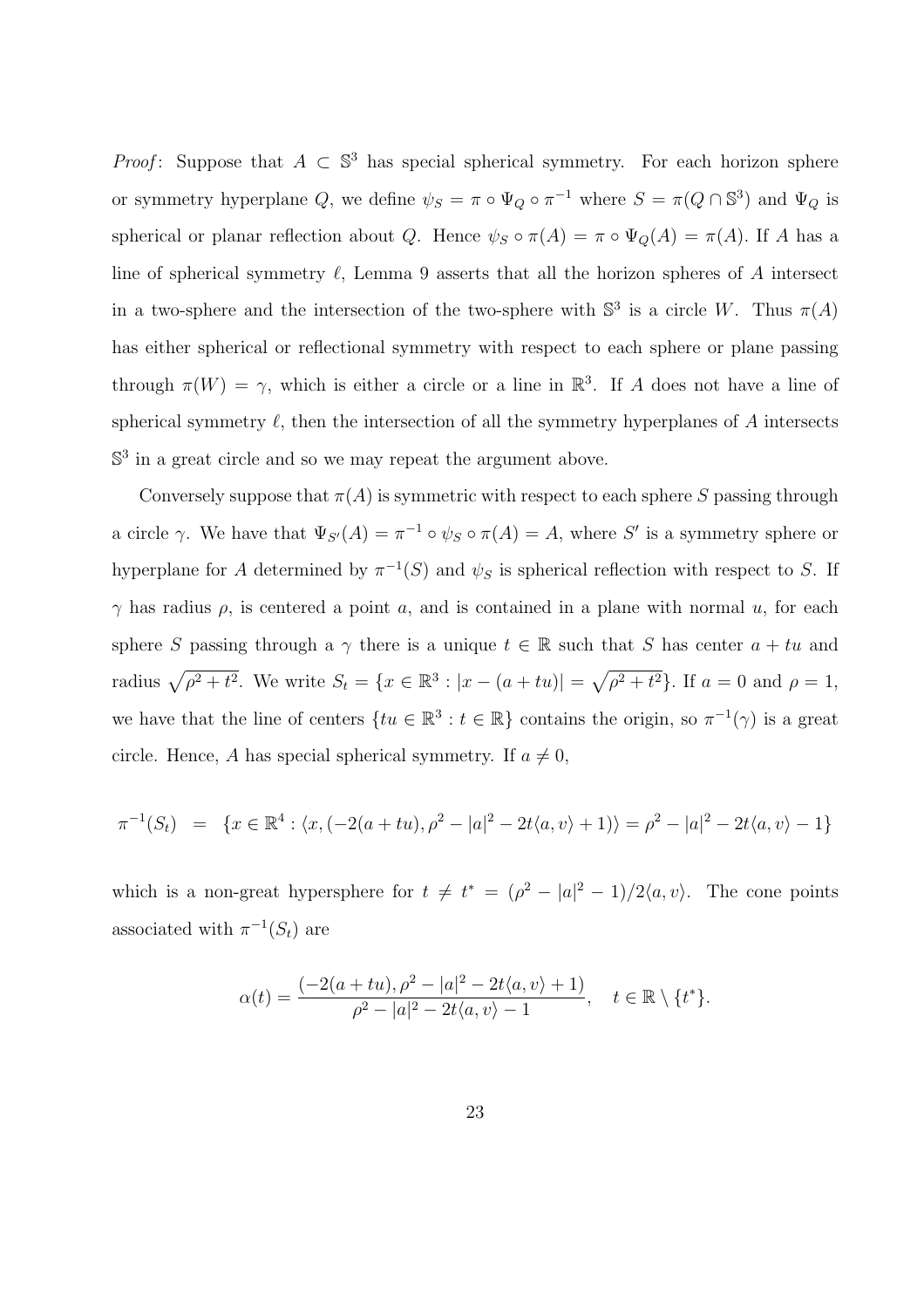We have that

$$
|\alpha(t)| = \sqrt{\frac{4(\rho^2 + t^2)}{(\rho^2 - |a|^2 - 2t\langle a, u \rangle - 1)^2} + 1} > 1
$$

and

$$
\alpha'(t) = -\frac{2}{(\rho^2 - |a|^2 - 2t\langle a, v \rangle - 1)^2}((\rho^2 - |a|^2 - 2t\langle a, v \rangle - 1)v + \langle a, v \rangle a, -2\langle a, v \rangle)
$$
  
=  $f'(t)w$ 

where

$$
f(t) = -\frac{1}{\langle a, v \rangle} \frac{1}{\rho^2 - |a|^2 - 2t \langle a, v \rangle - 1}
$$

is a real-valued, monotone function on  $\mathbb{R} \setminus \{t^*\}$  and  $w = ((\rho^2 - |a|^2 - 2t\langle a, v \rangle - 1)v +$  $\langle a, v \rangle a, -2\langle a, v \rangle$  is a constant vector. Consequently,  $\ell = \alpha(\mathbb{R} \setminus \{t^*\}) \subset \mathbb{R}^4 \setminus \mathbb{S}^3$  is a line for which A is invariant under reflection about each horizon sphere centered on  $\ell$ . We conclude that A has special spherical symmetry.

Suppose that  $\pi(A)$  is symmetric with respect to each plane P containing a line  $\gamma$ . Again we have that  $\Psi_{S'}(A) = \pi^{-1} \circ \psi_P \circ \pi(A) = A$ , where S' is a symmetry sphere or hyperplane for A determined by  $\pi^{-1}(P) \cup \{e_4\}$  and  $\psi_P$  is planar reflection about P. If  $\gamma$  contains the origin,  $\pi^{-1}(\gamma)$  is a great circle and thus A has special spherical symmetry. Otherwise  $\pi^{-1}(\gamma) \cup \{e_4\}$ is circle passing through  $e_4$  and a calculation very similar to the above shows that A has special spherical symmetry.  $\Box$ 

In view of the equivalence established in theorem 10, we will say that a set  $A \subseteq \mathbb{R}^3$  has special spherical symmetry if  $\psi_S(A) = A$  for each sphere S containing a circle in  $\mathbb{R}^3$  or  $\psi_P(A) = A$  for each plane P containing a line in  $\mathbb{R}^3$ . With this convention, Theorem 12 also shows that rotationally symmetric surfaces (or surfaces of revolution) and their inverse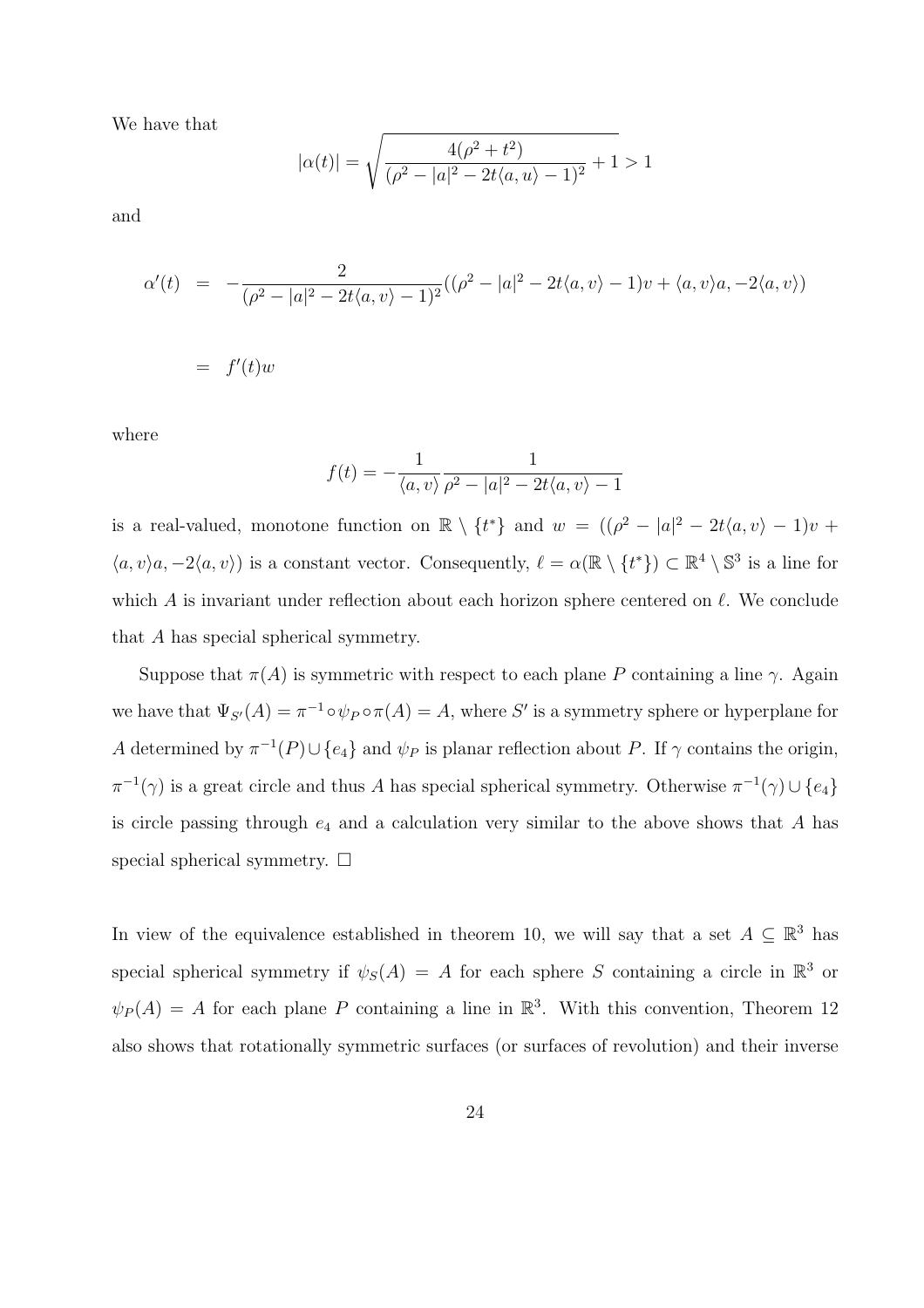stereographic projections have special spherical symmetry.

**Example 11** Since spheres are rotationally symmetric, spheres (in  $\mathbb{R}^3$  and  $\mathbb{S}^3$ ) have special spherical symmetry.

**Example 12** The *Clifford torus* is defined to be  $C = \{(x_1, x_2, x_3, x_4) \in \mathbb{R}^4 : x_1^2 + x_2^2 =$  $1/2 = x_3^2 + x_4^2$ . It can be shown that C is a minimal surface in  $\mathbb{S}^3$  and that  $\pi(\mathcal{C})$  is the surface of revolution obtained by rotating the circle  $\Gamma = \{(x, 0, z) \in \mathbb{R}^3 : (x -$ √  $\overline{2}$ )<sup>2</sup> +  $z^2 = 1$ } around the z-axis. Theorem 12 implies that  $\mathcal C$  possesses special spherical symmetry. In fact,



Figure 3: The stereographic projection of the Clifford torus and its meridian curve.

McCuan and Speitz have shown that every rotation of  $\mathcal C$  has special spherical symmetry  $[M]$ .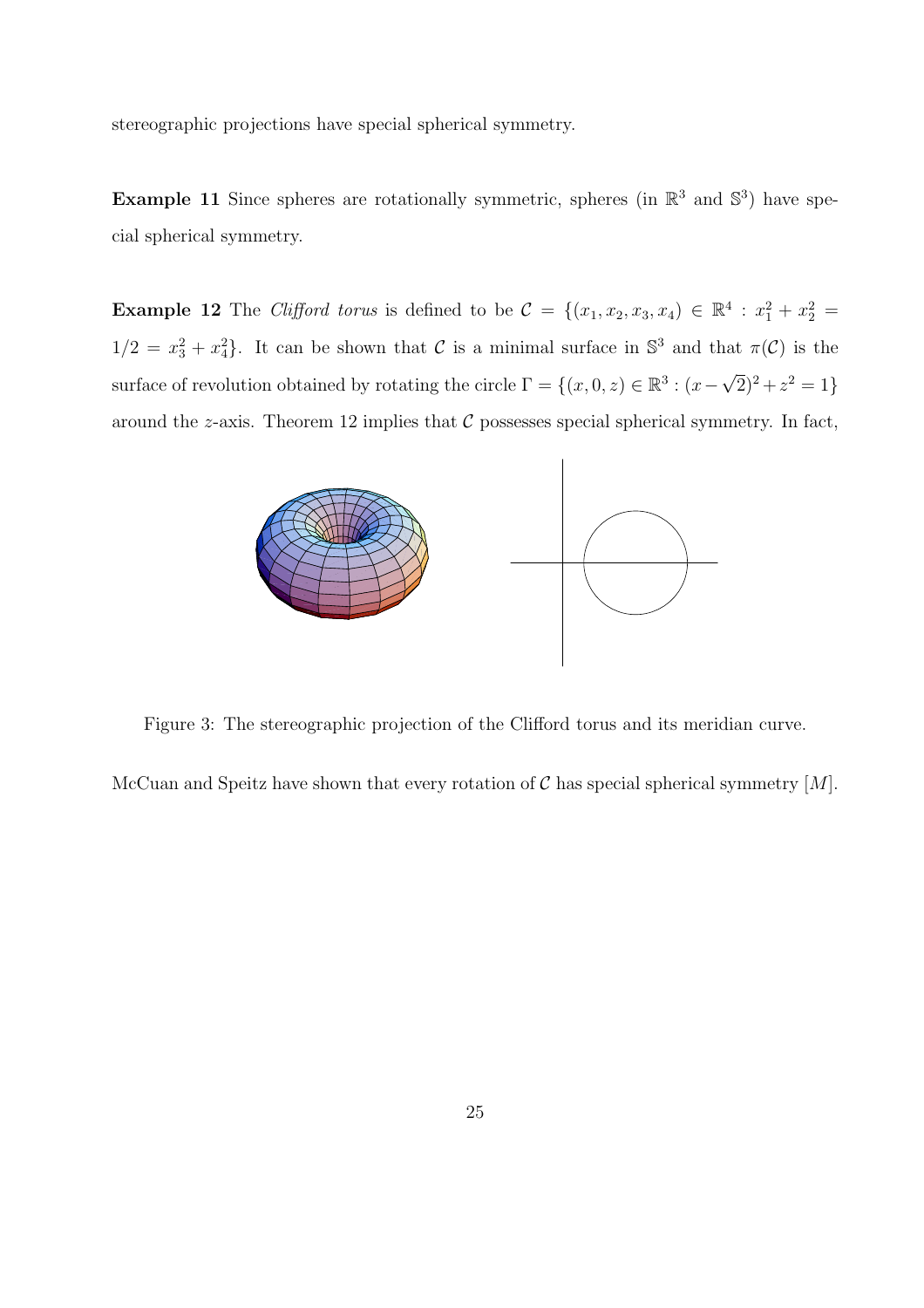#### CHAPTER 4

#### CLASSIFICATION

In this section we establish the main result of this paper

**Theorem 13** Let M be a complete regular minimal surface in  $\mathbb{S}^3$  with special spherical symmetry. Then M is either a great sphere or a rotation of the Clifford torus.

An immediate consequence of Theorem 13 is a special case of Lawson's conjecture, which states that the Clifford torus is the unique complete embedded minimal torus in  $\mathbb{S}^3$  [Y].

Corollary 14 If  $M \subseteq \mathbb{S}^3$  is a complete embedded minimal torus with special spherical symmetry, M is necessarily a rotation of the Clifford torus.

*Proof*: If M is an embedded minimal torus, M is regular and has genus 1, so Theorem 13 applies.  $\Box$ 

This section is outlined as follows. First, we obtain a useful parametrization for the stereographic projections of complete regular surfaces possessing special spherical symmetry. Using this parametrization and formula (5), we then compute the mean curvature of these surfaces and obtain a minimal surface equation. Theorem 13 is a result of the classification of the solutions of the minimal surface equation.

### 4.1 PARAMETRIZATION OF SYMMETRIC SURFACES IN  $\mathbb{S}^3$

The following lemma is a major step towards the proof of Theorem 13. The success of our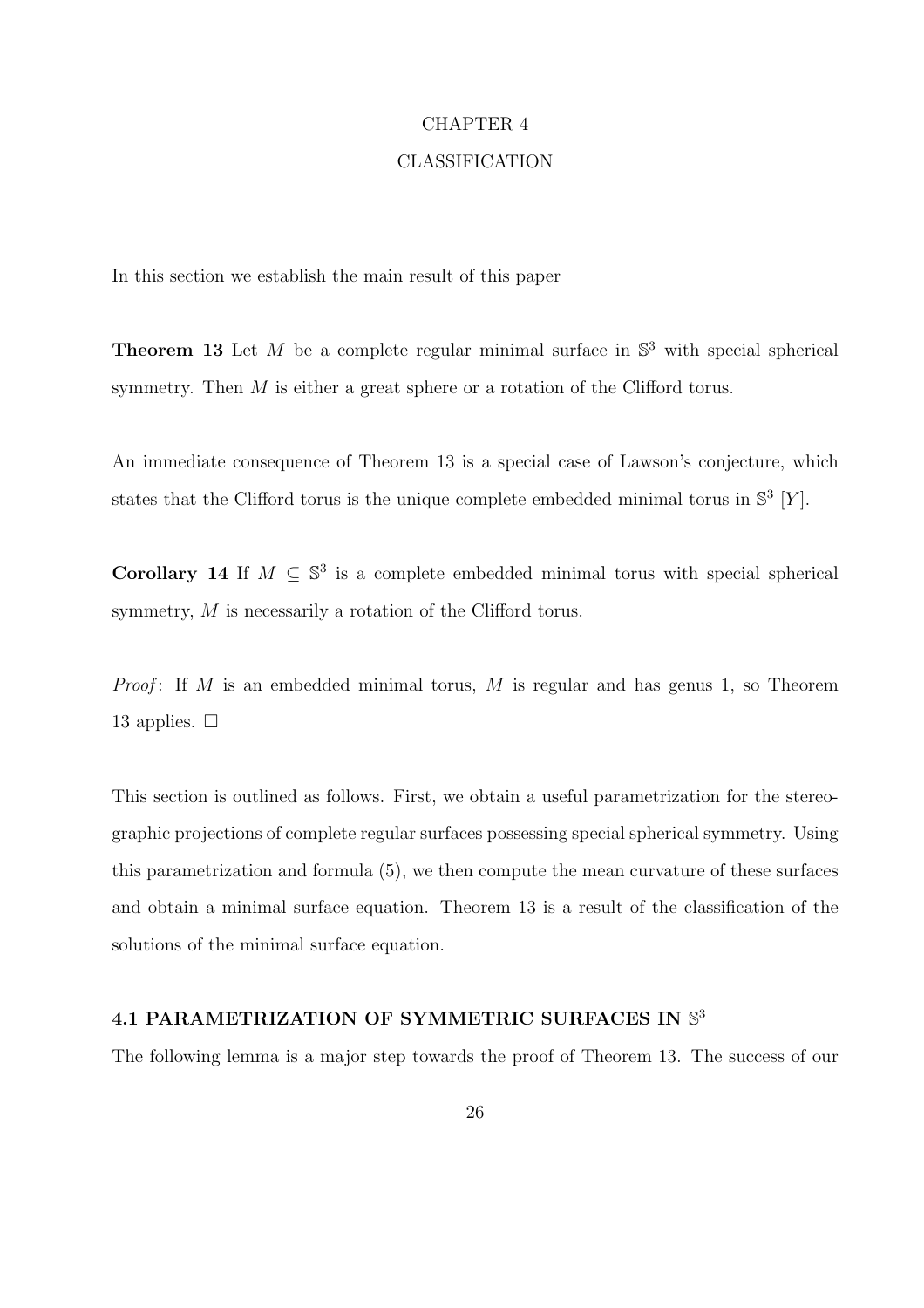strategy depends crucially on our choice of parametrization.

**Lemma 15** Let  $M \subset \mathbb{S}^3$  be a complete regular surface. M possesses spherical symmetry if and only if there is a rotation R of  $\mathbb{R}^4$  such that  $\pi \circ R(M)$  is a plane or at each point  $\pi \circ R(M)$  admits a local parametrization of the form

$$
X(\theta,\phi) = \left( \left[ \sqrt{r(\theta)^2 + \rho^2} + r(\theta) \cos \phi \right] \cos \theta, \left[ \sqrt{r(\theta)^2 + \rho^2} + r(\theta) \cos \phi \right] \sin \theta, r(\theta) \sin \phi + h \right) \tag{7}
$$

 $(\theta, \phi) \in (\theta_0, \theta_1) \times [0, 2\pi)$ , where  $\rho, \theta_0, \theta_1, h \in \mathbb{R}$  and  $r : (\theta_0, \theta_1) \to [0, \infty]$  is a smooth function of θ.

*Proof*:  $(\Rightarrow)$  Suppose M has special spherical symmetry and that M is invariant under reflection about each hyperplane in a family of hyperplanes whose intersection contains a great circle  $\xi \subset \mathbb{S}^3$ . Then there exist  $n_1, n_2 \in \mathbb{S}^3$  such that  $\xi = \{x \in \mathbb{S}^3 : \langle x, n_1 \rangle = \langle x, n_2 \rangle = 0\};$ and for any rotation R of  $\mathbb{R}^4$  satisfying  $Rn_1 = e_3$  and  $Rn_2 = e_4$ , we have that  $\pi \circ R(\xi)$  is the unit circle in the xy plane. It follows that  $\psi_S \circ \pi \circ R(M) = \pi \circ R(M)$  for each sphere S containing the unit circle.

Now suppose that  $\pi \circ R(M)$  is not a plane and let p be a point in  $\pi \circ R(M)$  that is not on the z-axis in  $\mathbb{R}^3$ . By Corollary 10, the intersection of the half plane  $\Pi_0$  containing p and the z-axis is a union of circles of Apolonnius (corresponding to  $\pm e_1$ ). Hence p lies on a circle of Apolonnius in  $\Pi_0$ . Since M is regular, there is some  $\epsilon > 0$  such that the intersection of the halfplane  $\Pi_{\theta}$ , obtained by rotating  $\Pi_0$  about the z-axis by an angle  $\theta$ , and  $\pi \circ R(M)$  is non-trivial and thus contains a circle of Apolonnius for  $|\theta| < \epsilon$ . If we denote the radius of these circles by  $r(\theta)$ , (7) is a local parametrization of M at p with  $h = 0$  and  $\rho = 1$ . For if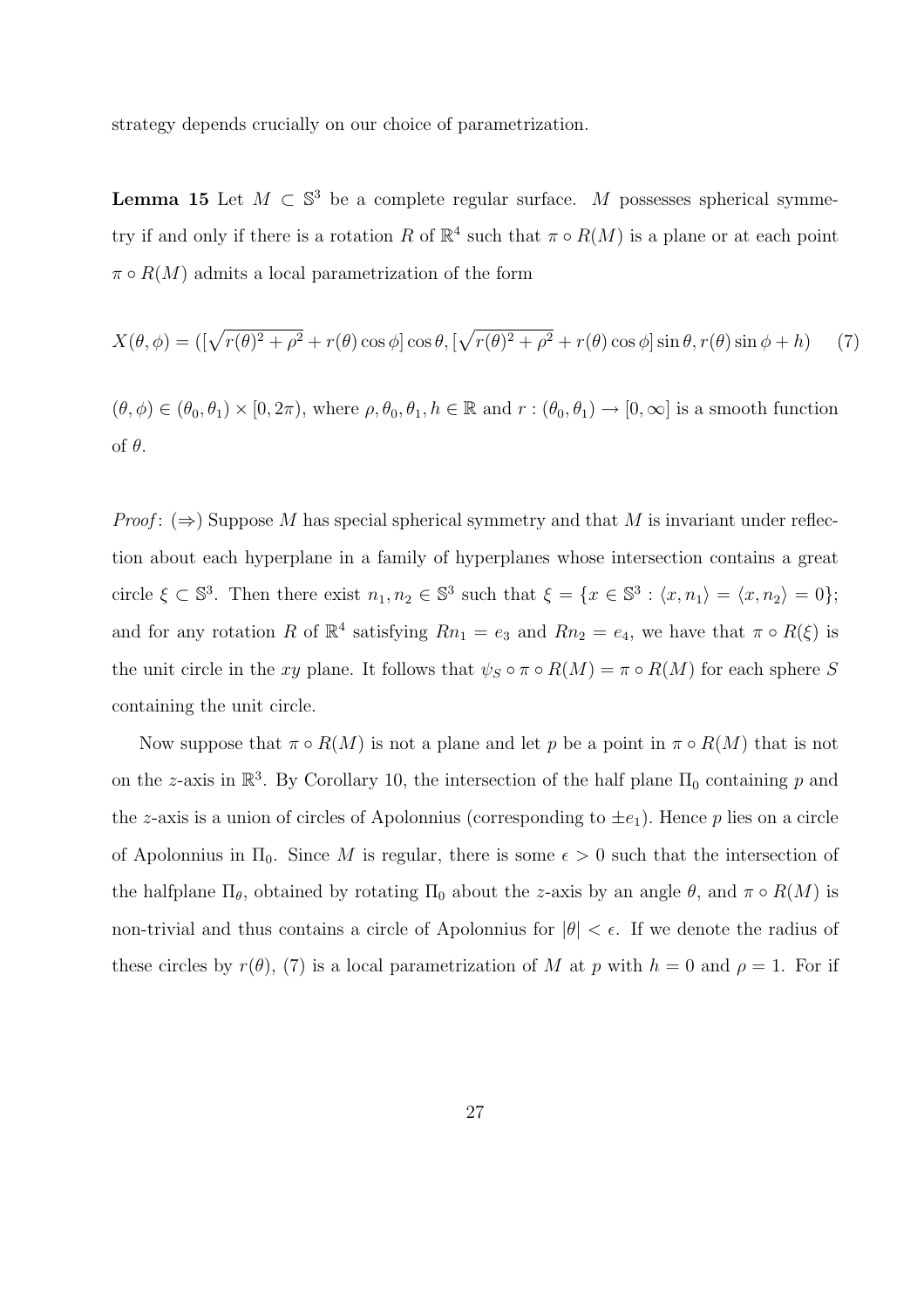we fix  $\theta = \theta_0 \in (-\epsilon, \epsilon)$  we have that

$$
\left| X(\theta_0, \phi) - \sqrt{r(\theta_0)^2 + 1} (\cos \theta_0, \sin \theta_0, 0) \right| = r(\theta_0) \quad \phi \in [0, 2\pi),
$$

and so  $X(\theta_0, \cdot)$  is a circle of Apolonnius in the halfplane  $\Pi_{\theta_0}$  with radius  $r(\theta_0)$ . The smoothness of  $r$  follows from the regularity of  $M$ .

Now suppose that  $p$  is on the z-axis. The special spherical symmetry of  $M$  requires that  $\pi \circ R(M)$  contains the z-axis and that  $\pi \circ R(M)$  is unbounded. For each small  $\delta > 0$ , the completeness of M assures that there is  $x \in \pi \circ R(M)$  (that is not on the z-axis) such that  $|x - p| \leq d(x, p) < \delta$ . From the above arguments, (7) is a parametrization of M at x and thus x lies on a circle of Apolonnius  $\alpha$  corresponding to  $(\pm e_1)$ . The closest point (in the sense of  $|\cdot|$  on  $\alpha$  to the z-axis is  $X(0, \pi)$  with

$$
|X(0, \pi) - (0, 0, 0)| = \sqrt{r(0)^2 + 1} - r(0) \le |x - p| < \delta,
$$

and thus

$$
r(0) > \frac{1}{2} (\delta^{-1} - \delta).
$$

Hence, we can always find a sequence of circles in  $\pi \circ R(M)$  that converge to the z-axis with corresponding radii that converge to  $\infty$ . Since  $\pi \circ R(M)$  is regular we can assume that this convergence happens in a (single) neighborhood of the p. Hence,  $\pi \circ R(M)$  can be parametrized at p by (7)  $(h = 0 \text{ and } \rho = 1)$ , where there is a  $\theta^* \in (\theta_0, \theta_1)$  such that  $\lim_{\theta \to \theta^*} X(\theta, \cdot)$  is the *z*-axis.

Suppose  $M$  has special spherical symmetry and that  $M$  is invariant under reflection about each horizon sphere centered on a line  $\ell \subset \mathbb{R}^4 \setminus \mathbb{S}^3$ . By Proposition 2, there is a rotation  $R_0$  of  $\mathbb{R}^4$  such that  $R_0(\ell)$  intersects the  $x_4$  axis in  $\mathbb{R}^4$ . Then  $\pi \circ R_0(\ell)$  is a line that contains the origin in  $\mathbb{R}^3$ . Again by Proposition 2, there is a rotation P of  $\mathbb{R}^3$  such that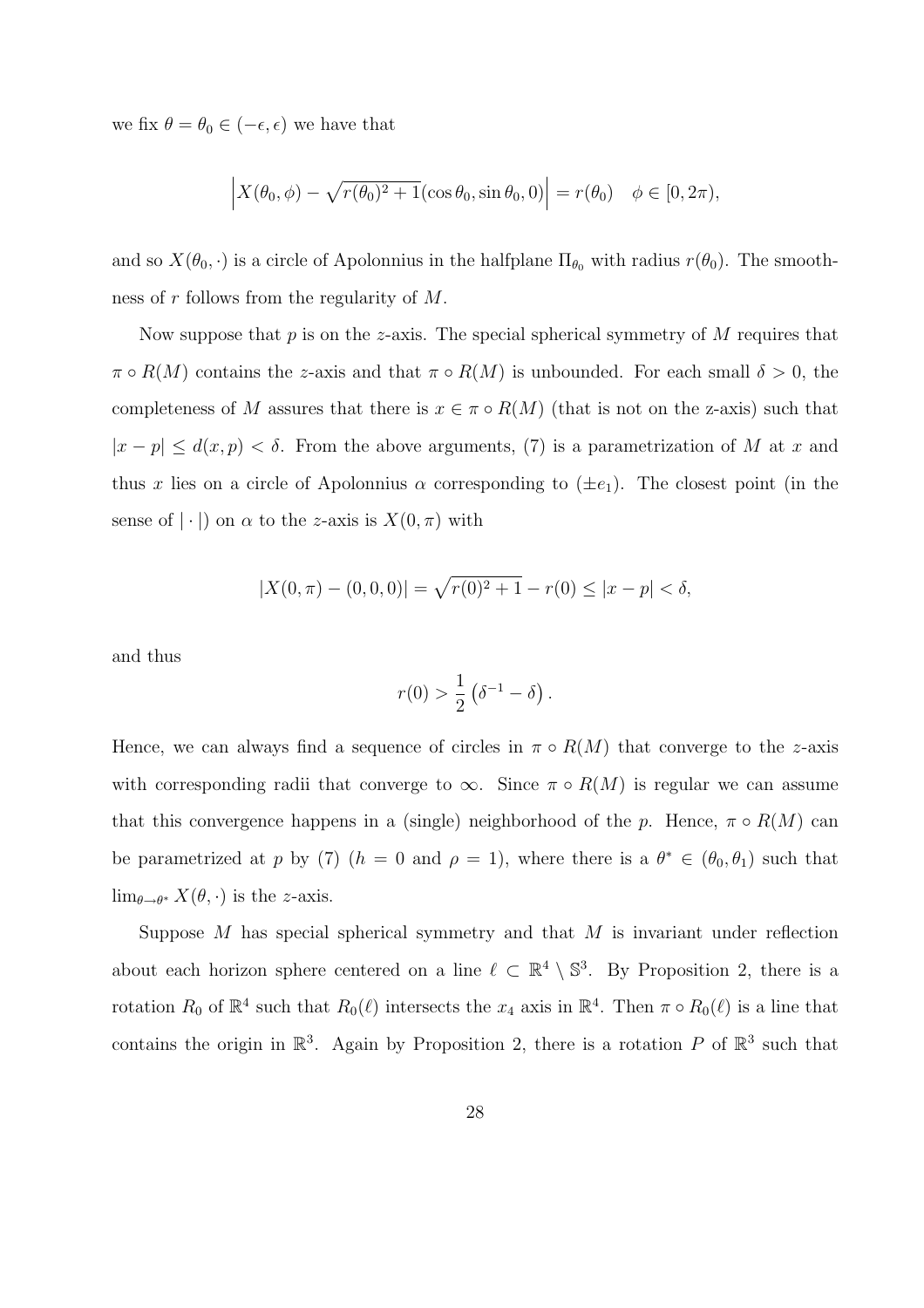$P \circ \pi \circ R_0(\ell)$  is the z-axis. Trivially extending P to a rotation of  $\mathbb{R}^4$  via  $Pe_4 = e_4$  we have  $P \circ \pi \circ R_0(\ell) = \pi \circ PR_0(\ell)$  which by design is the z-axis. Hence there is a rotation  $R = PR_0$ of  $\mathbb{R}^4$  such that  $\pi \circ R(\ell)$  is the z-axis. Now we can repeat the argument given in the previous case where the the unit circle is now replaced with the circle  $\gamma$  of radius  $\rho$  that is centered at a point  $(0, 0, h)$  on the z-axis and all the symmetry spheres of  $\pi \circ R(\ell)$  contain  $\gamma$ .

 $(\Leftarrow)$  If  $\pi \circ R(M)$  is a plane, then example 11 implies that M has special spherical symmetry. If  $\pi \circ R(M)$  is not a plane and can be parametrized by (10) at each point, for some rotation R of  $\mathbb{R}^4$ , then this implication follows directly from Theorem 8 and Theorem 10.  $\Box$ 

#### 4.2 MINIMAL SURFACE EQUATION

Suppose that  $M \subset \mathbb{S}^3$  is a complete regular minimal surface with special spherical symmetry. Formula (5) implies that

$$
H_S = \frac{1 + |X|^2}{2}H + \langle X, N \rangle \equiv 0,
$$

where X is a parametrization for  $\pi(M)$  with unit normal field N and H is the mean curvature of  $\pi(M)$ . If H vanishes identically, then  $\langle X, N \rangle = 0$ . In this case,  $\pi(M)$  is a plane containing the origin and hence  $M$  is a great sphere. If  $H$  does not vanish identically, Lemma 15 asserts that there is a rotation R of  $\mathbb{R}^4$  such that  $\pi \circ R(M)$  admits the parametrization given in (7). Therefore we may assume without any loss of generality that  $\pi(M)$  can be parametrized by  $(7).$ 

We have

$$
N = \frac{X_{\theta} \times X_{\phi}}{|X_{\theta} \times X_{\phi}|} = \frac{\sqrt{r^2 + \rho_0^2} \cos \phi u_1 - r' u_2 + \sqrt{r^2 + \rho_0^2} \sin \phi e_3}{\sqrt{r'^2 + r^2 + \rho_0^2}}
$$
(8)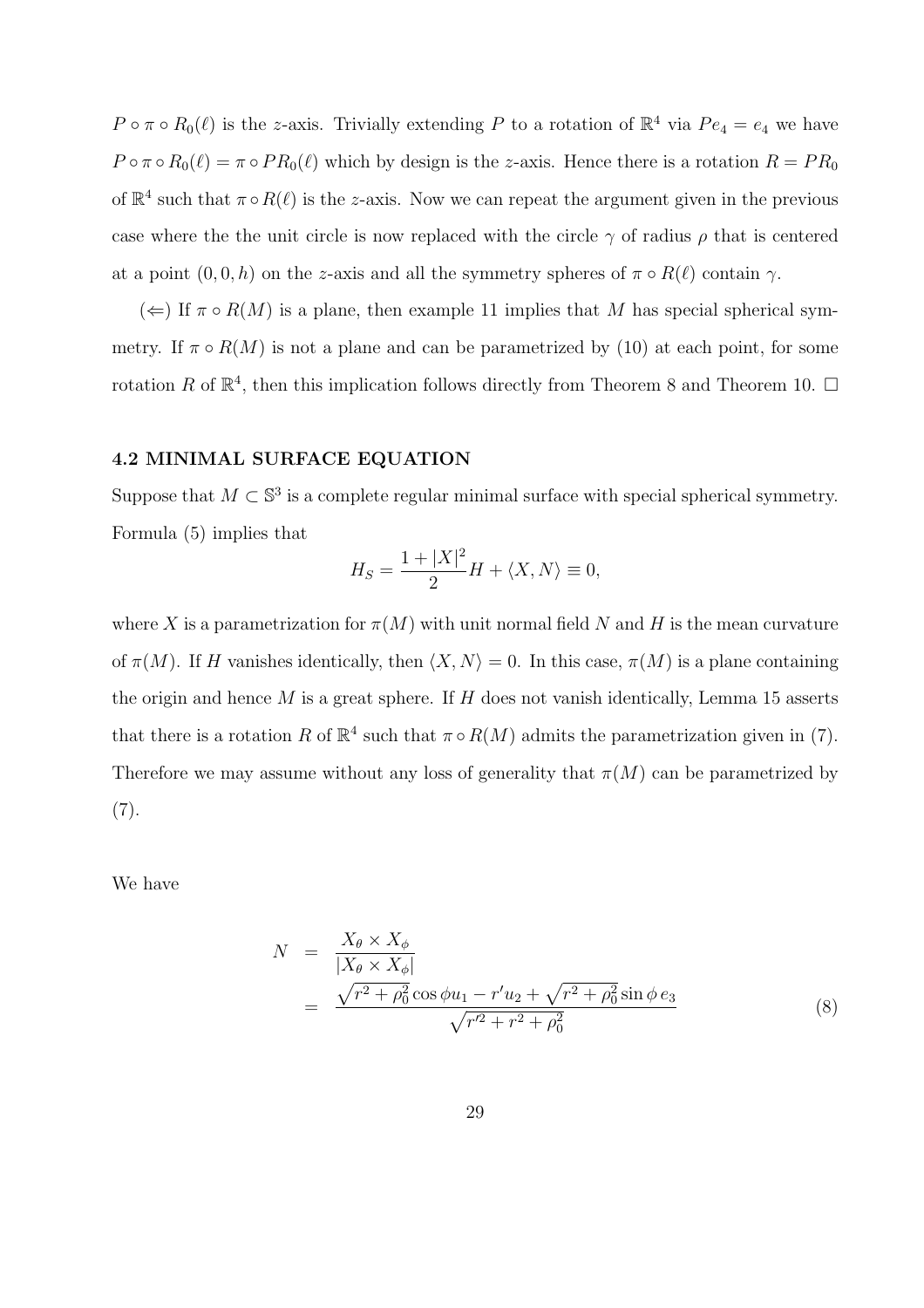where  $u_1 = (\cos \theta, \sin \theta, 0), u_2 = (-\sin \theta, \cos \theta, 0)$ , and using (3)

$$
H = \frac{a_0 + a_1 \cos \phi + a_2(\cos \phi)^2}{2r(r \cos \phi + \sqrt{r^2 + \rho_0^2})^2 (r^2 + \rho_0^2 + r^2)^{3/2}}
$$
(9)  
\n
$$
a_0 = \sqrt{r^2 + \rho_0^2} \left[ (r^2 + \rho_0^2)rr'' - ((r^2 + \rho_0^2)^2 + (2r^2 + \rho_0^2)r'^2) \right]
$$
  
\n
$$
a_1 = r \left[ (r^2 + \rho_0^2)(rr'' - 3(r^2 + \rho_0^2)) - (3\rho_0^2 + 4r^2)r'^2 \right]
$$
  
\n
$$
a_2 = -2r^2 \sqrt{r^2 + \rho_0^2} (r^2 + \rho_0^2 + r'^2).
$$
 (9)

Moreover,

$$
0 = (H_S)_{\phi}|_{\phi=0}
$$
  
=  $\left( \langle X, X_{\phi} \rangle H + \frac{1 + |X|^2}{2} H_{\phi} + \langle X, N_{\phi} \rangle + \langle X_{\phi}, N \rangle \right)|_{\phi=0}$   
=  $h \left( r H|_{\phi=0} + \sqrt{\frac{r^2 + \rho^2}{r^2 + \rho^2 + r'^2}} \right)$ 

where  $r' = dr/d\theta$ . If  $h \neq 0$ , then

$$
rH|_{\phi=0} + \sqrt{\frac{r^2 + \rho^2}{r^2 + \rho^2 + r^2}} = 0.
$$
\n(10)

The general solution to (10) is

$$
r(\theta) = \sqrt{a^2 - (a^2 + \rho^2) (\sin(\theta - \theta_0))^2},
$$

with  $a \neq 0$ . Since

$$
\left| X(\theta,\phi) - \left( \sqrt{a^2 + \rho^2} \cos \theta_0, \sqrt{a^2 + \rho^2} \sin \theta_0, h \right) \right| = |a|,
$$

 $M$  is necessarily a great sphere. Therefore we have proved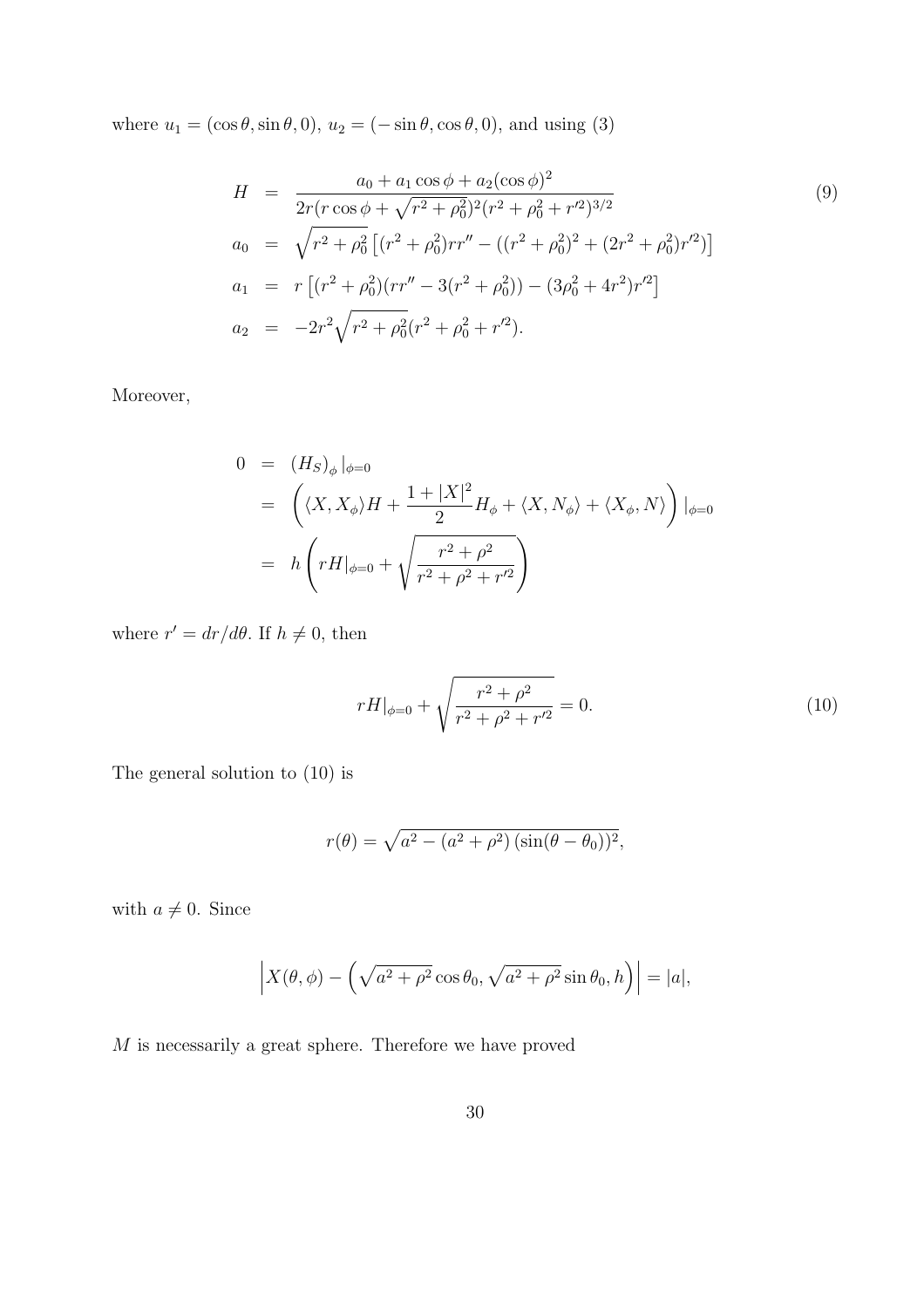Proposition 16 If M is a complete regular minimal surface whose stereographic projection M is parametrized by (7),  $h \neq 0$  implies that M is a great sphere.

This leads us to the following surprising result

Corollary 17 If M is a complete regular minimal surface whose stereographic projection M is parametrized by (7),  $h = 0$  implies that  $\rho = 1$ .

*Proof*: If  $h = 0$ , the xy-plane is a plane of symmetry for  $P = \pi(M)$ , where is M is not a great sphere.  $\pi \circ R_{\pi/2}^{zw} \circ \pi^{-1}$  maps the xy-plane to  $\mathbb{S}^2$ . Thus  $\mathbb{S}^2$  is a symmetry sphere for  $\pi \circ R_{\pi/2}^{zw} \circ \pi^{-1}(P) = P'$ . Since M was not a great sphere,  $\pi^{-1}(P')$  is not a great sphere. On the other hand  $P'$  possesses special spherical symmetry (where all the symmetry spheres are centered along the z-axis) so P' can be parametrized by (7) and again we have that  $h = 0$ . Hence the xy-plane is a plane of symmetry for  $P'$ . It follows that the symmetry spheres of P' all meet in the unit circle on the xy plane and thus  $\rho = 1$ .  $\Box$ 

From (8) and (9), we find that when  $h = 0$  (and thus  $\rho = 1$ )

$$
H_S = \frac{\sqrt{r^2 + 1} \left[ r(1 + r^2) r'' + r^4 - 1 - r'^2 \right]}{2r(r'^2 + r^2 + 1)^{3/2}} = 0,
$$

or

$$
r(1+r^2)r'' + r^4 - 1 - r'^2 = 0.
$$
\n(11)

#### 4.3 SOLUTIONS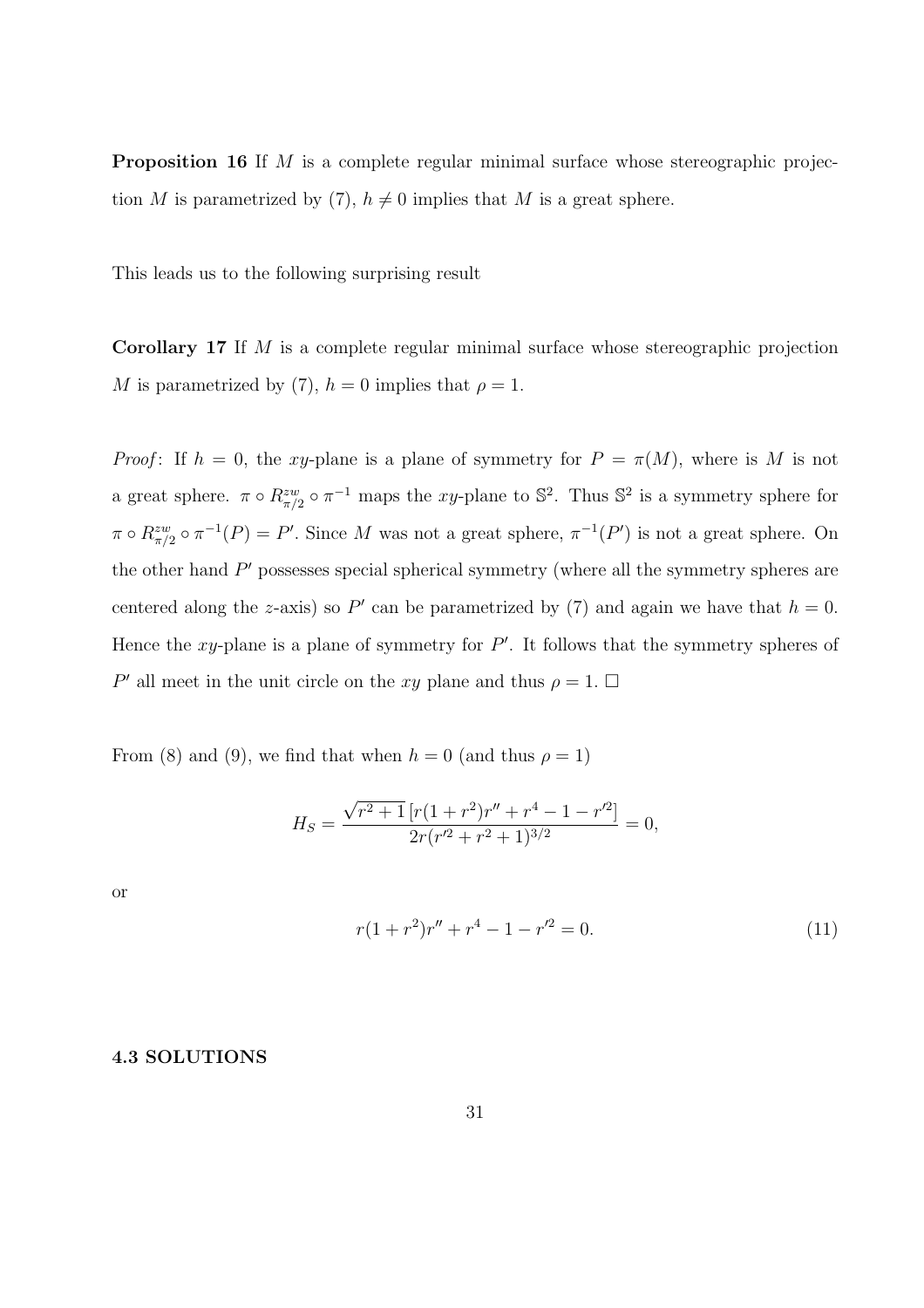$r(\theta) = 1$  is the lone positive constant solution to (11). In this case, (7) becomes

$$
X(\theta, \phi) = \left( [\sqrt{2} + \cos \phi] \cos \theta, [\sqrt{2} + \cos \phi] \sin \theta, \sin \phi \right), \quad (\theta, \phi) \in [0, 2\pi)^2.
$$

Thus  $X([0, 2\pi)^2)$  is the surface of revolution with generating curve  $x^2 + (\sqrt{2} - z)^2 = 1$  which implies that  $M$  is the Clifford torus (see example 12).

More generally, (11) has the first integral

$$
c = \frac{r}{\sqrt{1 + r^2}\sqrt{1 + r^2 + r'^2}}
$$

where c is a constant of integration. Hence, each solution to  $(11)$  is *periodic* and satisfies

$$
r'^2 = \frac{r^2 - c^2(1+r^2)^2}{c^2(1+r^2)}.
$$
\n(12)

We must have  $0 < c \leq 1/2$  for  $r'^2$  to exist and be nonnegative.  $c = 1/2$  corresponds to the Clifford torus, so now we will only consider solutions for  $0 < c < 1/2$ .

In order to complete the proof of Theorem 13, we need to show that there are no solutions to (12) for  $0 < c < 1/2$  that correspond to complete regular minimal surfaces. This can be done through analyzing the periods of the solutions. For a fixed  $c \in (0, 1/2)$ , the only way for the surface that corresponds to the solution to (12) to be regular is that there is a natural number n such that  $nT(c) = 2\pi$ , where  $T(c)$  is the period of the solution (i.e.  $r(\theta) = r(\theta + T(c))$  for all  $\theta$ ). Otherwise, the surface will be self-intersecting and thus nonregular (see figure 4 for an example of such a surface). We now proceed to show that this is precisely the case.

A solution to (12) for a fixed  $0 < c < 1/2$  assumes minimum and maximum values  $r_0$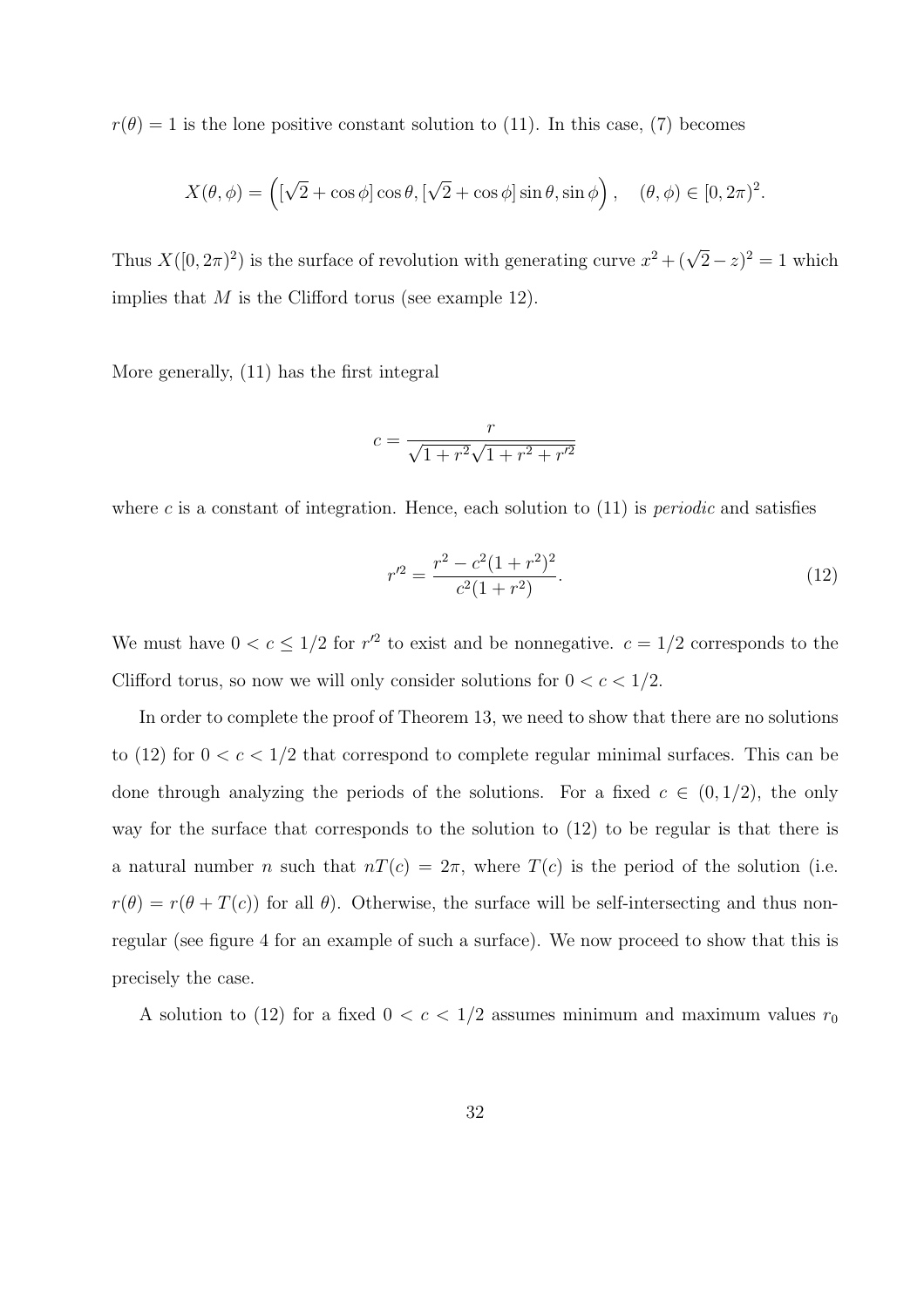

Figure 4: A surface that corresponds to a solution to (12) for  $0 < c < 1/2$ .

and  $r_1$ , respectively, where

$$
r_0 = \frac{1 - \sqrt{1 - 4c^2}}{2c}
$$
 and  $r_1 = \frac{1 + \sqrt{1 - 4c^2}}{2c}$ 

(since (12) is translation invariant, we may assume  $r(0) = r_0$ ). It follows that r is monotone increasing on some interval  $[0, \theta_{max}]$ , where  $r(\theta_{max}) = r_1$ , and r is then monotone decreasing on  $[\theta_{max}, T(c)]$  where  $r(T(c)) = r(T(c) + 0) = r(0) = r_0$ . We have that

$$
\theta_{max} = \int_{r_0}^{r_1} \frac{c\sqrt{1+r^2}}{\sqrt{r^2 - c^2(1+r^2)^2}} dr,
$$

and

$$
T(c) - \theta_{max} = -\int_{r_1}^{r_0} \frac{c\sqrt{1+r^2}}{\sqrt{r^2 - c^2(1+r^2)^2}} dr.
$$

Thus,

$$
T(c) = \int_{r_0}^{r_1} \frac{2c\sqrt{1+r^2}}{\sqrt{r^2 - c^2(1+r^2)^2}} dr.
$$
 (13)

The following proposition describes the periods of the solutions to (12). From our comments above, it is easily seen that the first assertion of the proposition completes the proof of The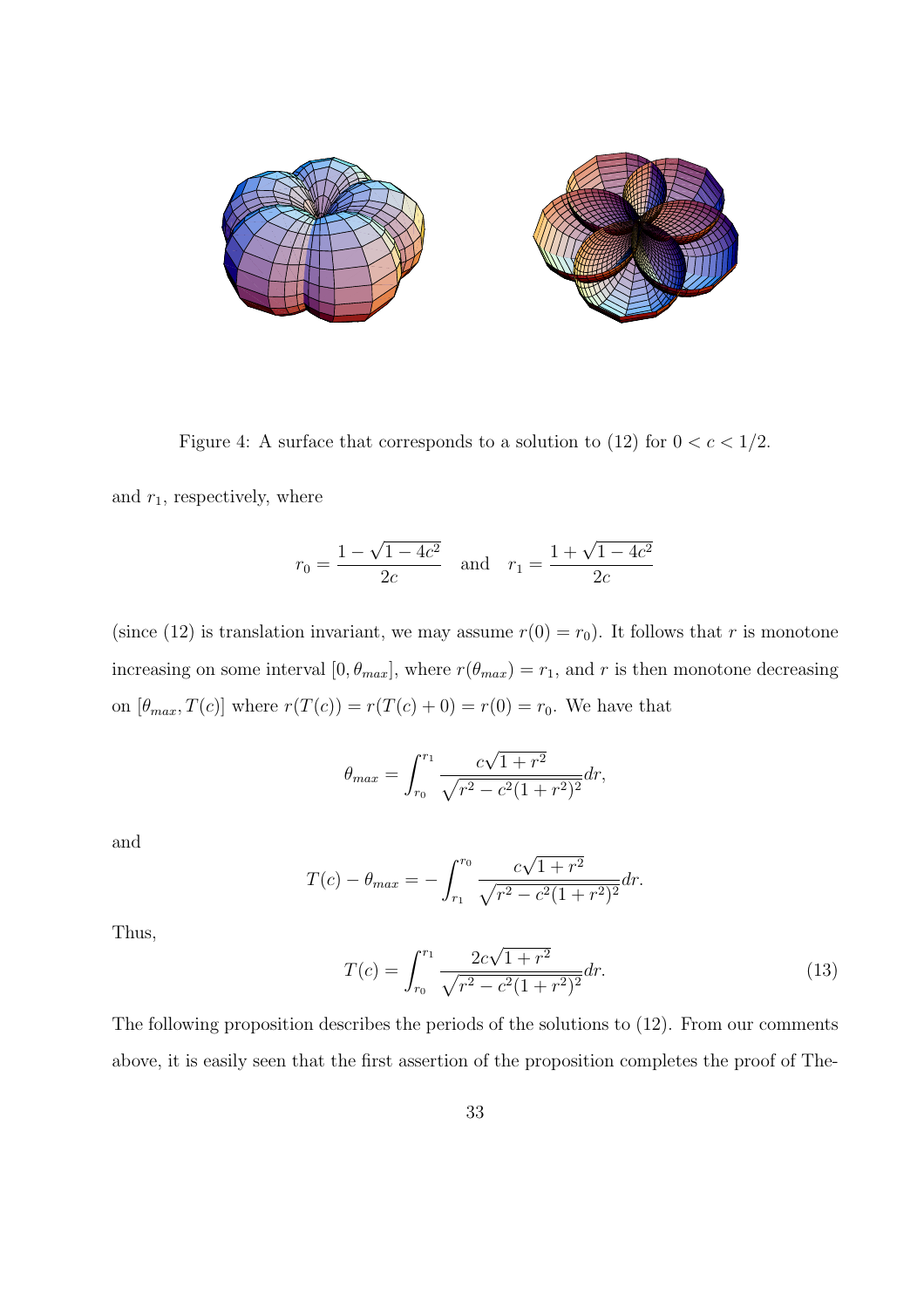orem 13.

# Proposition 18

1.  $\pi < T(c) \leq$ √  $\overline{2}\pi$ ,  $0 < c < 1/2$ , and

2. T is monotone increasing on  $(0, 1/2)$ ,  $\lim_{c\to 0} T(c) = \pi$  and  $\lim_{c\to 1/2} T(c) = \sqrt{2}\pi$ 

*Proof*: 1.  $\sqrt{1+r^2} > r$ , so

$$
T(c) = \int_{r_0}^{r_1} \frac{2c\sqrt{1+r^2}}{\sqrt{r^2-c^2(1+r^2)^2}} dr
$$
  
\n
$$
> \int_{r_0}^{r_1} \frac{2cr}{\sqrt{r^2-c^2(1+r^2)^2}} dr
$$
  
\n
$$
= \int_{r_0}^{r_1} \frac{2cr}{\sqrt{1/4c^2-1-(cr^2+c-1/2c)^2}} dr
$$
  
\n
$$
= \sin^{-1} \left( \frac{cr^2+c-1/2c}{\sqrt{1/4c^2-1}} \right) \Big|_{r_0}^{r_1}
$$
  
\n
$$
= \pi.
$$

 $c^2(1+r^2)^2 \leq r^2$  which implies  $c(r+1/r) \leq 1$ , and thus

$$
2\sqrt{\frac{1+r^2}{1+r/c+r^2}} = 2\sqrt{1-\frac{1}{c(r+1/r)+1}} \le 2\sqrt{1-\frac{1}{2}} = 2\frac{1}{\sqrt{2}} = \sqrt{2}.
$$

Hence,

$$
T(c) = \int_{r_0}^{r_1} \frac{2c\sqrt{1+r^2}}{\sqrt{r^2-c^2(1+r^2)^2}} dr
$$
  
= 
$$
\int_{r_0}^{r_1} \frac{2\sqrt{1+r^2}}{\sqrt{1+r/c+r^2}} \frac{dr}{\sqrt{-1+r/c-r^2}}
$$
  

$$
\leq \sqrt{2} \int_{r_0}^{r_1} \frac{dr}{\sqrt{(r-r_0)(r_1-r)}}
$$
  
= 
$$
\sqrt{2}\pi.
$$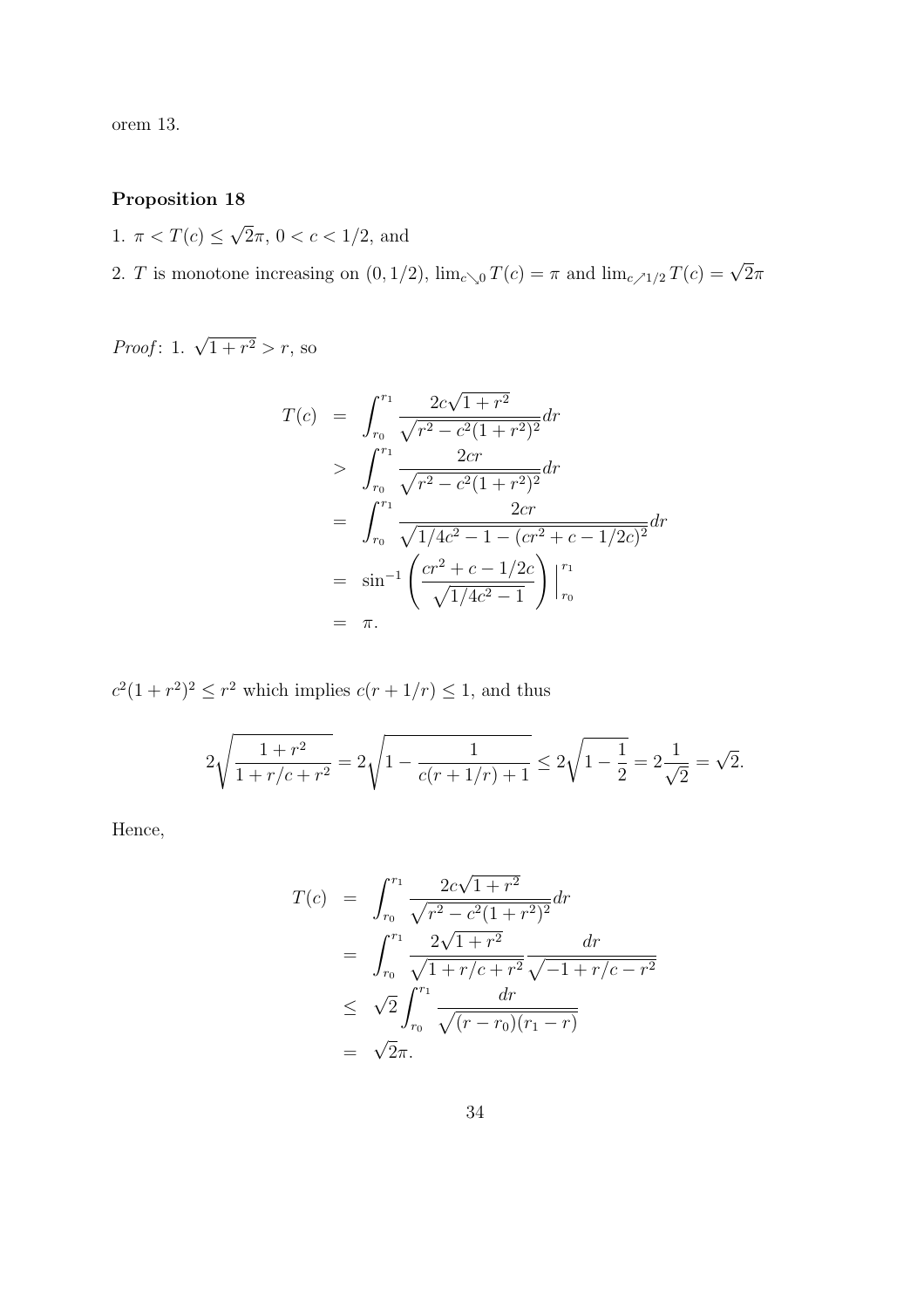$$
T(c) = \int_{r_0}^{r_1} \frac{2c\sqrt{1+r^2}}{\sqrt{r^2-c^2(1+r^2)^2}} dr
$$
  
\n
$$
= \int_{r_0}^{r_1} \sqrt{1+\frac{1}{r^2}} \frac{2cr}{\sqrt{r^2-c^2(1+r^2)^2}} dr
$$
  
\n
$$
= \sqrt{1+\frac{1}{r^2}} \sin^{-1} \left(\frac{cr^2+c-1/2c}{\sqrt{1/4c^2-1}}\right) \Big|_{r_0}^{r_1}
$$
  
\n
$$
- \int_{r_0}^{r_1} \left(\sqrt{1+\frac{1}{r^2}}\right)' \sin^{-1} \left(\frac{cr^2+c-1/2c}{\sqrt{1/4c^2-1}}\right) dr
$$
  
\n
$$
= \frac{\pi\sqrt{1+2c}}{2c} + \int_{r_0}^{r_1} \frac{\sin^{-1} \left((cr^2+c-1/2c)/\sqrt{1/4c^2-1}\right)}{r^2\sqrt{1+r^2}} dr,
$$
 (14)

and now it's clear that we may use Leibnitz' rule for differentiating integrals. Doing so, we find

$$
T'(c) = \frac{2}{1 - 4c^2} \int_{r_0}^{r_1} \frac{(1 - 2c^2)r^2 - 2c^2}{r^2 \sqrt{1 + r^2} \sqrt{r^2 - c^2}(1 + r^2)^2} dr.
$$

For each fixed  $0 < c < 1/2,$ 

$$
r \mapsto \frac{r + \frac{\sqrt{2}c}{\sqrt{1 - 2c^2}}}{r^2 \sqrt{1 + r^2} \sqrt{cr^2 + c + r}}
$$

is a positive, monotone decreasing function of  $r$ , and

$$
\inf_{r \in [r_0, r_1]} \left\{ \frac{r + \frac{\sqrt{2}c}{\sqrt{1 - 2c^2}}}{r^2 \sqrt{1 + r^2} \sqrt{cr^2 + c + r}} \right\} = \frac{\sqrt{2}c^{5/2}(2\sqrt{1 - 2c^2} + \sqrt{2}(1 - \sqrt{1 - 4c^2}))}{\sqrt{1 - 2c^2}(1 + \sqrt{1 - 4c^2})^2} > 0.
$$

We also have for each  $c \in (0,1/2)$ 

$$
\int_{r_0}^{r_1} \frac{r - \frac{\sqrt{2c}}{\sqrt{1 - 2c^2}}}{\sqrt{r - c(1 + r^2)}} dr = \pi \frac{\sqrt{1 - 2c^2} - 2\sqrt{2c^2}}{2c^{3/2}\sqrt{1 - 2c^2}} > 0
$$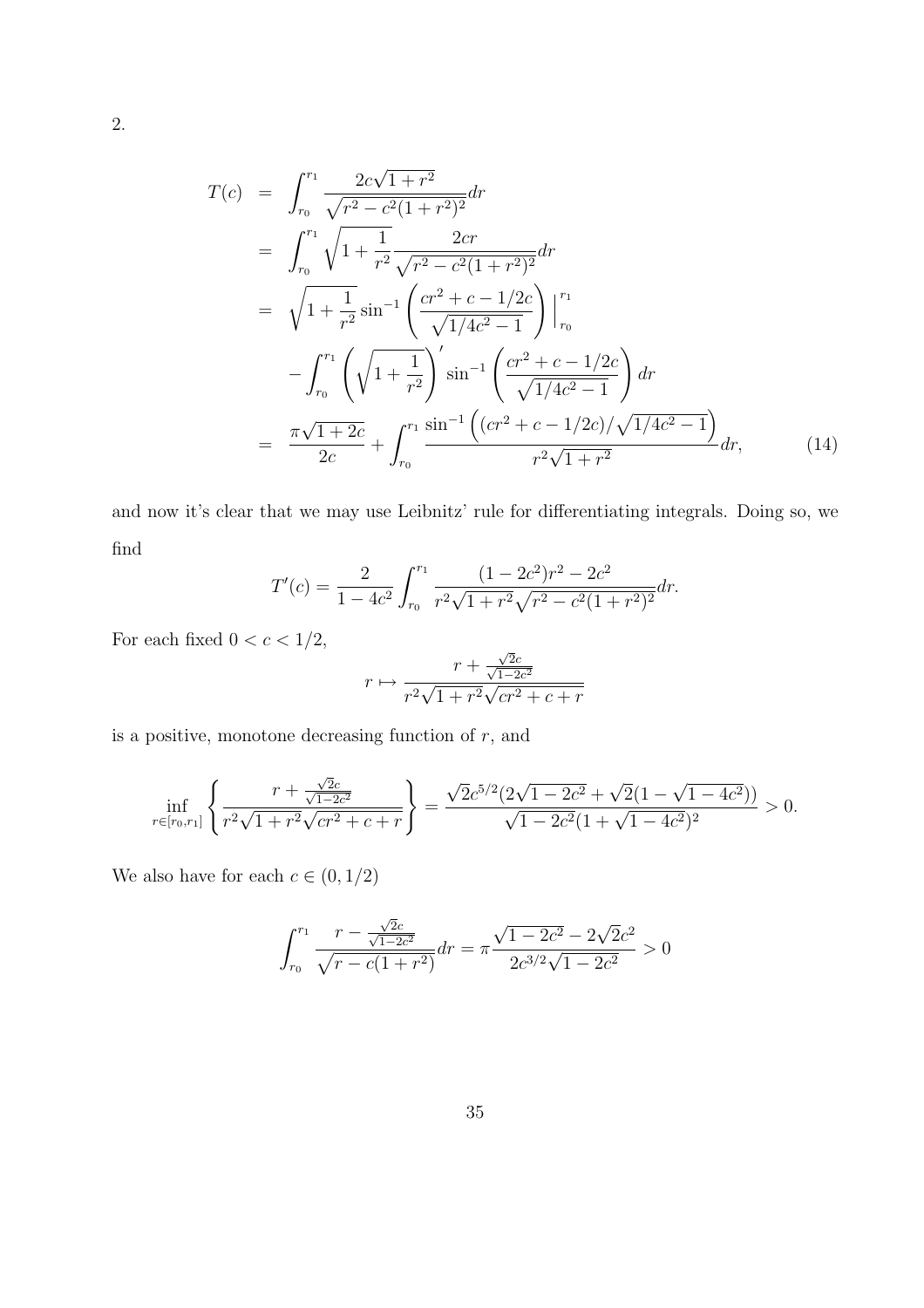since  $\sqrt{1 - 2c^2} - 2$ √  $\overline{2}c^2 > 0$  for  $c \in (0, 1/2)$ . With these estimates

$$
T'(c) = \frac{2}{1 - 4c^2} \int_{r_0}^{r_1} \frac{(1 - 2c^2)r^2 - 2c^2}{r^2 \sqrt{1 + r^2} \sqrt{r^2 - c^2 (1 + r^2)^2}} dr
$$
  
\n
$$
= \frac{2(1 - 2c^2)}{1 - 4c^2} \int_{r_0}^{r_1} \frac{r + \frac{\sqrt{2}c}{\sqrt{1 - 2c^2}}}{r^2 \sqrt{1 + r^2} \sqrt{c}r^2 + c + r} \frac{r - \frac{\sqrt{2}c}{\sqrt{1 - 2c^2}}}{\sqrt{r - c(1 + r^2)}} dr
$$
  
\n
$$
\geq \frac{2(1 - 2c^2)}{1 - 4c^2} \frac{\sqrt{2}c^{5/2}(2\sqrt{1 - 2c^2} + \sqrt{2}(1 - \sqrt{1 - 4c^2}))}{\sqrt{1 - 2c^2}(1 + \sqrt{1 - 4c^2})^2} \int_{r_0}^{r_1} \frac{r - \frac{\sqrt{2}c}{\sqrt{1 - 2c^2}}}{\sqrt{r - c(1 + r^2)}} dr
$$
  
\n
$$
> 0.
$$

Now we proceed to show that  $\lim_{c\searrow 0} T(c) = \pi$  by proving that

$$
\lim_{c \searrow 0} \int_{r_0}^1 \frac{2c\sqrt{1+r^2}}{\sqrt{r^2 - c^2(1+r^2)^2}} dr = 0 \quad \text{and} \quad \lim_{c \searrow 0} \int_1^{r_1} \frac{2c\sqrt{1+r^2}}{\sqrt{r^2 - c^2(1+r^2)^2}} dr = \pi. \tag{15}
$$

Recall that for  $r \in [r_0, r_1]$ ,  $2\sqrt{r^2 + 1}/$ p  $r/c + r^2 + 1 \leq$ √ 2, and for  $r \in [r_0, 1], 1/$ √  $\overline{r_1 - 1} \geq$ 1/ √  $\overline{r_1-r}$ . Thus,

$$
\int_{r_0}^{1} \frac{2c\sqrt{1+r^2}}{\sqrt{r^2-c^2(1+r^2)^2}} dr = \int_{r_0}^{1} \frac{2\sqrt{1+r^2}}{\sqrt{1+r/c+r^2}} \frac{dr}{\sqrt{-1+r/c-r^2}} \n= \int_{r_0}^{1} \frac{2\sqrt{1+r^2}}{\sqrt{1+r/c+r^2}} \frac{1}{\sqrt{r_1-r}} \frac{dr}{\sqrt{r-r_0}} \n\leq \frac{\sqrt{2}}{\sqrt{r_1-1}} \int_{r_0}^{1} \frac{dr}{\sqrt{r-r_0}} \n= \frac{\sqrt{2}}{\sqrt{1/r_0-1}} 2\sqrt{1-r_0} \n= 2\sqrt{\frac{1-\sqrt{1-4c^2}}{c}} \n= 2\sqrt{\frac{4c}{1+\sqrt{1-4c^2}}}
$$
\n
$$
\leq 4\sqrt{c},
$$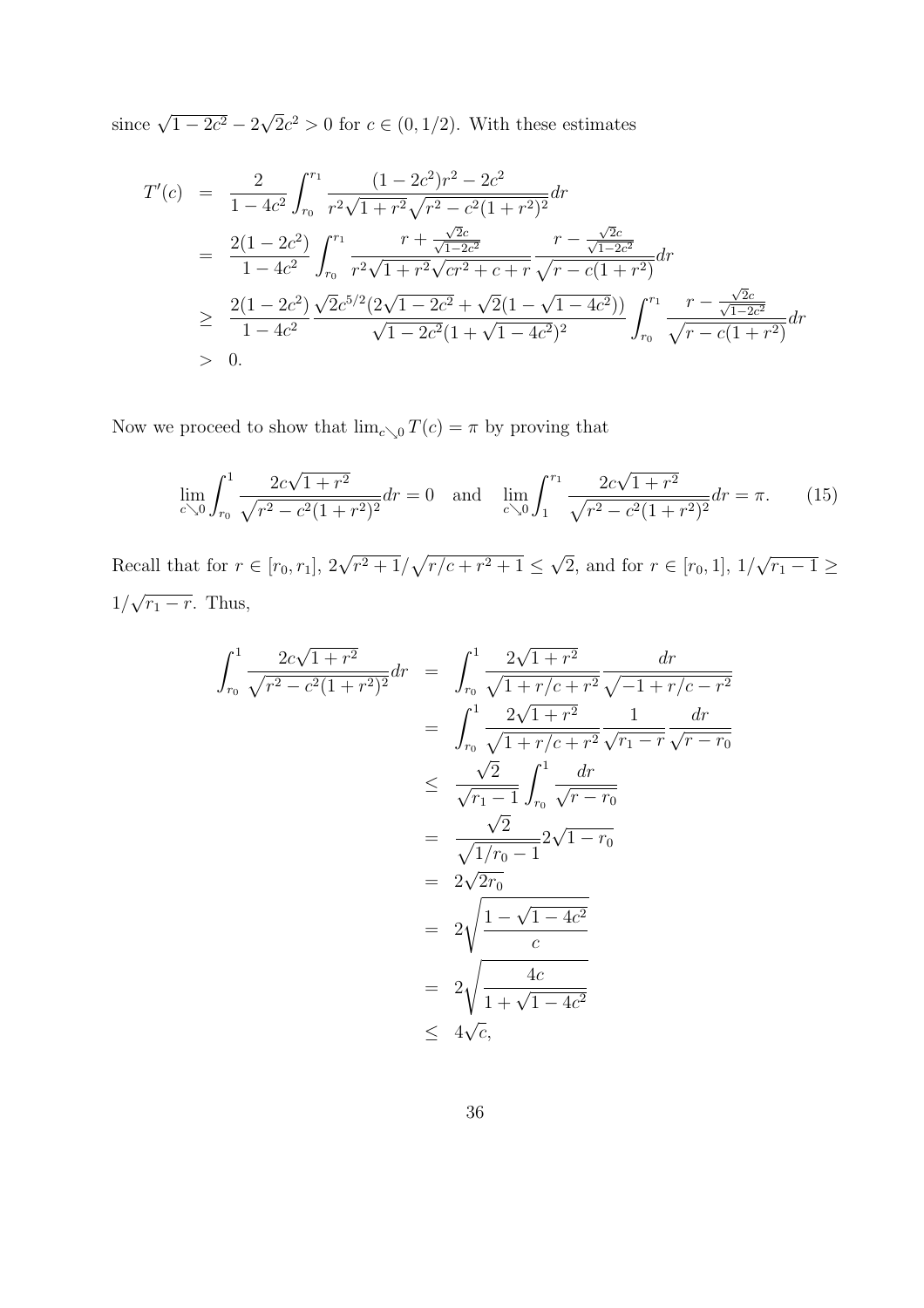which establishes the first limit in (15). As for the second limit in (15), we first observe that since  $\sqrt{1+r^2} - r < 1/2r$  for  $r > 0$ ,

$$
\left| \int_{1}^{r_1} \frac{2c\sqrt{r^2 + 1}}{\sqrt{r^2 - c^2(r^2 + 1)^2}} dr - \int_{1}^{r_1} \frac{2cr}{\sqrt{r^2 - c^2(r^2 + 1)^2}} dr \right| = \int_{1}^{r_1} \frac{2c(\sqrt{r^2 + 1} - r)}{\sqrt{r^2 - c^2(r^2 + 1)^2}} dr
$$
  

$$
< \frac{1}{2} \int_{1}^{r_1} \frac{1}{r} \frac{2c}{\sqrt{r^2 - c^2(r^2 + 1)^2}} dr
$$
  

$$
= \frac{1}{2} \int_{r_0}^{1} \frac{2cr}{\sqrt{r^2 - c^2(r^2 + 1)^2}} dr
$$
  

$$
= \frac{1}{2} \left( \frac{\pi}{2} - \sin^{-1}(\sqrt{1 - 4c^2}) \right)
$$

which goes to 0 as  $c \searrow 0$ . Hence

$$
\lim_{c \searrow 0} \int_{1}^{r_1} \frac{2c\sqrt{r^2 + 1}}{\sqrt{r^2 - c^2(r^2 + 1)^2}} dr = \lim_{c \searrow 0} \int_{1}^{r_1} \frac{2cr}{\sqrt{r^2 - c^2(r^2 + 1)^2}} dr
$$

$$
= \lim_{c \searrow 0} \left(\frac{\pi}{2} + \sin^{-1}(\sqrt{1 - 4c^2})\right)
$$

$$
= \pi.
$$

Finally, we note that

$$
\left| \int_{r_0}^{r_1} \frac{\sin^{-1}\left( (cr^2 + c - 1/2c) / \sqrt{1/4c^2 - 1} \right)}{r^2 \sqrt{1 + r^2}} dr \right| \leq \frac{\pi}{2} \int_{r_0}^{r_1} \frac{dr}{r^2 \sqrt{1 + r^2}} \n= \frac{\pi}{2} \left( \sqrt{1 + \frac{1}{r_0^2}} - \sqrt{1 + \frac{1}{r_1^2}} \right)
$$

which implies that

$$
\lim_{c \nearrow 1/2} \int_{r_0}^{r_1} \frac{\sin^{-1} \left( (cr^2 + c - 1/2c) / \sqrt{1/4c^2 - 1} \right)}{r^2 \sqrt{1 + r^2}} dr = 0,
$$

since  $\lim_{c \nearrow 1/2} r_1 = \lim_{c \nearrow 1/2} r_0 = 1$ . From (14) it is evident that  $\lim_{c \nearrow 1/2} T(c) = \sqrt{2}\pi$ .  $\Box$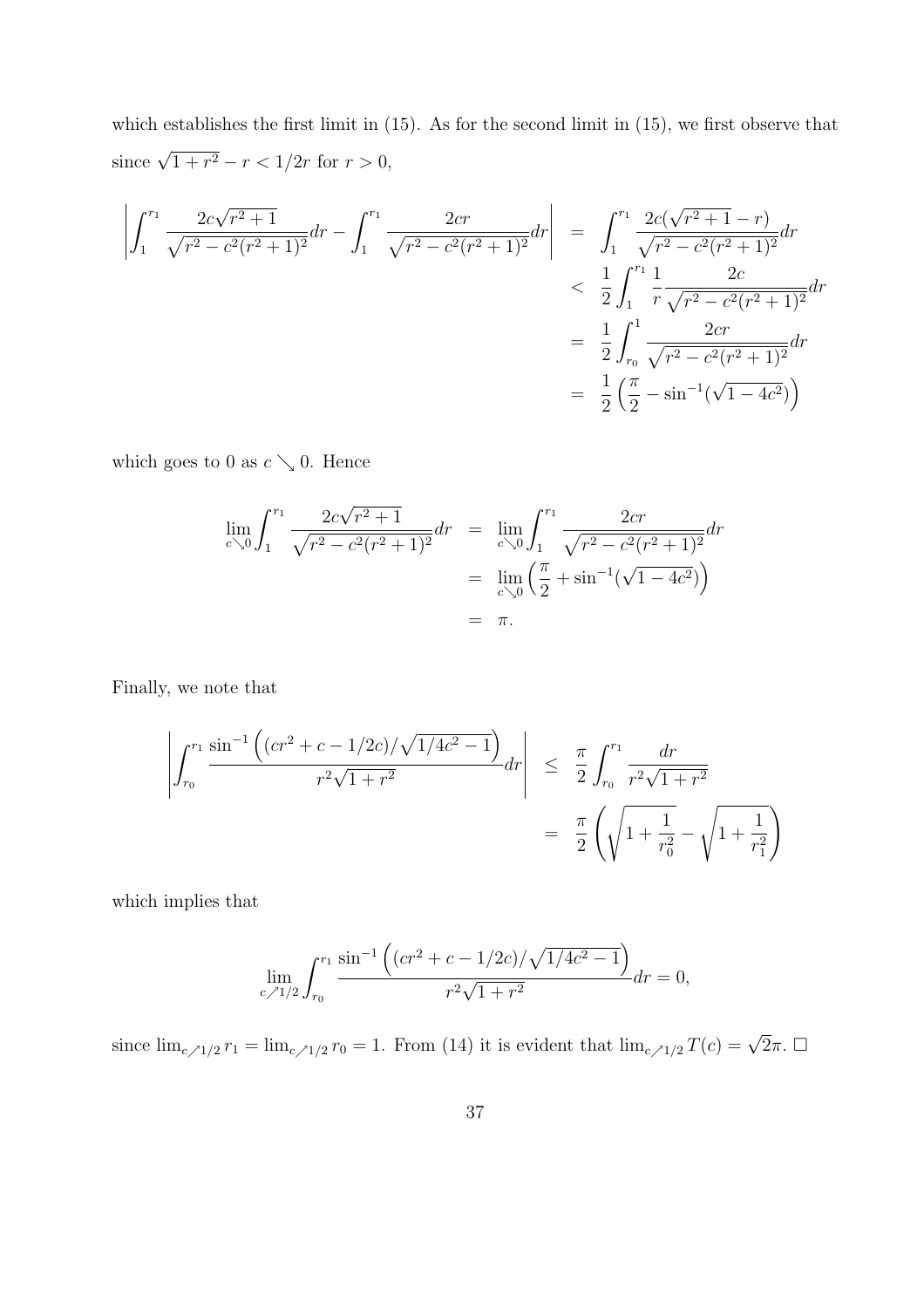Remark: Our classification applies to any minimal surface in  $\mathbb{S}^3$  that can be rotated so that its stereographic projection admits the parametrization (7). We believe that this result applies in general to complete minimal surfaces possessing special spherical symmetry that can be immersed in  $\mathbb{S}^3$ .